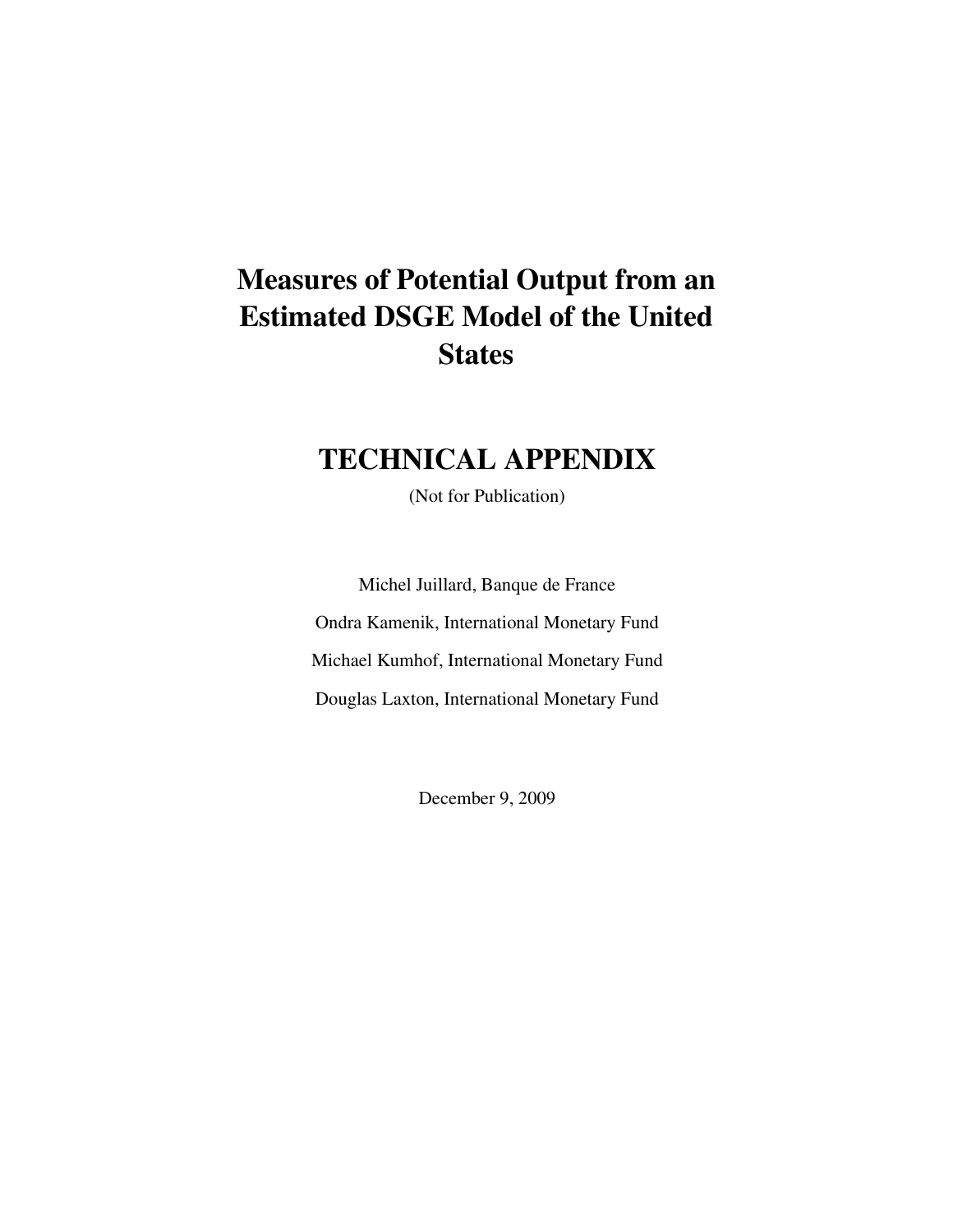# **1 INTRODUCTORY NOTES**

- Model features unit root shocks to labor-augmenting technology  $S_t^y$  $t<sup>y</sup>$  and to the inflation target  $\pi_t^*$ .
- To make the model stationary, this requires the following:
	- **–** Scaling of real variables, say  $x_t$ :  $\check{x}_t = x_t/S_t^y$ .
	- **–** Scaling of nominal variables, say  $Z_t$ :  $z_t = Z_t/P_t^*$  ( $P_t^*$  = target price path).
- Rescaling is done throughout this Appendix. We therefore present the unit root processes first.

 $\sim$ u

- Technology Shocks:
	- **–** In Levels:

$$
S_t^y = S_{t-1}^y g_t
$$

$$
g_t = g_t^{gr} g_t^{iid}
$$

$$
\ln g_t^{gr} = (1 - \rho_g) \ln \bar{g} + \rho_g \ln g_{t-1}^{gr} + \hat{\varepsilon}_t^{gr}
$$

$$
\ln g_t^{iid} = \hat{\varepsilon}_t^{iid}
$$

**–** Linearized:

$$
\hat{g}_t = \hat{g}_t^{gr} + \hat{g}_t^{iid} \tag{1}
$$

$$
\hat{g}_t^{gr} = \rho_g \hat{g}_{t-1}^{gr} + \hat{\varepsilon}_t^{gr} \tag{2}
$$

$$
\hat{g}_t^{iid} = \hat{\varepsilon}_t^{iid} \tag{3}
$$

• Inflation Target Shocks:

**–** In Levels:

**–** Linearized:

$$
\pi_t^* = \pi_{t-1}^* \varepsilon_t^{\pi^*}
$$
  
\n
$$
\hat{\pi}_t^* = \hat{\pi}_{t-1}^* + \hat{\varepsilon}_t^{\pi^*}
$$
\n(4)

- Linearization of any variable  $\tilde{x}_t$  around its steady state  $\bar{x}: \hat{x}_t = (\tilde{x}_t \bar{x})/\bar{x}$ .
- All inflation and interest rates are gross rates.
- Indices for different heterogeneous agents:
	- **–** i for households.
	- **–** j for manufacturing firms.
	- **–** z for financial intermediaries.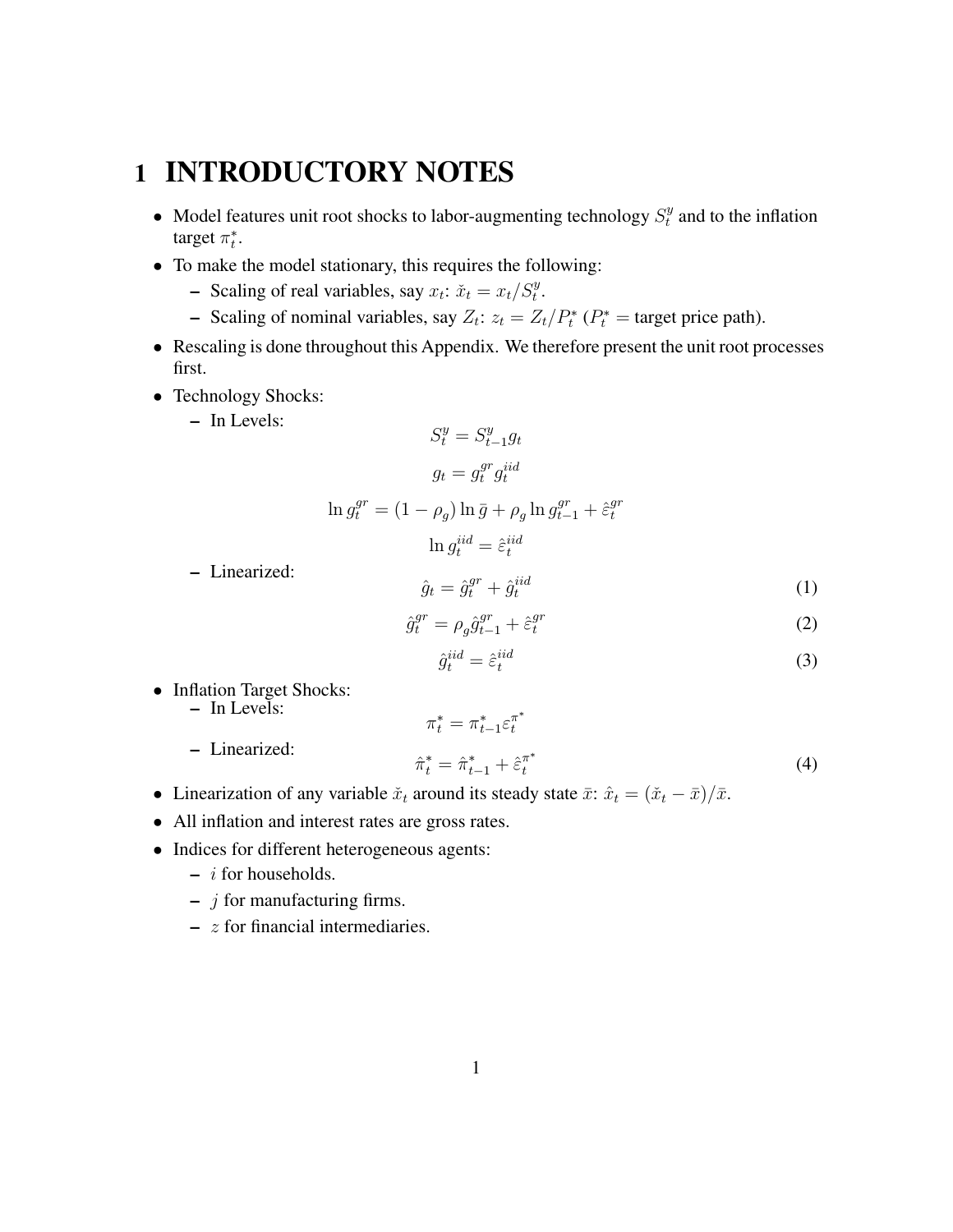## **2 HOUSEHOLDS**

### **2.1 Optimization Problem**

• Objective Function for Household  $i$ :

$$
Max \t E_0 \sum_{t=0}^{\infty} \beta^t \left\{ S_t^c (1 - \frac{v}{\overline{g}}) \log(H_t(i)) - S_t^L \psi \frac{L_t(i)^{1 + \frac{1}{\eta}}}{1 + \frac{1}{\eta}} + \frac{a}{1 - \epsilon} \left( \frac{M_t(i)}{P_t} \right)^{1 - \epsilon} \right\}, \text{ where}
$$
  

$$
H_t(i) = C_t(i) - \nu C_{t-1} \text{ (external habit)}
$$
  

$$
C_t(i) = \left( \int_0^1 c_t(i, j) \frac{\sigma_t^{p-1}}{\sigma_t^p} dj \right)^{\frac{\sigma_t^{p}}{\sigma_t^p - 1}}, \quad P_t = \left( \int_0^1 P_t(j)^{1 - \sigma_t^p} dj \right)^{\frac{1}{1 - \sigma_t^p}}
$$

• Budget Constraint (multiplier =  $\lambda_t(i)/P_t$ ):

$$
B_t(i) + B_t^D(i) = i_{t-1} (B_{t-1}(i) + B_{t-1}^D(i)) + M_{t-1}(i) - M_t(i)
$$
  
+
$$
W_t(i)L_t(i) + \int_0^1 \Pi_t(i,j)dj + \int_0^1 \Pi_t(i,z)dz - P_t\tau_t(i)
$$
  
-
$$
-P_tC_t(i) - W_t \frac{\phi_w}{2} \frac{(L_t(i) - \ell_t)^2}{\ell_t}
$$

- Cost of deviating from "normal" labor supply of other households:
	- **–** Quadratic in the % deviation from "normal" labor supply  $\frac{\phi_w}{2} (L_t(i) \ell_t)^2 / \ell_t^2$ .
	- $\blacksquare$  Proportional to the aggregate wage bill  $W_t \ell_t$ .
- Assume complete contingent claims markets for labor income and identical initial endowments of capital, bonds and money. Then all FOC are the same except for labor supply. Therefore drop subscript  $i$  except in the wage setting problem. The latter is dealt with later, after firm and intermediary price setting.

#### **2.2 First-Order Conditions**

• FOC for  $B_t$ :

$$
\lambda_t = \beta i_t E_t \left( \frac{\lambda_{t+1}}{\pi_{t+1}^p} \right)
$$

 $\lambda_t = \beta i_t E_t \left( \frac{\lambda_{t+1}}{n^p} \right)$ <br> **–** Rescaled by technology ( $\tilde{\lambda}_t = \lambda_t S_t^{\gamma}$  and by the inflation target ( $i_t = i_t / \pi_t^*$ ,  $\check{\pi}_{t+1}^p = \pi_{t+1}^p / \pi_{t+1}^*$ ):

$$
\check{\lambda}_t = \beta \check{i}_t E_t \left( \frac{\check{\lambda}_{t+1}}{\check{\pi}_{t+1}^p g_{t+1} \varepsilon_{t+1}^{\pi^*}} \right)
$$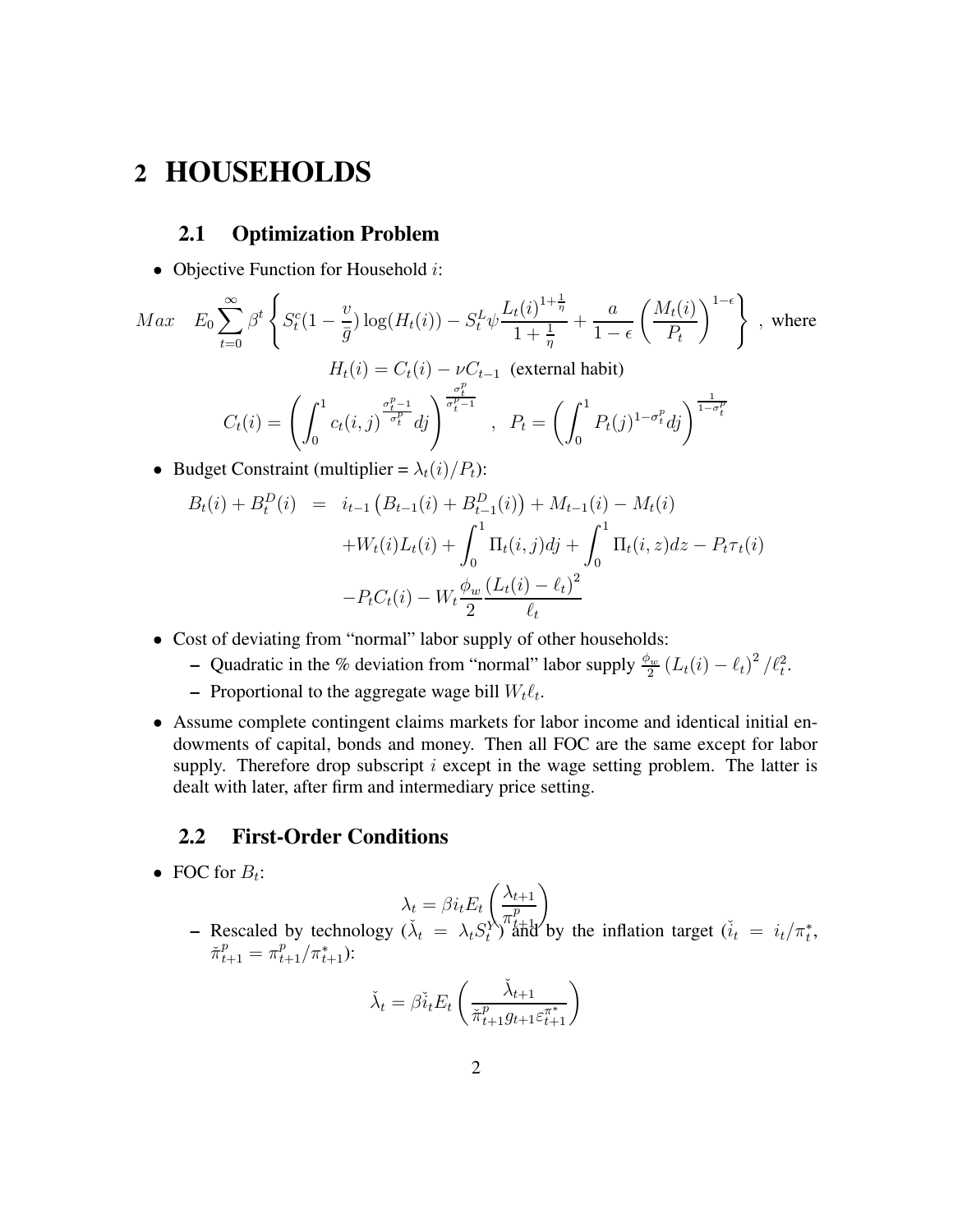- **–** Steady state  $(\bar{r} = \bar{i}/\pi^*)$ :
- $\bar{r}=\bar{g}/\beta$ **-** Linearization (remember that  $E_t \hat{\epsilon}_{t+1}^{\pi^*} = 0$ ):  $\hat{\lambda}_t = \hat{i}_t + E_t \left( \hat{\lambda}_{t+1} - \hat{\pi}_{t+1}^p - \hat{g}_{t+1} \right)$ (5)
- FOC for  $C_t$ :

Recaled by technology 
$$
\begin{aligned}\n\frac{S_t^c(1-\frac{v}{\bar{g}})}{H_t} &= \lambda_t \\
-\text{ Rescaled by technology } (\check{H}_t = \frac{H_t}{H_t}/S_t^y):\n\frac{S_t^c(1-\frac{v}{\bar{g}})}{\check{H}_t} &= \check{\lambda}_t\n\end{aligned}
$$

\nSteady state:

**–** Linearization:

$$
\frac{(1-\frac{v}{\bar{g}})}{\bar{H}} = \bar{\lambda}
$$
  

$$
\hat{S}_t^c - \hat{H}_t = \hat{\lambda}_t
$$
 (6)

• Habit  $H_t$ :

$$
H_t = C_t - \nu C_{t-1}
$$
  
– Rescaled by technology  $(\check{C}_t = C_t/S_t^y)$ :

$$
\check{H}_t = \check{C}_t - \nu \frac{\check{C}_{t-1}}{g_t}
$$

**–** Steady state:

$$
\bar{H} = \bar{C}(1 - \frac{\nu}{\bar{g}})
$$

**–** Linearization:

$$
\hat{H}_t = \frac{1}{1 - \frac{\nu}{\bar{g}}} \hat{C}_t - \frac{\frac{\nu}{\bar{g}}}{1 - \frac{\nu}{\bar{g}}} \left( \hat{C}_{t-1} - \hat{g}_t \right)
$$
(7)

• Wage Setting: See below, after derivation of price setting.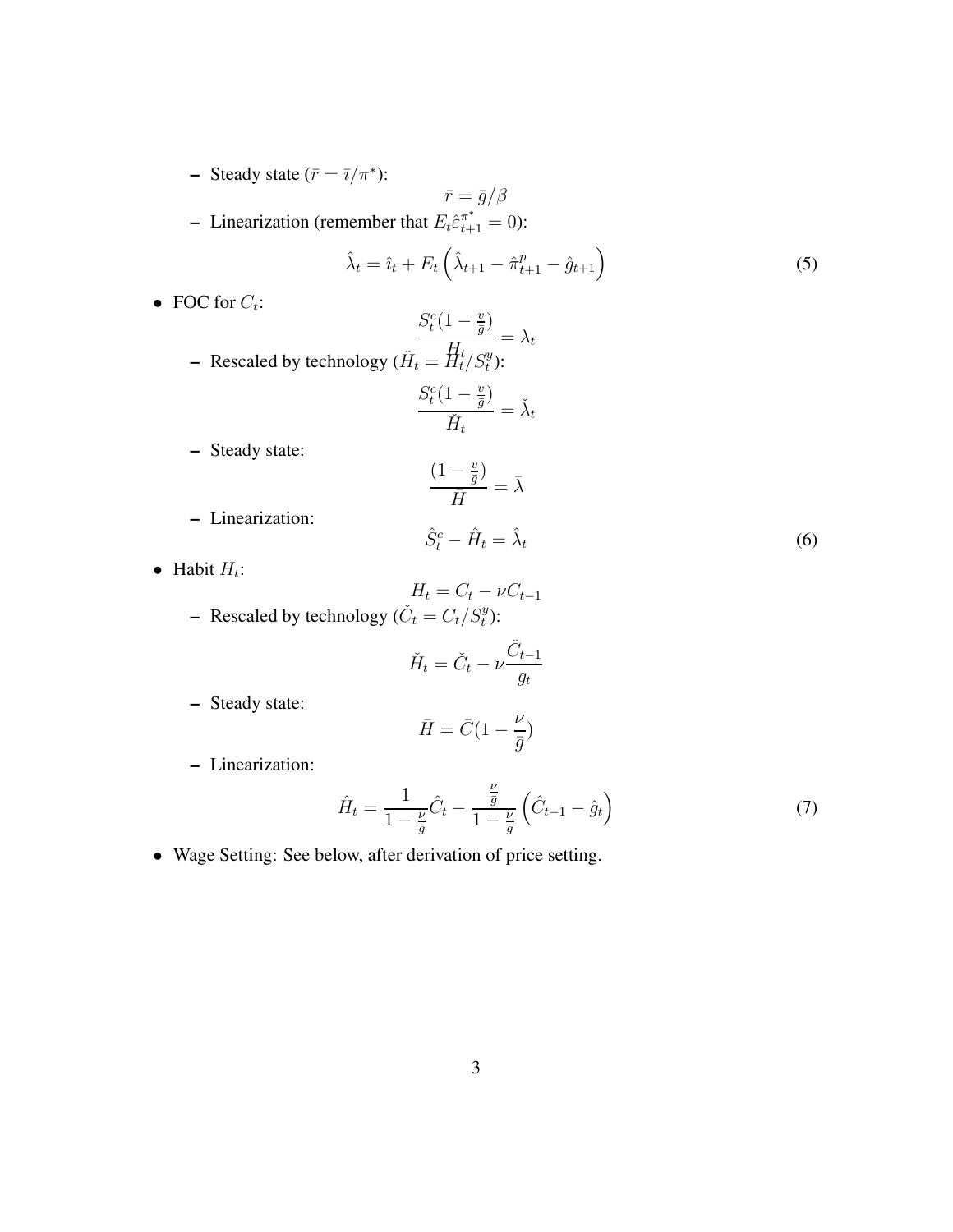# **3 CAPITAL GOODS PRODUCERS**

- Investment Decision:
	- **–** Investment adjustment costs:

$$
G_{I,t} = \frac{\phi_I}{2} I_t \left( \frac{(I_t/g_t) - I_{t-1}}{I_{t-1}} \right)^2
$$

**–** Optimization problem:

$$
\underset{\{I_{t+s}\}_{s=0}^{\infty}}{\text{Max}} E_t \Sigma_{s=0}^{\infty} \beta^s \frac{\lambda_{t+s}}{\lambda_t} \left[ q_{t+s} \left( \tilde{K}_{t+s} + I_{t+s} \right) - q_{t+s} \tilde{K}_{t+s} - S_{t+s}^{inv} I_{t+s} - G_{I,t+s} \right]
$$
  
- FOC:

$$
q_t = S_t^{inv} + \phi_I \left(\frac{\check{I}_t}{\check{I}_{t-1}}\right) \left(\frac{\check{I}_t - \check{I}_{t-1}}{\check{I}_{t-1}}\right) - E_t \beta \frac{\check{\lambda}_{t+1}}{\check{\lambda}_t} \phi_I \left(\frac{\check{I}_{t+1}}{\check{I}_t}\right)^2 \left(\frac{\check{I}_{t+1} - \check{I}_t}{\check{I}_t}\right)
$$
Stoglu stato:

**–** Steady state:

$$
\bar{q}=1
$$

**–** Linearization:

$$
\hat{q}_t = \phi_I \left( \hat{I}_t - \hat{I}_{t-1} \right) - \beta \phi_I \left( \hat{I}_{t+1} - \hat{I}_t \right) + \hat{S}_t^{inv} \tag{8}
$$

• Capital Accumulation:

$$
K_t = (1 - \Delta)K_{t-1} + I_t
$$

**–** Rescaled by technology:

$$
\check{K}_t = (1 - \Delta) \frac{\check{K}_{t-1}}{g_t} + \check{I}_t
$$

**–** Steady state:

$$
\bar{I} = \frac{(\bar{g} + \Delta - 1)}{\bar{g}} \bar{K}
$$

**–** Linearization:

$$
\bar{K}\hat{K}_t = (1 - \Delta)\frac{\bar{K}}{\bar{g}}\left(\hat{K}_{t-1} - \hat{g}_t\right) + \bar{I}\hat{I}_{t-1}
$$
\n(9)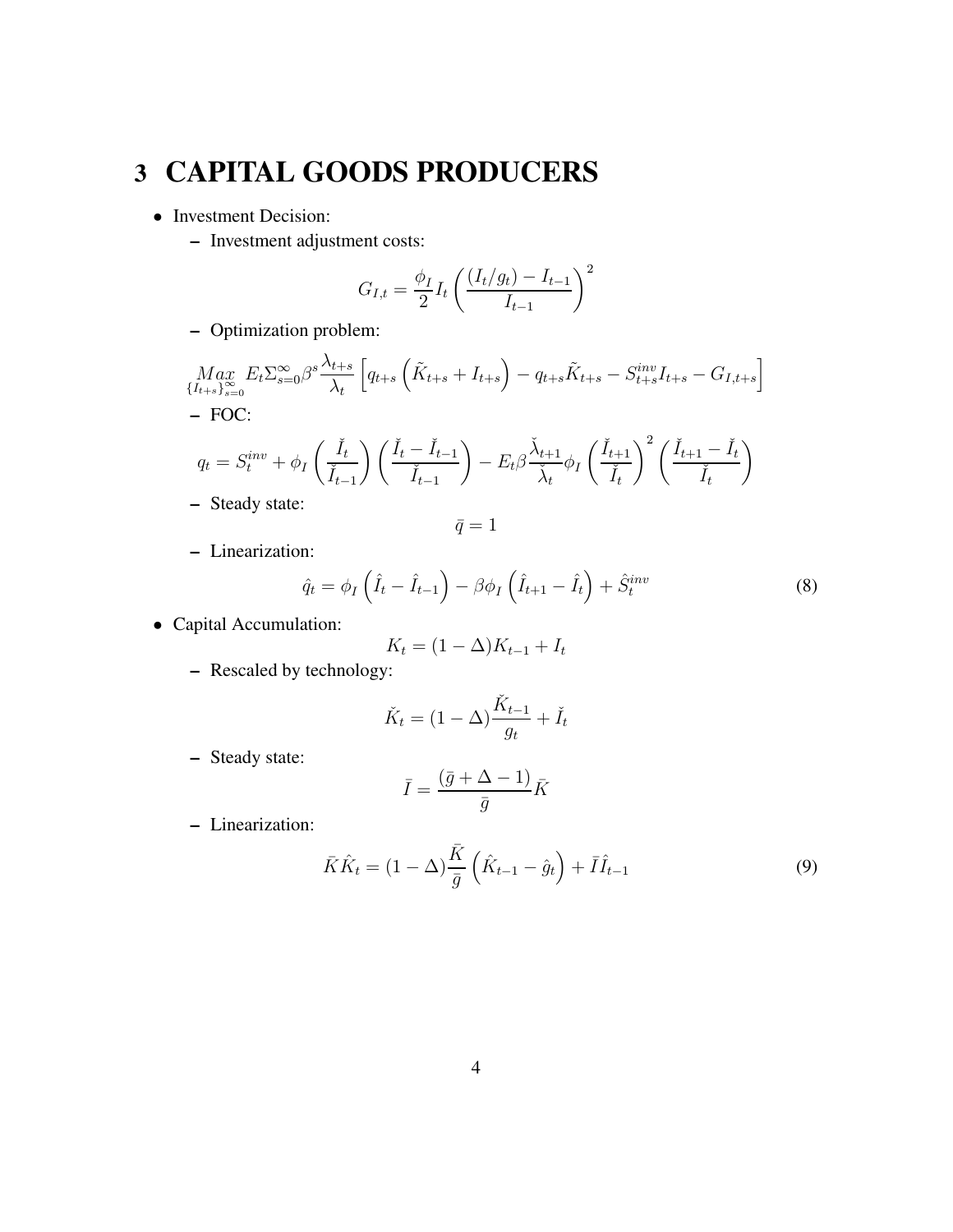# **4 ENTREPRENEURS**

## **4.1 Capacity Utilization Decision**

• Optimization Problem:

$$
M_{u_t}^{a} \left[ u_t r_{k,t} - a(u_t) \right] \omega_t K_{t-1}(j)
$$

• Cost function:

$$
a(u_t) = \frac{1}{2} \phi_a \sigma_a (u_t)^2 + \phi_a (1 - \sigma_a) u_t + \phi_a \left(\frac{\sigma_a}{2} - 1\right)
$$

• FOC:

$$
r_{k,t} = \phi_a \sigma_a u_t + \phi_a (1 - \sigma_a)
$$

 $\bar{r}_k = \phi_a$ 

- Steady state  $(\bar{u} = 1)$ :
- Linearization:

$$
\hat{r}_{k,t} = \sigma_a \hat{u}_t \tag{10}
$$

## **4.2 Real Return to Utilized Capital**

• Definition (nominal return  $Ret_{k,t} = E_t \left( ret_{k,t} \pi^p_{t+1} \right)$ ):

$$
ret_{k,t} = E_t \frac{u_{t+1}r_{k,t+1} - a(u_{t+1}) + (1 - \Delta)q_{t+1}}{q_t}
$$

• Steady state:

$$
\overline{ret}_k = 1 - \Delta + \bar{r}_k
$$

• Linearization:

$$
\widehat{ret}_{k,t} = \frac{1 - \Delta}{1 - \Delta + \bar{r}_k} E_t \hat{q}_{t+1} - \hat{q}_t + \frac{\bar{r}_k}{1 - \Delta + \bar{r}_k} E_t \hat{r}_{k,t+1}
$$
(11)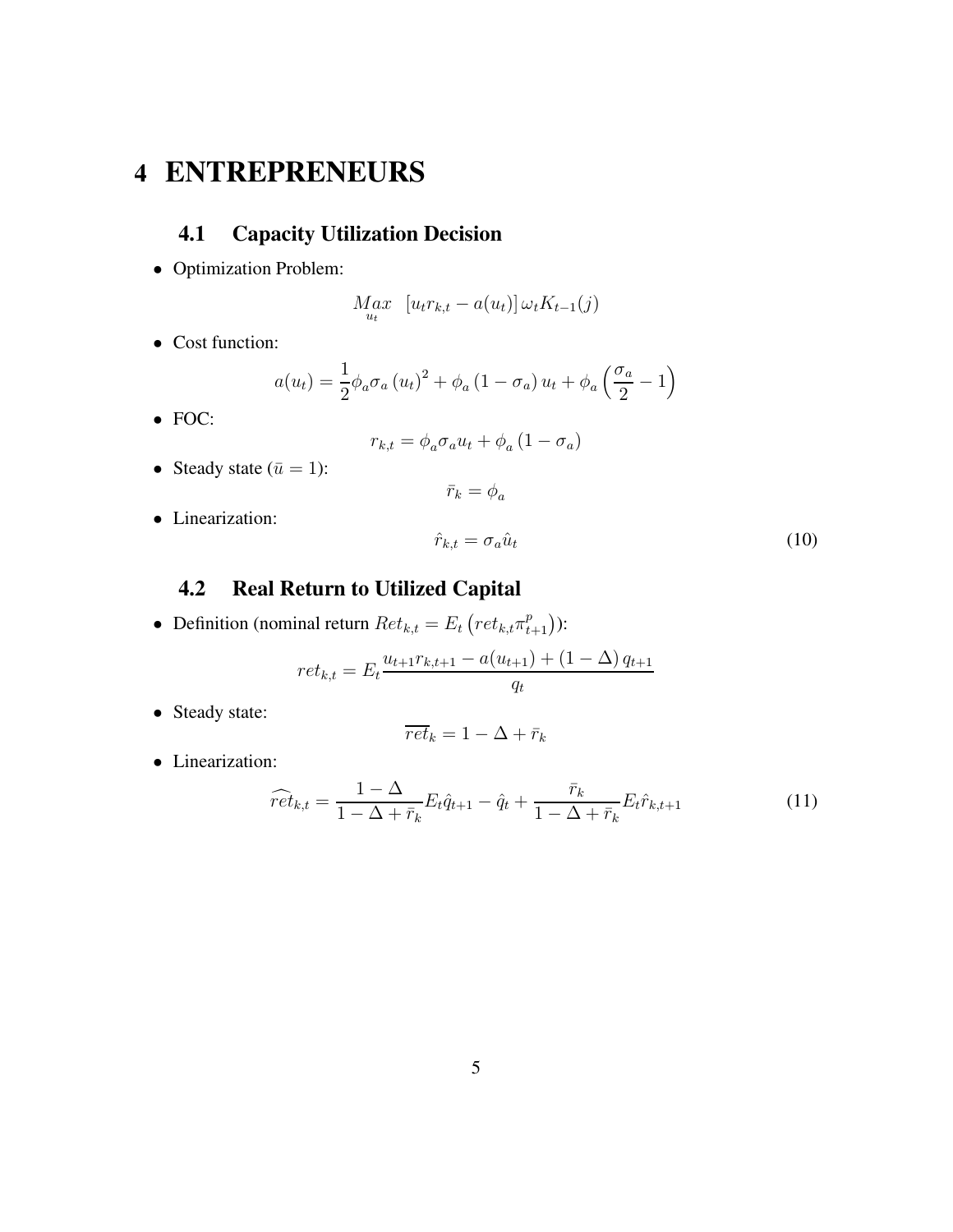### **4.3 Bank's Zero Profit or Participation Constraint**

• Original Constraint:

$$
i_t B_t^D(j) = (1 - F(\bar{\omega}_{t+1})) i_{B,t+1} B_t^D(j) + (1 - \xi_{t+1}) \int_0^{\bar{\omega}_{t+1}} Q_t K_t(j) R e t_{k,t} \omega f(\omega) d\omega
$$

- $\dot{v}_t = \text{non-contingent interest rate paid by bank to deposits.}$
- $B_t^D(j) =$  nominal loan amount.
- $\overline{\omega}_{t+1}$  = cutoff level for next period productivity, below = bankruptcy, above = pay loan in full. ( $\bar{\omega}_{t+1}$  is a function of  $t + 1$  shocks.)
- $i_{B,t+1}$  = gross nominal rate of interest to be paid in full if  $\omega_{t+1}$  is high enough.  $(i_{B,t+1}$  is a function of  $t + 1$  shocks.)
- **–**  $F(.) = \text{cdf of the log-normal distribution of } \omega$ , with  $E(\omega_t) = 1$  and  $Var(\omega_t) = \sigma_t^2$ .
- **–**  $(1 \xi_{t+1})$  = fraction of project value that the bank can recover in bankruptcy.
- **–** Cutoff  $\bar{\omega}_{t+1}$  condition

$$
Ret_{k,t}\bar{\omega}_{t+1}Q_tK_t(j) = i_{B,t+1}B_t^D(j)
$$

**–** Balance sheet constraint  $(N_t(j))$  = nominal net worth):

$$
Q_t K_t(j) = N_t(j) + B_t^D(j)
$$

**–** Rewritten participation constraint using the foregoing:

$$
\left[ (1 - F(\bar{\omega}_{t+1})) \bar{\omega}_{t+1} + (1 - \xi_{t+1}) \int_0^{\bar{\omega}_{t+1}} \omega f(\omega) d\omega \right] Ret_{k,t}Q_tK_t(j)
$$
  
=  $i_t Q_tK_t(j) - i_t N_t(j)$ 

- Definitions:
	- **–** Nominal capital earnings:  $Ret_{k,t}q_tK_t(j)$
	- **–** Lender's gross share in capital earnings:

$$
\Gamma(\bar{\omega}_{t+1}) \equiv \int_0^{\bar{\omega}_{t+1}} \omega_{t+1} f(\omega_{t+1}) d\omega_{t+1} + \bar{\omega}_{t+1} \int_{\bar{\omega}_{t+1}}^{\infty} f(\omega_{t+1}) d\omega_{t+1}
$$

**–** Lender's monitoring costs share in capital earnings:

$$
\xi_{t+1} G(\bar{\omega}_{t+1}) = \xi_{t+1} \int_0^{\bar{\omega}_{t+1}} \omega_{t+1} f(\omega_{t+1}) d\omega_{t+1}
$$

**–** Entrepreneur's share in capital earnings

$$
1 - \Gamma(\bar{\omega}_{t+1}) = \int_{\bar{\omega}_{t+1}}^{\infty} (\omega_{t+1} - \bar{\omega}_{t+1}) f(\omega_{t+1}) d\omega_{t+1}
$$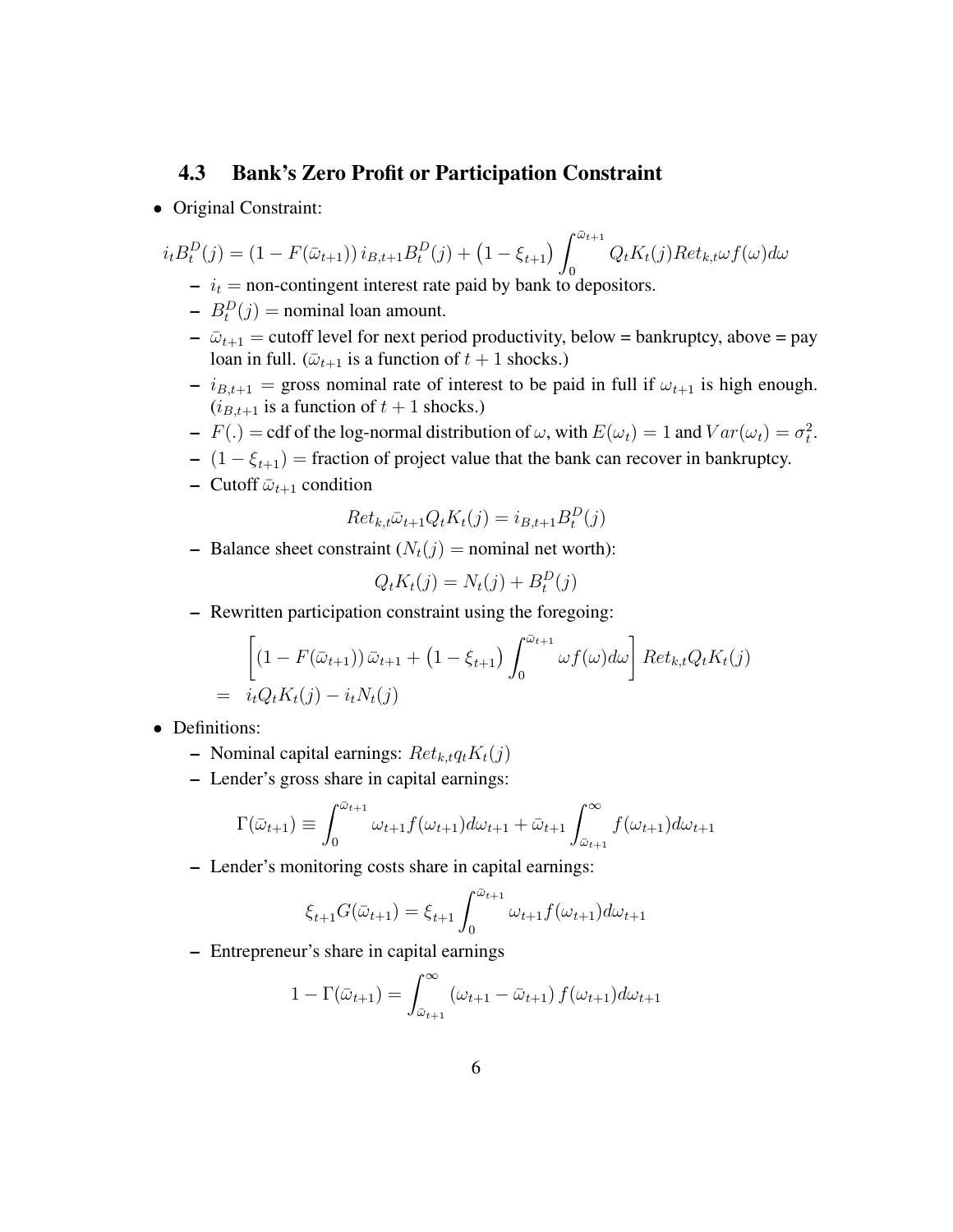• Aggregated Participation Constraint (using the foregoing definitions):

$$
\frac{q_{t-1}\check{K}_{t-1}}{\check{n}_{t-1}} \frac{r\check{e}t_{k,t}^{m1}}{\check{r}_t^{m1}} \left( \Gamma(\bar{\omega}_t) - \xi_t G(\bar{\omega}_t) \right) - \frac{q_{t-1}\check{K}_{t-1}}{\check{n}_{t-1}} + 1 = 0
$$

- **–** Note the time subscripts: This has to hold in each state of the world = ex-post.
- **–** Trick to make our timing conventions work:

$$
r \check{e} t_{k,t}^{m1} = r \check{e} t_{k,t-1}
$$

$$
\check{r}_t^{m1} = \check{r}_{t-1}
$$

**–** Steady state:

$$
\bar{n} = \bar{K} \left( 1 - \frac{\overline{ret}_k}{\bar{r}} \left( \bar{\Gamma} - \bar{\xi} \bar{G} \right) \right)
$$

**–** Linearization (superscripts  $\omega$  and  $\sigma$  indicate partial derivatives, in steady state, with respect to these two variables):

$$
0 = \left(\frac{\bar{K}}{\bar{n}} - 1\right) \left(\widehat{ret}_{k,t}^{m1} - \widehat{r}_t^{m1}\right) - \left(\widehat{q}_{t-1} + \widehat{K}_{t-1} - \widehat{n}_{t-1}\right) + \left(\frac{\bar{K}}{\bar{n}} - 1\right) \frac{\bar{\Gamma}^{\omega} - \overline{\xi} \bar{G}^{\omega}}{\bar{\Gamma} - \overline{\xi} \bar{G}} \overline{\omega} \widehat{\omega}_t + \left(\frac{\bar{K}}{\bar{n}} - 1\right) \frac{\bar{\Gamma}^{\sigma} - \overline{\xi} \bar{G}^{\sigma}}{\bar{\Gamma} - \overline{\xi} \bar{G}} \overline{\sigma} \widehat{\sigma}_t
$$
(12)

## **4.4 Entrepreneur's Optimal Loan Contract**

• Entrepreneur's Optimization Problem ( $\tilde{\lambda}_t$  = multiplier of the participation constraint):

$$
\underset{K_t(j),\bar{\omega}_{t+1}}{\text{Max}} E_t \left\{ (1 - \Gamma(\bar{\omega}_{t+1})) \operatorname{Ret}_{k,t} Q_t K_t(j) \right\}
$$

$$
+ \tilde{\lambda}_t \left[ \left( \Gamma(\bar{\omega}_{t+1}) - \xi_{t+1} G(\bar{\omega}_{t+1}) \right) Ret_{k,t} Q_t K_t(j) - i_t Q_t K_t(j) + i_t N_t(j) \right] \bigg\}
$$

- **–** Note the expectations operator: Entrepreneur is risk-neutral and absorbs all aggregate risk.
- **–** Divide through by  $i_tN_t(j)$ , normalize, and replace nominal by real returns:

$$
\begin{aligned}\n\underset{K_t(j),\bar{\omega}_{t+1}}{\text{Max}} \left\{ (1 - \Gamma(\bar{\omega}_{t+1})) \frac{r\check{e}t_{k,t}}{\check{r}_t} \frac{q_t \check{K}_t(j)}{\check{n}_t(j)} \\
+ \tilde{\lambda}_t \left[ \left( \Gamma(\bar{\omega}_{t+1}) - \xi_{t+1} G(\bar{\omega}_{t+1}) \right) \frac{r\check{e}t_{k,t}}{\check{r}_t} \frac{q_t \check{K}_t(j)}{\check{n}_t(j)} - \frac{q_t \check{K}_t(j)}{\check{n}_t(j)} + 1 \right] \right\}\n\end{aligned}
$$

**–** FOC with respect to  $\bar{\omega}_{t+1}$ :

$$
-\Gamma_{t+1}^{\omega} \frac{r \check{e} t_{k,t}}{\check{r}_t} \frac{q_t \check{K}_t(j)}{\check{n}_t(j)} + \tilde{\lambda}_t \left\{ \left( \Gamma_{t+1}^{\omega} - \xi_{t+1} G_{t+1}^{\omega} \right) \frac{r \check{e} t_{k,t}}{\check{r}_t} \frac{q_t \check{K}_t(j)}{\check{n}_t(j)} \right\} = 0
$$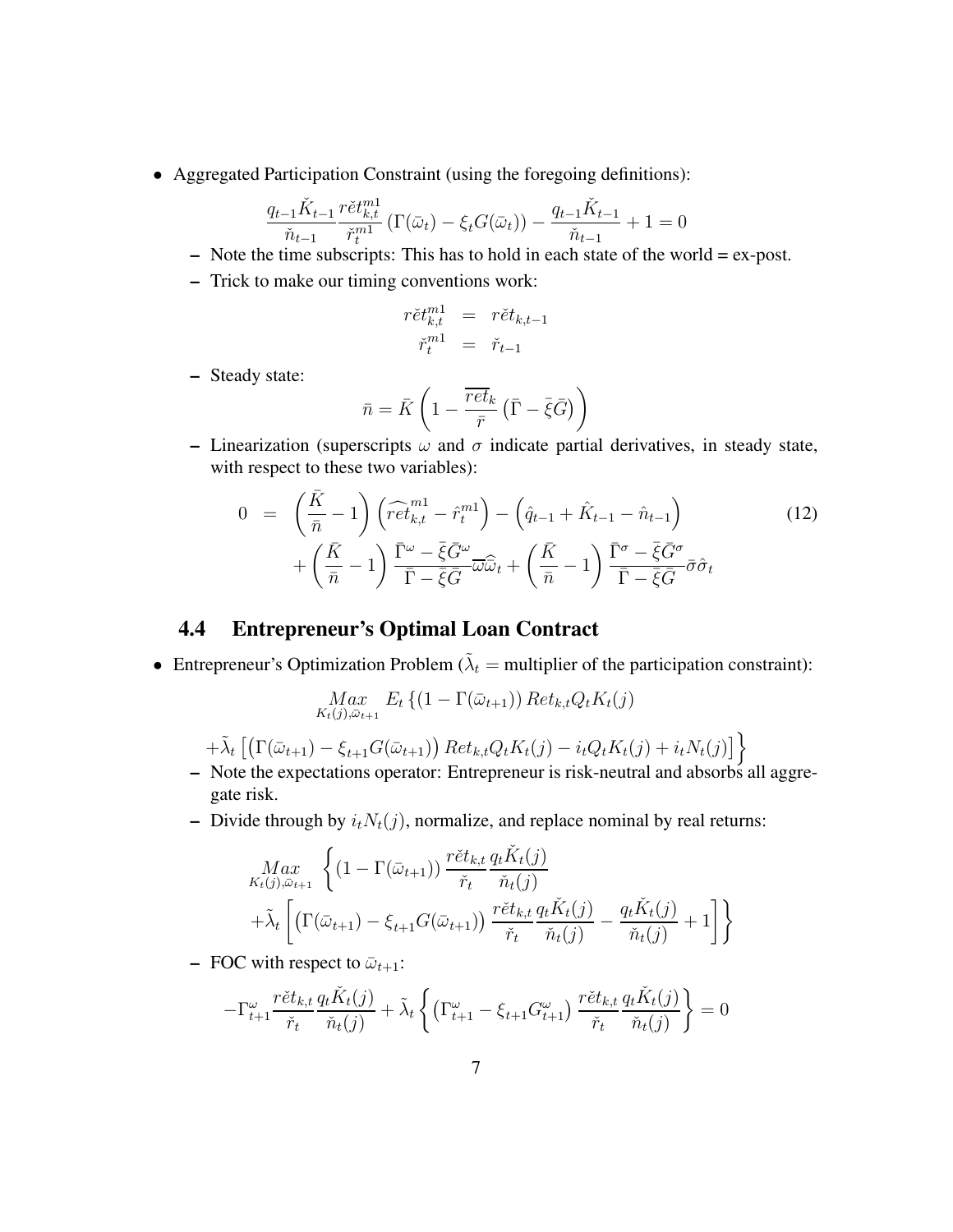This implies:

$$
\tilde{\lambda}_t = \frac{\Gamma_{t+1}^\omega}{\Gamma_{t+1}^\omega - \xi_{t+1} G_{t+1}^\omega}
$$

• Optimal loan contract (FOC with respect to  $\check{K}_t(j)$ ):

$$
E_{t}\left\{ (1-\Gamma_{t+1}) \frac{r\check{e}t_{k,t}}{\check{r}_{t}} + \frac{\Gamma_{t+1}^{\omega}}{\Gamma_{t+1}^{\omega} - \xi_{t+1}G_{t+1}^{\omega}} \left[ \frac{r\check{e}t_{k,t}}{\check{r}_{t}} \left( \Gamma_{t+1} - \xi_{t+1}G_{t+1} \right) - 1 \right] \right\} = 0
$$
  
— Steady state:  

$$
\overline{ret}_{k} = \frac{\overline{r}\overline{\tilde{\lambda}}}{1 - \overline{\Gamma} + \overline{\tilde{\lambda}} \left( \overline{\Gamma} - \overline{\xi}\overline{G} \right)}
$$

**–** Linearization:

$$
0 = \overline{\tilde{\lambda}} \left( \widehat{ret}_{k,t} - \hat{r}_t \right) - \left( 1 - \overline{\Gamma} \right) \frac{\overline{r}^k}{\overline{r}} \left( \frac{\overline{\Gamma}^{\omega \omega} - \overline{\tilde{\lambda}} \left( \overline{\Gamma}^{\omega \omega} - \overline{\xi} \overline{G}^{\omega \omega} \right)}{\overline{\Gamma}^{\omega}} \right) \overline{\omega} E_t \widehat{\omega}_{t+1} \qquad (13)
$$

$$
+ \frac{\overline{r}^k}{\overline{r}} \left[ -\Gamma^{\sigma} + \overline{\tilde{\lambda}} \left( \overline{\Gamma}^{\sigma} - \overline{\xi} \overline{G}^{\sigma} \right) - \left( 1 - \overline{\Gamma} \right) \left( \frac{\overline{\Gamma}^{\omega \sigma} - \overline{\tilde{\lambda}} \left( \overline{\Gamma}^{\omega \sigma} - \overline{\xi} \overline{G}^{\omega \sigma} \right)}{\overline{\Gamma}^{\omega}} \right) \right] \overline{\sigma} E_t \hat{\sigma}_{t+1} \qquad (14)
$$

### **4.5 Net Wealth Accumulation**

• Nominal net wealth accumulation ( $div_t =$  lump-sum dividends to households):

$$
N_t = Ret_{k,t-1}Q_{t-1}\check{K}_{t-1} (1 - \xi_t G_t) - i_{t-1}B_{t-1}^D - P_t div_t
$$

• Real net wealth accumulation (using the balance sheet identity):

$$
\check{n}_{t} = \check{r}_{t}^{m1} \frac{\check{n}_{t-1}}{g_{t}} + \frac{q_{t-1} \check{K}_{t-1}}{g_{t}} \left( r \check{e} t_{k,t}^{m1} \left( 1 - \xi_{t} G_{t} \right) - \check{r}_{t}^{m1} \right) - d \check{t} v_{t}
$$

• Dividends:

$$
d\check{i}v_t = d * \check{n}_t
$$

• Steady state:

$$
d = \frac{\bar{r}}{\bar{g}} - 1 + \frac{\bar{K}}{\bar{g}\bar{n}} \left[ \overline{ret}_k \left( 1 - \bar{\xi}\bar{G} \right) - \bar{r} \right]
$$

• Linearization:

$$
\bar{n}\bar{g}(1+d)(\hat{n}_t+\hat{g}_t) \n= \bar{r}(\bar{n}-\bar{K})\,\hat{r}_t^{m1}+\bar{r}\bar{n}\hat{n}_{t-1}+\bar{K}\left(\overline{ret}_k\left(1-\bar{\xi}\bar{G}\right)-\bar{r}\right)\left(\hat{q}_{t-1}+\hat{K}_{t-1}\right) \n+\bar{K}\overline{ret}_k\left(1-\bar{\xi}\bar{G}\right)\left(\widehat{ret}_{k,t}^{m1}\right)-\bar{K}\overline{ret}_k\bar{\xi}\left(\bar{G}^{\omega}\overline{\omega}\hat{\omega}_t+\bar{G}^{\sigma}\bar{\sigma}\hat{\sigma}_t\right)-\bar{K}\overline{ret}_k\bar{G}\hat{\xi}_t
$$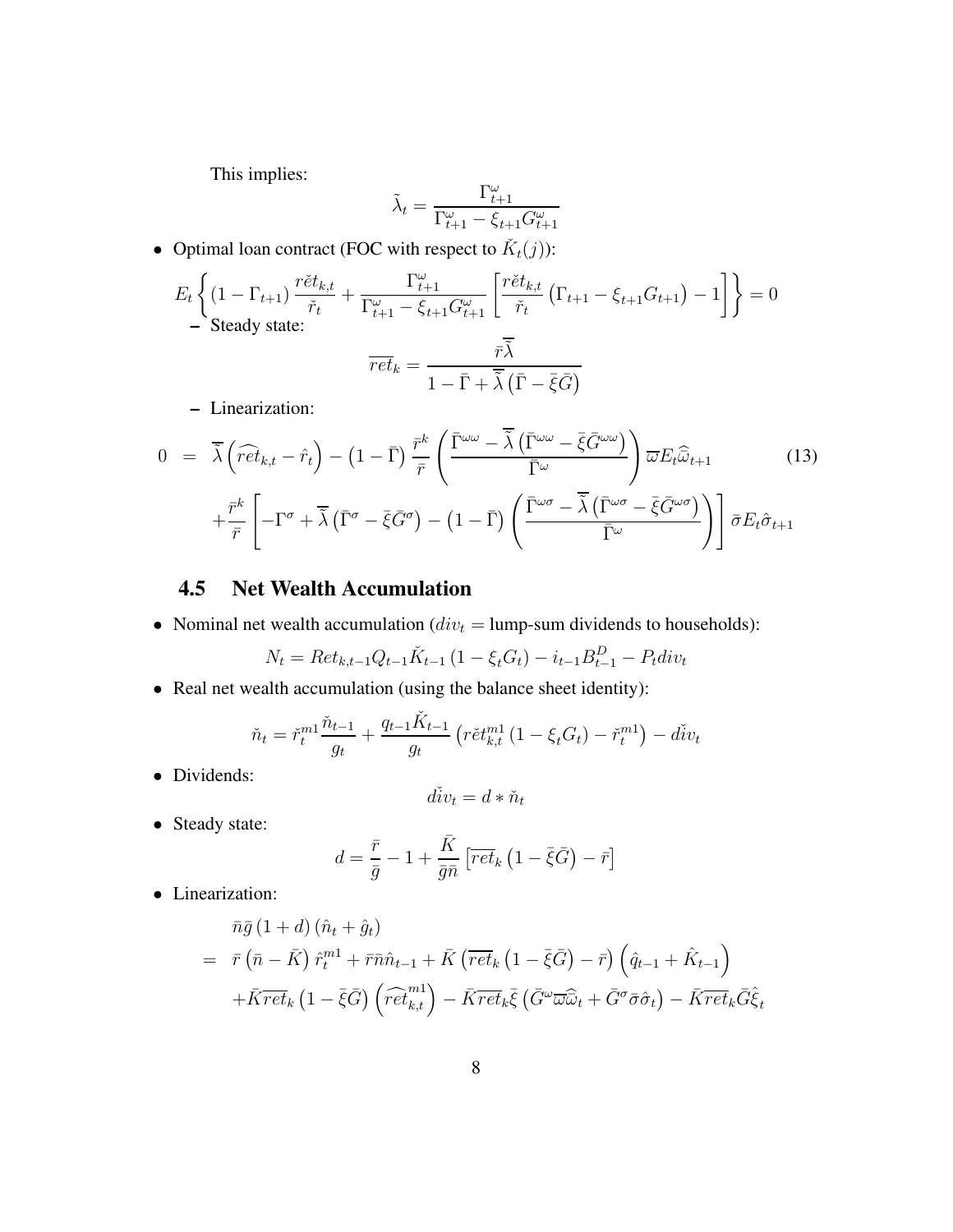## **4.6 Closed Forms for** Γ**,** G **and Their Partial Derivatives**

#### **4.6.1 Basic Properties of** Γ **and** G

• Repeat expressions for  $\Gamma$  and  $G$  for ease of reference:

$$
\Gamma(\bar{\omega}_{t+1}) \equiv \int_0^{\bar{\omega}_{t+1}} \omega_{t+1} f(\omega_{t+1}) d\omega_{t+1} + \bar{\omega}_{t+1} \int_{\bar{\omega}_{t+1}}^{\infty} f(\omega_{t+1}) d\omega_{t+1}
$$

$$
G(\bar{\omega}_{t+1}) = \int_0^{\bar{\omega}_{t+1}} \omega_{t+1} f(\omega_{t+1}) d\omega_{t+1}
$$

• First derivatives with respect to  $\bar{\omega}_{t+1}$ :

$$
\Gamma_{t+1}^{\omega} = 1 - F(\bar{\omega}_{t+1})
$$

$$
G_{t+1}^{\omega} = \bar{\omega}_{t+1} f(\bar{\omega}_{t+1})
$$

#### **4.6.2 Basic Properties of the Lognormal Distribution**

The assumption is that  $\omega_t$  is lognormally distributed with  $E(\omega_t) = 1$  and  $Var(\omega_t) = \sigma_t^2$ . This implies the following:

$$
\ln(\omega_t) \sim N(-\frac{1}{2}\sigma_t^2, \sigma_t^2)
$$

$$
f(\omega_t) = \frac{1}{\sqrt{2\pi}\omega_t\sigma_t} \exp\left\{-\frac{1}{2}\left(\frac{\ln(\omega_t) + \frac{1}{2}\sigma_t^2}{\sigma_t}\right)^2\right\}
$$

#### **4.6.3 Derivations A: The Nonlinear System**

- We will change integrands at various points in order to obtain solutions that can be expressed in terms of the cumulative distribution function Φ of the standard normal distribution.
- First define terms:

$$
\bar{z}_t = \frac{\ln(\bar{\omega}_t) + \frac{1}{2}\sigma_t^2}{\sigma_t}, \quad y_t = \frac{\ln(\omega_t) + \frac{1}{2}\sigma_t^2}{\sigma_t}
$$

$$
\tilde{z}_t = \frac{\ln(\bar{\omega}_t) - \frac{1}{2}\sigma_t^2}{\sigma_t}, \quad \tilde{y}_t = \frac{\ln(\omega_t) - \frac{1}{2}\sigma_t^2}{\sigma_t}
$$

• Manipulating the second expression in each case gives:

$$
d\omega_t = \sigma_t \exp\left\{y_t \sigma_t - \frac{1}{2} \sigma_t^2\right\} dy_t
$$
  

$$
d\omega_t = \sigma_t \exp\left\{\tilde{y}_t \sigma_t + \frac{1}{2} \sigma_t^2\right\} d\tilde{y}_t
$$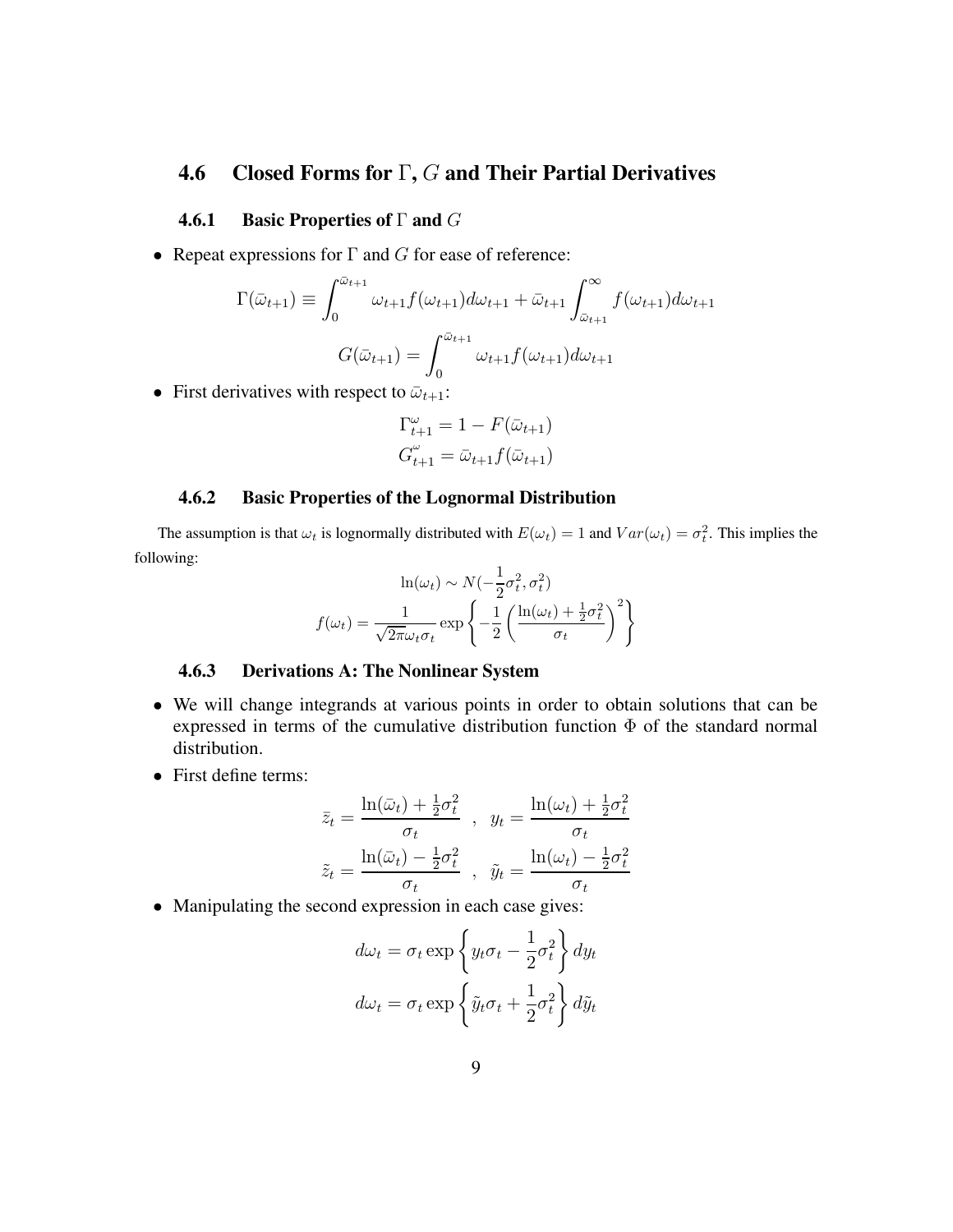• Now evaluate the expressions determining  $\Gamma$  and  $G$  in terms of the c.d.f.  $\Phi(.)$ : **–** First Component:

$$
\int_{\tilde{\omega}_{t+1}}^{\infty} f(\omega_{t+1}) d\omega_{t+1} = \int_{\tilde{\omega}_{t+1}}^{\infty} \frac{1}{\sqrt{2\pi}\omega_{t+1}\sigma_{t+1}} \exp\left\{-\frac{1}{2} \left(\frac{\ln(\omega_{t+1}) + \frac{1}{2}\sigma_{t+1}^{2}}{\sigma_{t+1}}\right)^{2}\right\} d\omega_{t+1}
$$
\n
$$
= \int_{\tilde{z}_{t+1}}^{\infty} \frac{\sigma_{t+1}}{\sqrt{2\pi}\omega_{t+1}\sigma_{t+1}} \exp\left\{-\frac{1}{2}y_{t+1}^{2}\right\} \exp\left\{y_{t+1}\sigma_{t+1} - \frac{1}{2}\sigma_{t+1}^{2}\right\} dy_{t+1}
$$
\n
$$
= \int_{\tilde{z}_{t+1}}^{\infty} \frac{1}{\sqrt{2\pi}} \frac{1}{\omega_{t+1}} \exp\left\{-\frac{1}{2} \left(y_{t+1}^{2} + \sigma_{t+1}^{2} - 2y_{t+1}\sigma_{t+1}\right)\right\} dy_{t+1}
$$
\n
$$
= \int_{\tilde{z}_{t+1}}^{\infty} \frac{1}{\sqrt{2\pi}} \exp\left\{-\ln(\omega_{t+1})\right\} \exp\left\{-\frac{\left(\ln(\omega_{t+1}) - \frac{1}{2}\sigma_{t+1}^{2}\right)^{2}}{2\sigma_{t+1}^{2}}\right\} dy_{t+1}
$$
\n
$$
= \int_{\tilde{z}_{t+1}}^{\infty} \frac{1}{\sqrt{2\pi}} \exp\left\{-\frac{\ln(\omega_{t+1}) - \frac{1}{2}\sigma_{t+1}^{2}}{2\sigma_{t+1}^{2}}\right\} dy_{t+1}
$$
\n
$$
= \int_{\tilde{z}_{t+1}}^{\infty} \frac{1}{\sqrt{2\pi}} \exp\left\{-\frac{\left(\ln(\omega_{t+1}) - \left(\ln(\omega_{t+1})\right)^{2} - \left(\frac{1}{2}\sigma_{t+1}^{2}\right)^{2} + \ln(\omega_{t})\sigma_{t+1}^{2}}{2\sigma_{t+1}^{2}}\right\} dy_{t+1}
$$
\n
$$
= \int_{\tilde{z}_{
$$

**–** Second Component:

$$
\int_{\bar{\omega}_{t+1}}^{\infty} \omega_{t+1} f(\omega_{t+1}) d\omega_{t+1} = \int_{\bar{\omega}_{t+1}}^{\infty} \frac{1}{\sqrt{2\pi} \sigma_{t+1}} \exp\left\{-\frac{1}{2} \left(\frac{\ln(\omega_{t+1}) + \frac{1}{2} \sigma_{t+1}^2}{\sigma_{t+1}}\right)^2\right\} d\omega_{t+1}
$$
  
\n
$$
= \int_{\tilde{z}_{t+1}}^{\infty} \frac{\sigma_{t+1}}{\sqrt{2\pi} \sigma_{t+1}} \exp\left\{-\frac{1}{2} (\tilde{y}_{t+1} + \sigma_{t+1})^2\right\} \exp\left\{\tilde{y}_{t+1} \sigma_{t+1} + \frac{1}{2} \sigma_{t+1}^2\right\} d\tilde{y}_{t+1}
$$
  
\n
$$
= \int_{\tilde{z}_{t+1}}^{\infty} \frac{1}{\sqrt{2\pi}} \exp\left\{-\frac{1}{2} \tilde{y}_{t+1}^2 - \frac{1}{2} \sigma_{t+1}^2 - \tilde{y}_{t+1} \sigma_{t+1} + \tilde{y}_{t+1} \sigma_{t+1} + \frac{1}{2} \sigma_{t+1}^2\right\} d\tilde{y}_{t+1}
$$
  
\n
$$
= \int_{\tilde{z}_{t+1}}^{\infty} \frac{1}{\sqrt{2\pi}} \exp\left\{-\frac{1}{2} \tilde{y}_{t+1}^2\right\} d\tilde{y}_{t+1} = 1 - \Phi(\tilde{z}_{t+1}) = 1 - \Phi(\tilde{z}_{t+1} - \sigma_{t+1})
$$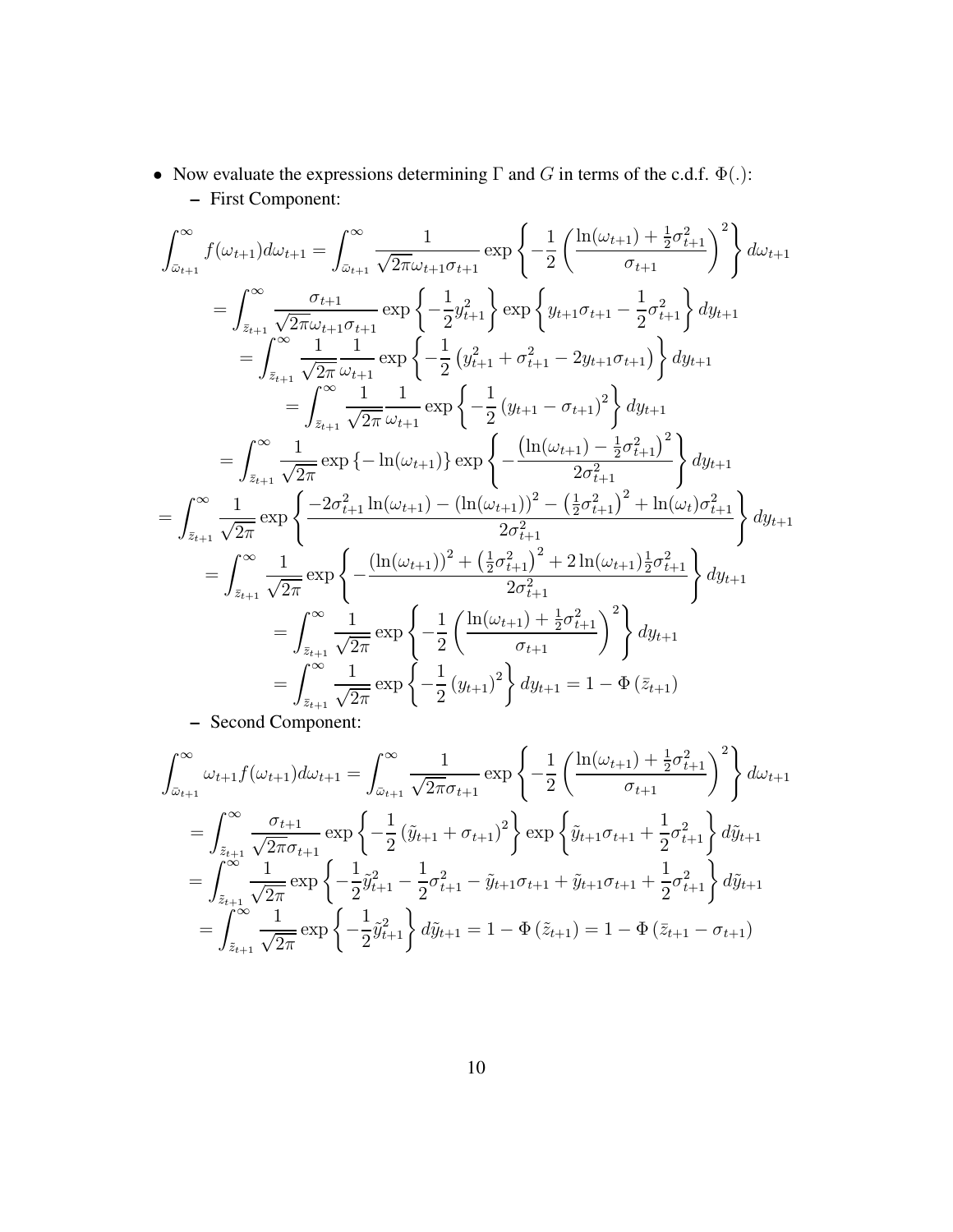**–** Summary:

$$
\int_{\bar{\omega}_{t+1}}^{\infty} f(\omega_{t+1}) d\omega_{t+1} = 1 - \Phi(\bar{z}_{t+1})
$$

$$
\int_{\bar{\omega}_{t+1}}^{\infty} \omega_{t+1} f(\omega_{t+1}) d\omega_{t+1} = 1 - \Phi(\bar{z}_{t+1} - \sigma_{t+1})
$$

**–** Final set of nonlinear equations:

$$
\bar{z}_t = \frac{\ln(\bar{\omega}_t) + \frac{1}{2}\sigma_t^2}{\sigma_t}
$$

$$
f(\bar{\omega}_t) = \frac{1}{\sqrt{2\pi}\bar{\omega}_t\sigma_t} \exp\left\{-\frac{1}{2}\bar{z}_t^2\right\}
$$

$$
\Gamma_t = \Phi\left(\bar{z}_t - \sigma_t\right) + \bar{\omega}_t \left(1 - \Phi\left(\bar{z}_t\right)\right)
$$

$$
G_t = \Phi\left(\bar{z}_t - \sigma_t\right)
$$

$$
\Gamma_t^{\omega} = 1 - \Phi\left(\bar{z}_t\right)
$$

$$
G_t^{\omega} = \bar{\omega}_t f\left(\bar{\omega}_t\right)
$$

## **4.6.4 Derivations B: Derivatives for the Linearized System**

• Closed Form Expressions for Standard Normal cdf's:

$$
\Phi\left(\bar{z}_t - \sigma_t\right) = \int_0^{\bar{z}_t - \sigma_t} \frac{1}{\sqrt{2\pi}} \exp\left\{-\frac{1}{2}y_t^2\right\} dy_t
$$

$$
\Phi\left(\bar{z}_t\right) = \int_0^{\bar{z}_t} \frac{1}{\sqrt{2\pi}} \exp\left\{-\frac{1}{2}y_t^2\right\} dy_t
$$

- Auxiliary Relationships:
	- **–** Derivatives of Γ:
		- ∗ We have the following:

$$
\Gamma_t = \Phi(\bar{z}_t - \sigma_t) + \bar{\omega}_t (1 - \Phi(\bar{z}_t))
$$

$$
\Gamma_t^{\omega} = 1 - \Phi(\bar{z}_t)
$$

∗ We take the derivative of the first expression:

$$
\Gamma^\omega_t = \Phi'(\bar{z}_t - \sigma_t) \frac{1}{\bar{\omega}_t \sigma_t} + (1 - \Phi(\bar{z}_t)) - \bar{\omega}_t \Phi'(\bar{z}_t) \frac{1}{\bar{\omega}_t \sigma_t}
$$

∗ We equate this to the first expression to obtain:

$$
\Phi'\left(\bar{z}_t-\sigma_t\right)=\bar{\omega}_t\Phi'\left(\bar{z}_t\right)
$$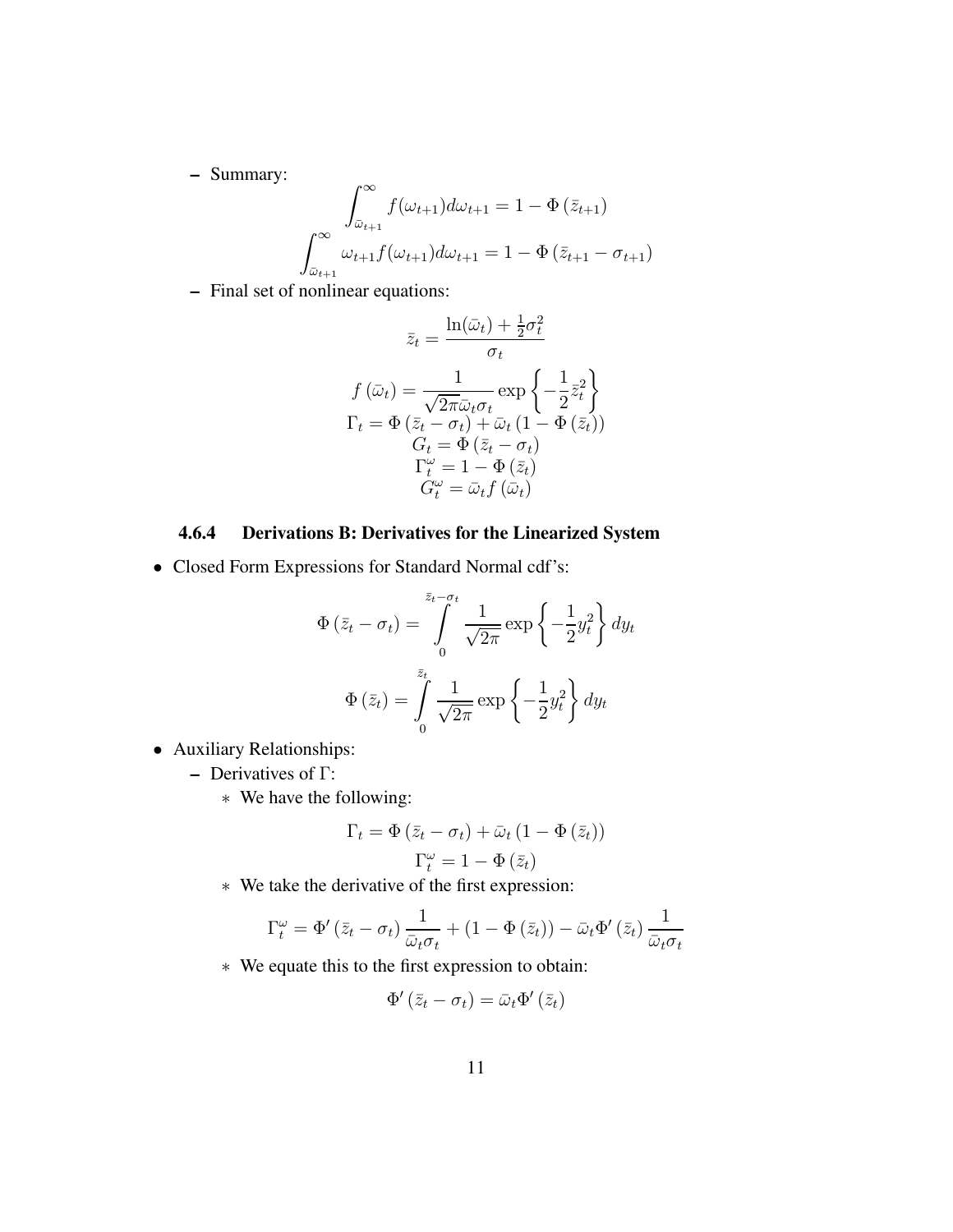- **–** Derivatives of G:
	- ∗ We have the following:

$$
G_t = \Phi(\bar{z}_t - \sigma_t)
$$

$$
G_t^{\omega} = \bar{\omega}_t f(\bar{\omega}_t)
$$

∗ We take the derivative of the first expression:

$$
G_t^{\omega} = \Phi'(\bar{z}_t - \sigma_t) \frac{1}{\bar{\omega}_t \sigma_t}
$$

∗ We combine this with the second expression to obtain our final two closed form relationships for derivatives of standard normal cdf's:

$$
\Phi'(\bar{z}_t - \sigma_t) = \bar{\omega}_t^2 \sigma_t f(\bar{\omega}_t)
$$

$$
\Phi'(\bar{z}_t) = \bar{\omega}_t \sigma_t f(\bar{\omega}_t)
$$

•  $\Gamma_t^{\omega \omega}$ :

$$
\Gamma_t^{\omega\omega} = -\Phi'(\bar{z}_t) \frac{1}{\bar{\omega}_t \sigma_t} = -\frac{1}{\sqrt{2\pi} \bar{\omega}_t \sigma_t} \exp\left\{-\frac{1}{2}\bar{z}_t^2\right\} = -f(\bar{\omega}_t)
$$

•  $\Gamma_t^{\omega \sigma}$ :

$$
\Gamma_t^{\omega\sigma} = -\Phi'(\bar{z}_t) \frac{\sigma_t^2 - \ln(\bar{\omega}_t) - \frac{1}{2}\sigma_t^2}{\sigma_t^2}
$$
  
= 
$$
-\frac{1}{\sqrt{2\pi\bar{\omega}_t\sigma_t}} \exp\left\{-\frac{1}{2}\bar{z}_t^2\right\} \bar{\omega}_t \frac{\ln(\bar{\omega}_t) - \frac{1}{2}\sigma_t^2}{\sigma_t}
$$
  
= 
$$
f(\bar{\omega}_t) \bar{\omega}_t (\bar{z}_t - \sigma_t)
$$

•  $\Gamma_t^{\sigma}$ :

$$
\Gamma_t^{\sigma} = \Phi'(\bar{z}_t - \sigma_t) \frac{-\sigma_t^2 - \ln(\bar{\omega}_t) + \frac{1}{2}\sigma_t^2}{\sigma_t^2} - \bar{\omega}_t \Phi'(\bar{z}_t) \frac{\sigma_t^2 - \ln(\bar{\omega}_t) - \frac{1}{2}\sigma_t^2}{\sigma_t^2}
$$
\n
$$
= \Phi'(\bar{z}_t - \sigma_t) \left( \frac{-\ln(\bar{\omega}_t) - \frac{1}{2}\sigma_t^2}{\sigma_t^2} - \frac{-\ln(\bar{\omega}_t) + \frac{1}{2}\sigma_t^2}{\sigma_t^2} \right) = -\Phi'(\bar{z}_t - \sigma_t)
$$
\n
$$
= -\bar{\omega}_t^2 \sigma_t f(\bar{\omega}_t)
$$

•  $G_t^{\omega \omega}$ :

$$
G_t^{\omega\omega} = f(\bar{\omega}_t) + \bar{\omega}_t \left[ -\frac{1}{\sqrt{2\pi}\bar{\omega}_t \sigma_t} \frac{1}{\bar{\omega}_t} \exp\left\{-\frac{1}{2}\bar{z}_t^2\right\} + \frac{1}{\sqrt{2\pi}\bar{\omega}_t \sigma_t} (-\bar{z}_t) \exp\left\{-\frac{1}{2}\bar{z}_t^2\right\} \frac{1}{\bar{\omega}_t \sigma_t} \right]
$$
  
=  $f(\bar{\omega}_t) + \bar{\omega}_t f(\bar{\omega}_t) \left[ -\frac{1}{\bar{\omega}_t} - \frac{\bar{z}_t}{\bar{\omega}_t \sigma_t} \right] = f(\bar{\omega}_t) \left[ 1 - 1 - \frac{\bar{z}_t}{\sigma_t} \right]$   
=  $-f(\bar{\omega}_t) \frac{\bar{z}_t}{\sigma_t}$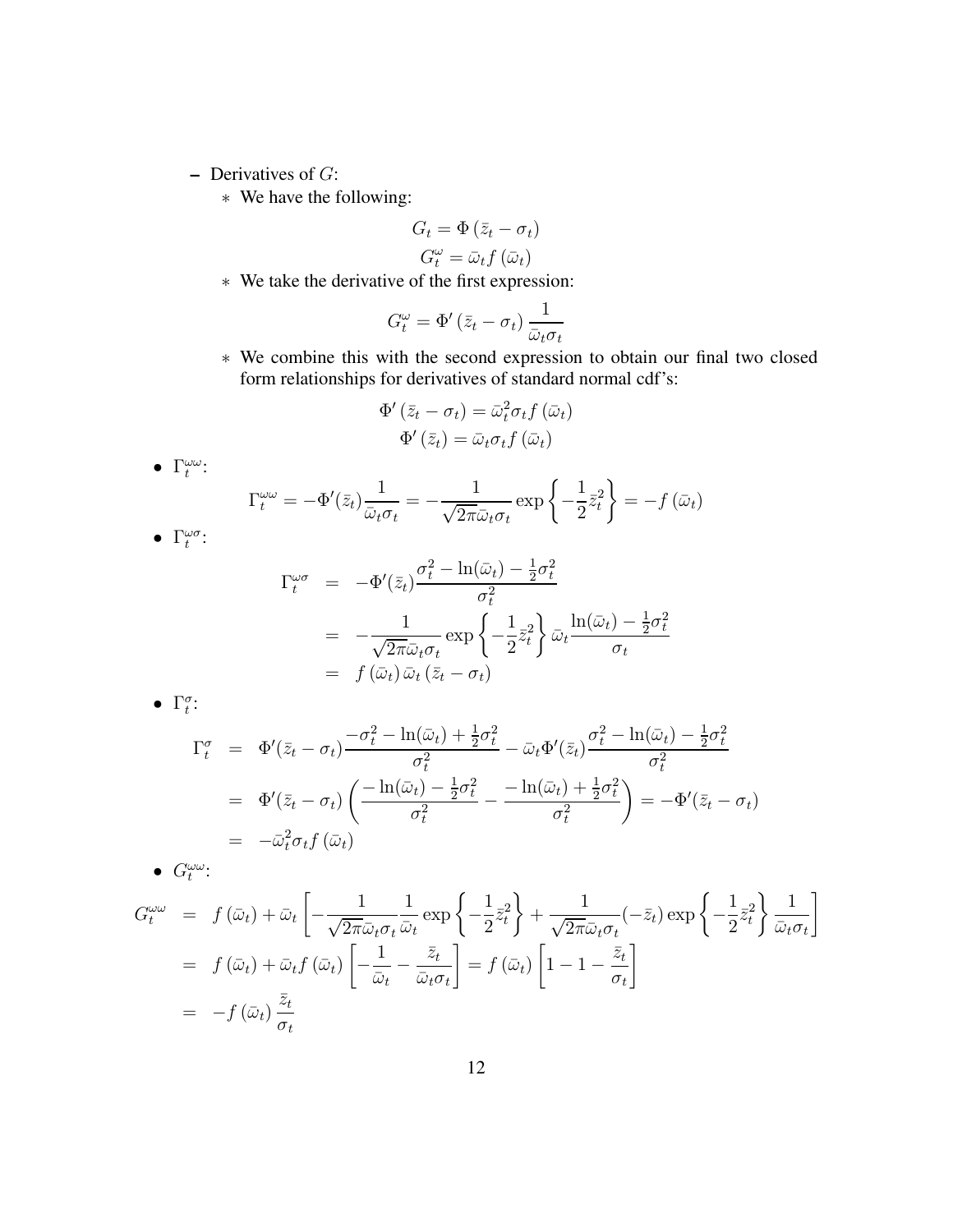• 
$$
G_t^{\omega\sigma}
$$
:  
\n
$$
G_t^{\omega\sigma} = \bar{\omega}_t \left[ -\frac{1}{\sqrt{2\pi} \bar{\omega}_t \sigma_t} \frac{1}{\sigma_t} \exp\left\{ -\frac{1}{2} \bar{z}_t^2 \right\} + \frac{1}{\sqrt{2\pi} \bar{\omega}_t \sigma_t} (-\bar{z}_t) \exp\left\{ -\frac{1}{2} \bar{z}_t^2 \right\} \frac{\sigma_t^2 - \ln(\bar{\omega}_t) - \frac{1}{2} \sigma_t^2}{\sigma_t^2} \right]
$$
\n
$$
= \bar{\omega}_t f(\bar{\omega}_t) \left[ -\frac{1}{\sigma_t} + \frac{1}{\sigma_t} \bar{z}_t \frac{\ln(\bar{\omega}_t) - \frac{1}{2} \sigma_t^2}{\sigma_t} \right]
$$
\n
$$
= \frac{\bar{\omega}_t}{\sigma_t} f(\bar{\omega}_t) \left[ \bar{z}_t (\bar{z}_t - \sigma_t) - 1 \right]
$$
\n•  $G_t^{\sigma}$ :

$$
G_t^{\sigma} = \Phi'(\bar{z}_t - \sigma_t) \frac{-\sigma_t^2 - \ln(\bar{\omega}_t) + \frac{1}{2}\sigma_t^2}{\sigma_t^2} = -\bar{\omega}_t^2 \sigma_t f(\bar{\omega}_t) \frac{\ln(\bar{\omega}_t) + \frac{1}{2}\sigma_t^2}{\sigma_t^2}
$$

$$
= -\bar{\omega}_t^2 f(\bar{\omega}_t) \bar{z}_t
$$

## **4.6.5 Standard Normal cdf's and Complementary Error Functions**

• General Relationship:

$$
\Phi(x) = \frac{1}{2} erfc\left(\frac{-x}{\sqrt{2}}\right)
$$

• Applied to our case:

$$
\Phi\left(\bar{z}_t - \sigma_t\right) = \frac{1}{2} erfc\left(\frac{\sigma_t - \bar{z}_t}{\sqrt{2}}\right)
$$

$$
\Phi\left(\bar{z}_t\right) = \frac{1}{2} erfc\left(\frac{-\bar{z}_t}{\sqrt{2}}\right)
$$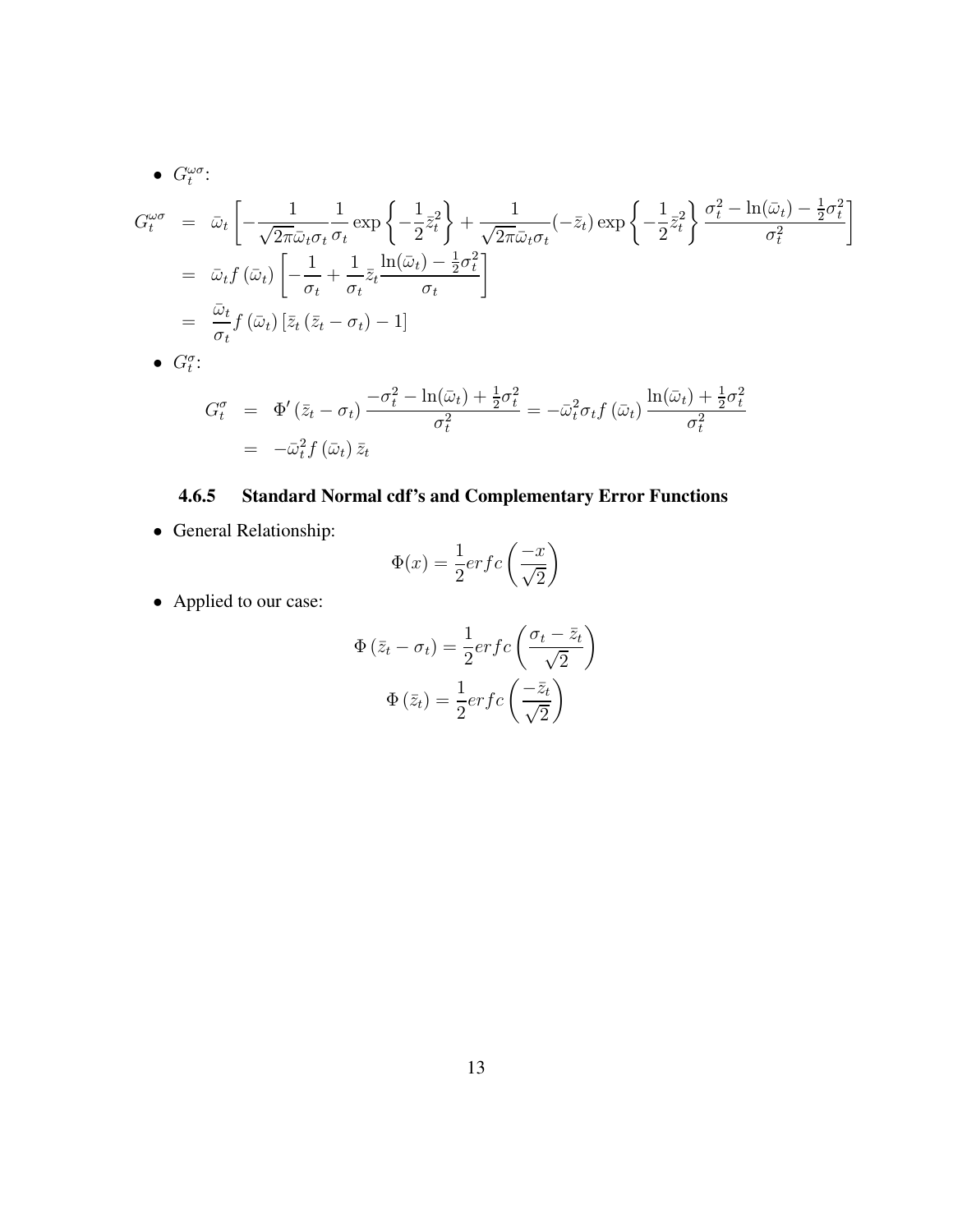# **5 FIRMS**

## **5.1 Cost Minimization**

• Production Functions:

$$
y_t(j) = (S_t^y \ell_t(j))^{1-\alpha} k_t(j)^{\alpha}
$$

- Real Marginal Cost:
	- **–** In levels:

$$
mc_t = \frac{A w_t^{1-\alpha} (r_t^k)^{\alpha}}{(S_t^y)^{1-\alpha}} \quad , \quad \text{where } A = \alpha^{-\alpha} (1-\alpha)^{-(1-\alpha)}
$$

- Rescaled by technology 
$$
(\check{w}_t = w_t / S_t^y)
$$
:

$$
mc_t = A\check{w}_t^{1-\alpha} (r_t^k)^{\alpha}
$$

**–** Linearized:

$$
\widehat{mc}_t = (1 - \alpha)\widehat{w}_t + \alpha \widehat{r}_t^k \tag{14}
$$

- Input Demands for Aggregate Firm Sector (see next page for definitions of aggregate variables):
	- **–** In levels:

$$
\ell_t = (1 - \alpha) \frac{mc_t}{w_t} \tilde{Y}_t
$$
\n
$$
k_t = \alpha \frac{mc_t}{r_t^k} \tilde{Y}_t
$$

- Rescaled by technology ( $\check{Y}_t = \tilde{Y}_t/S_t^y$ ):

$$
\ell_t = (1 - \alpha) \frac{mc_t}{\check{w}_t} \check{Y}_t
$$

$$
\check{k}_t = \alpha \frac{mc_t}{r_t^k} \check{Y}_t
$$

**–** Linearized:

$$
\hat{\ell}_t = \widehat{mc}_t - \hat{w}_t + \hat{Y}_t \tag{15}
$$

$$
\hat{k}_t = \widehat{mc}_t - \hat{r}_t^k + \hat{Y}_t \tag{16}
$$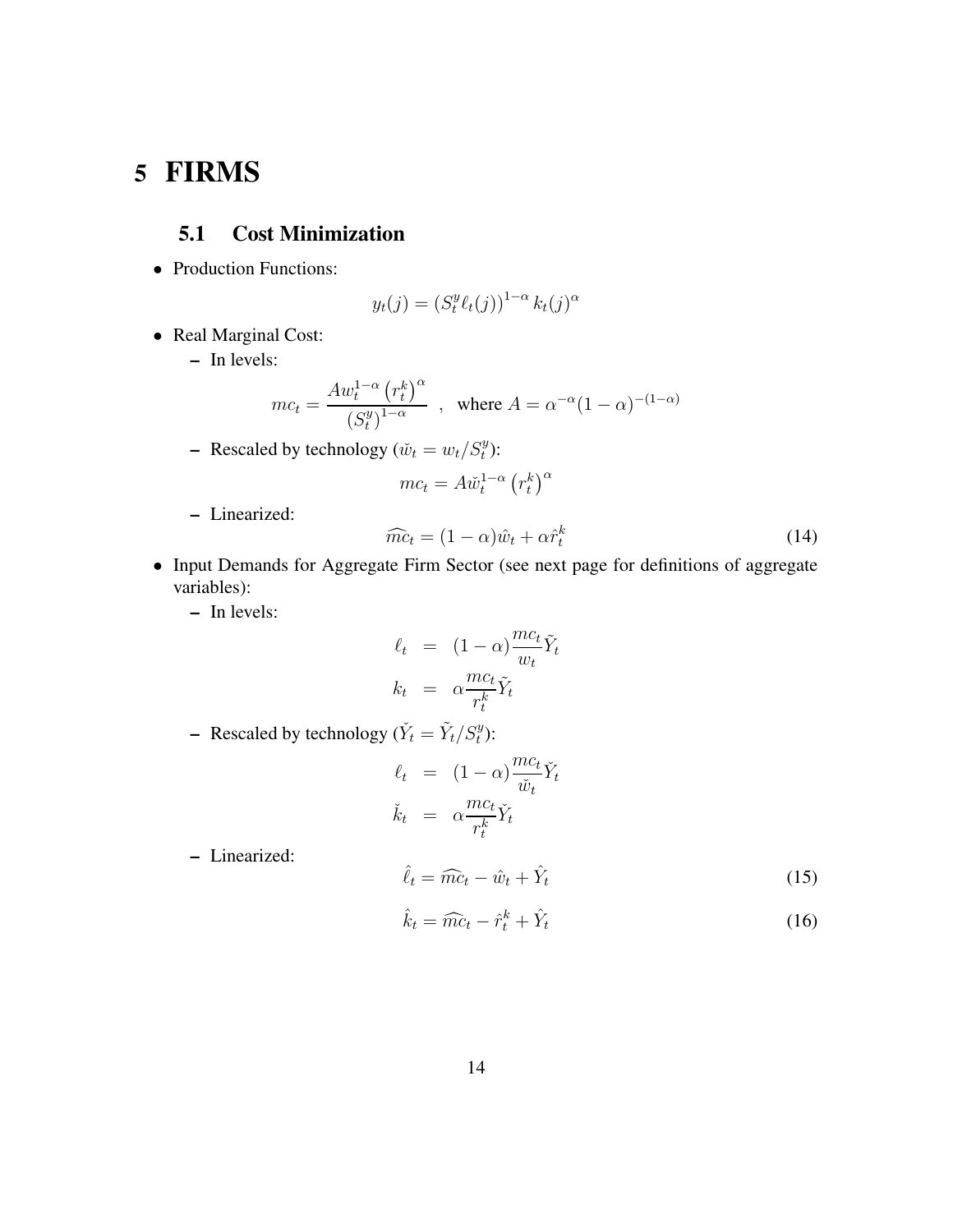- Relationship between physical capital  $K_t$  and utilized capital  $k_t$ :
	- **–** In levels:

$$
k_t = u_t K_{t-1}
$$

**–** Rescaled by technology:

$$
\check{k}_t = u_t \frac{\check{K}_{t-1}}{g_t}
$$

**–** Steady state:

$$
\bar{k}=\frac{\bar{K}}{\bar{g}}
$$

**–** Linearization:

$$
\hat{k}_t = \hat{K}_{t-1} + \hat{u}_t - \hat{g}_t
$$

- Definitions used above:
	- **–** Labor:
		- ∗ Aggregate:

$$
\ell_t = \int_0^1 \ell_t(j)dj \quad , \text{ where } \ell_t(j) = \left(\int_0^1 L_t(j,i)^{\frac{\sigma_t^w - 1}{\sigma_t^w}}di\right)^{\frac{\sigma_t^w}{\sigma_t^w - 1}}
$$

$$
L_t(i) = \int_0^1 L_t(j,i)dj
$$

- \* Varieties  $L_t(j, i)$  supplied by households i, see above and also Section 5 on household wage setting.
- ∗ Cost minimizing varieties demands:

$$
L_t(j, i) = \ell_t(j) \left(\frac{W_t(i)}{W_t}\right)^{-\sigma_t^w}, \text{ therefore } L_t(i) = \ell_t \left(\frac{W_t(i)}{W_t}\right)^{-\sigma_t^w}
$$

**–** Capital:

$$
k_t = \int_0^1 k_t(j) \, dj
$$

- **–** Output:
	- ∗ Aggregate:

$$
\tilde{Y}_t = \int_0^1 y_t(j)dj \quad \text{while} \ \ Y_t = \left(\int_0^1 y_t(j)^{\frac{\sigma_t^p - 1}{\sigma_t^p}}dj\right)^{\frac{\sigma_t^p}{\sigma_t^p - 1}}
$$

∗ It is easy to show that:

$$
\overline{\tilde{Y}} = \overline{Y} , \quad \widehat{\tilde{Y}}_t = \hat{Y}_t
$$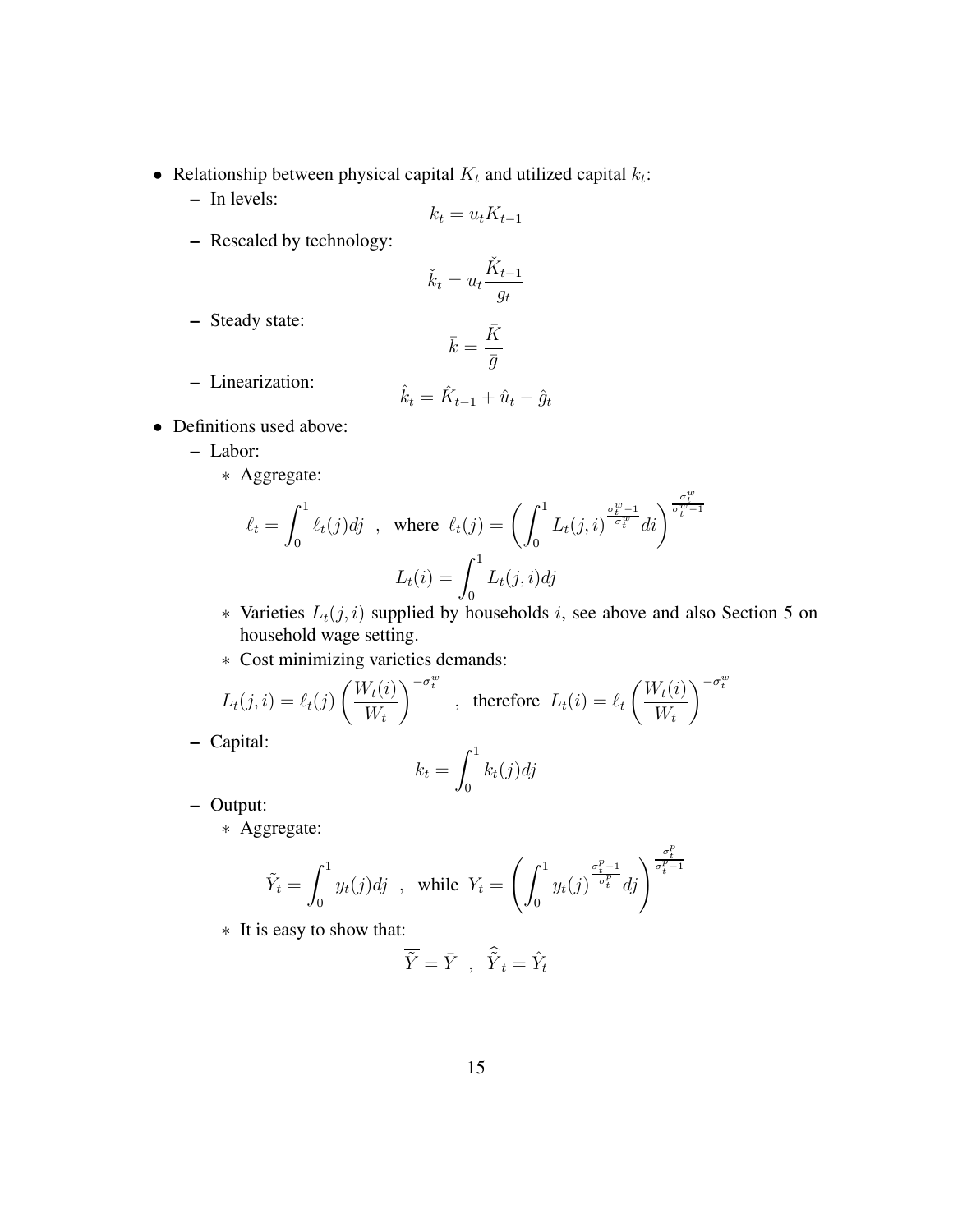### **5.2 Profit Maximization**

- Discounted real profits:
	- $\blacksquare$  Real revenue  $\frac{P_{t+k}(j)}{P_{t+k}}y_{t+k}(j)$ .
	- **–** Real marginal cost  $\frac{MC_{t+k}}{P_{t+k}}y_{t+k}(j)$ .
	- **–** Real cost of deviating from "normal" output of other firms:
		- ∗ Quadratic in the % deviation from "normal" output  $\frac{\phi_p}{2}$  $(y_{t+k}(j)-Y_{t+k})^2$  $\frac{y^{(t)} - Y_{t+k}}{Y_{t+k}^2}$ .
		- ∗ Proportional to aggregate real output  $Y_{t+k}$ .
- Pricing policy of firm *j* that reoptimizes at *t*, choosing  $V_t^p$  and  $v_t^p$  $t^{p}$  (a gross inflation rate):

$$
P_{t+k}(j) = V_t^p (v_t^p)^k
$$

• Profit maximization:

$$
Max_{V_t^p, v_t^p} E_t \sum_{k=0}^{\infty} (\delta_p \beta)^k \lambda_{t+k} \left[ \frac{V_t^p (v_t^p)^k}{P_{t+k}} y_{t+k}(j) - mc_{t+k} y_{t+k}(j) - \frac{\phi_p (y_{t+k}(j) - Y_{t+k})^2}{2} \right], \quad s.t.
$$
  

$$
y_{t+k}(j) = Y_{t+k} \left( \frac{V_t^p (v_t^p)^k}{P_{t+k}} \right)^{-\sigma_{t+k}^p}
$$

• Substitute constraints:

$$
Max_{V_t^p, v_t^p} E_t \sum_{k=0}^{\infty} (\delta_p \beta)^k \lambda_{t+k} \left[ \left( \frac{V_t^p (v_t^p)^k}{P_{t+k}} \right)^{1-\sigma_{t+k}^p} Y_{t+k} - mc_{t+k} \left( \frac{V_t^p (v_t^p)^k}{P_{t+k}} \right)^{-\sigma_{t+k}^p} Y_{t+k} - \frac{\phi_p (y_{t+k}(j) - Y_{t+k})^2}{2} \right]
$$

- Define terms:
	- **–** Front-loading term:

$$
p_t^p \equiv \frac{V_t^p}{P_t}
$$

**–** Inflation rescaled by the inflation target:

$$
\check{\pi}_t^p = \pi_t^p / \pi_t^*
$$

**–** Cumulative aggregate rescaled inflation:

$$
\check{\Pi}_{t,k}^p \equiv \prod_{j=1}^k \check{\pi}_{t+j}^p \text{ for } k \ge 1 \ (\equiv 1 \text{ for } k = 0)
$$
\n
$$
(17)
$$

**–** Cumulative aggregate rescaled inflation deviation:

$$
\hat{\Pi}_{t,k}^p \equiv \sum_{j=1}^k \hat{\pi}_{t+j}^p \text{ for } k \ge 1 \ \ (\equiv 0 \text{ for } k = 0)
$$
\n(18)

**–** Mark-up:

$$
\mu_t^p = \frac{\sigma_t^p}{\sigma_t^p - 1}
$$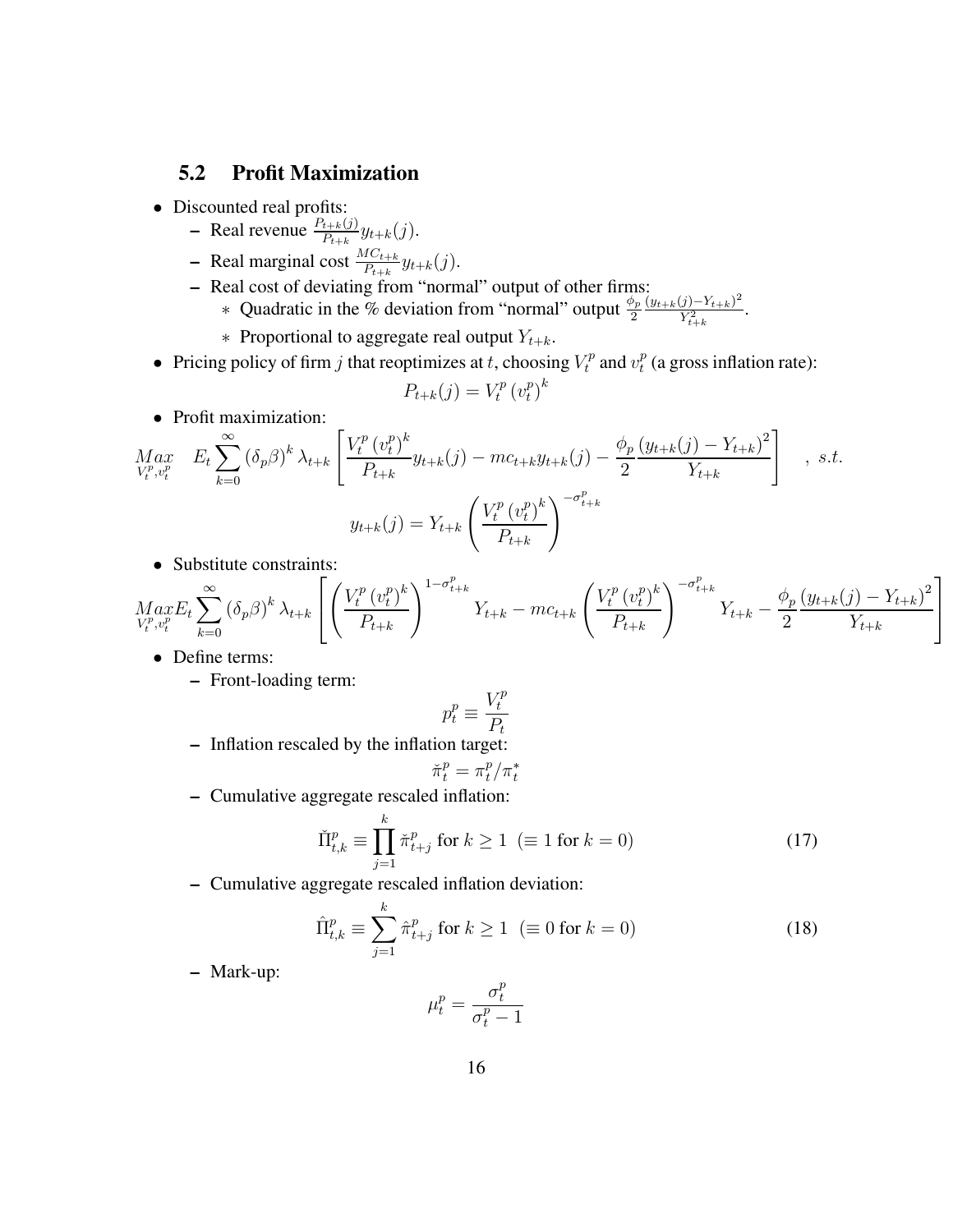#### **5.3 First-Order Conditions**

- Rescaled by technology, with  $\tilde{y}_t(j) = y_t(j)/S_t^y$ .
- Rescaled by the inflation target, with  $\tilde{v}_t^p = v_t^p / \pi_t^*$ .
- FOC for  $V_t^p$  $\substack{rp \cdot t$

$$
p_t^p = \frac{E_t \sum_{k=0}^{\infty} (\delta_p \beta)^k \check{\lambda}_{t+k} \check{y}_{t+k}(j) \sigma_{t+k}^p \left( mc_{t+k} + \phi_p \left( \frac{\check{y}_{t+k}(j) - \check{Y}_{t+k}}{\check{Y}_{t+k}} \right) \right)}{E_t \sum_{k=0}^{\infty} (\delta_p \beta)^k \check{\lambda}_{t+k} \check{y}_{t+k}(j) \left( \sigma_{t+k}^p - 1 \right) \left( \frac{\check{v}_{t}^p \check{y}_{t}}{\check{\Pi}_{t,k}^p} \right)}
$$
(19)

• FOC w.r.t.  $v_t^p$  $t<sup>p</sup>$  (rescaled by technology):

$$
p_t^p = \frac{E_t \sum_{k=0}^{\infty} (\delta_p \beta)^k k \check{\lambda}_{t+k} \check{y}_{t+k}(j) \sigma_{t+k}^p \left( mc_{t+k} + \phi_p \left( \frac{\check{y}_{t+k}(j) - \check{Y}_{t+k}}{\check{Y}_{t+k}} \right) \right)}{E_t \sum_{k=0}^{\infty} (\delta_p \beta)^k k \check{\lambda}_{t+k} \check{y}_{t+k}(j) \left( \sigma_{t+k}^p - 1 \right) \left( \frac{(\check{v}_t^p)^k}{\check{\Pi}_{t,k}^p} \right)}
$$
(20)

- Rescaling by the inflation target comments:
	- This takes the form of dividing all price levels by the target price level  $P_t^*$ .
	- In the preceding formulas this only affects  $E_t \frac{(v_t^p)^k}{\prod_{i=1}^p}$  $\frac{v_t}{\Pi_{t,k}^p}$ , i.e. future firm-specific and aggregate cumulative inflation rates have to be deflated by future cumulative target inflation rates.
	- **–** However, under unit roots all **expected** future quarterly target inflation rates are simply equal to the current target rate.
	- **–** In all **forward-looking** conditions like (19) and (20) we can therefore simply linearize around the current inflation target  $\pi_t^*$ .
	- **–** Example: Our final conditions will contain **expected** inflation terms for periods t and  $t + 1$ . For actual future inflation the correct definition is  $\hat{\pi}_{t+1}^p = \ln(\pi_{t+1}^p) \ln(\pi_{t+1}^*)$ . But it is ok to linearize around  $\pi_t^*$  instead because only the **expected** future inflation deviation enters the equations, and for this we have (up to an approximation error that disappears in linearization):

$$
E_t \hat{\pi}_{t+1}^p = E_t \left( \ln(\pi_{t+1}^p) - \ln(\pi_{t+1}^*) \right) = E_t \left( \ln(\pi_{t+1}^p) - \ln(\pi_t^*) \right)
$$

**–** The same is not true for **backward-looking** conditions. See Section 6 on "The Price Index".

#### **5.4 Linearization**

• Geometric distribution formulas:

$$
\sum_{k=0}^{\infty} \left(\delta_p \beta\right)^k k = \frac{\delta_p \beta}{\left(1 - \delta_p \beta\right)^2} \tag{21}
$$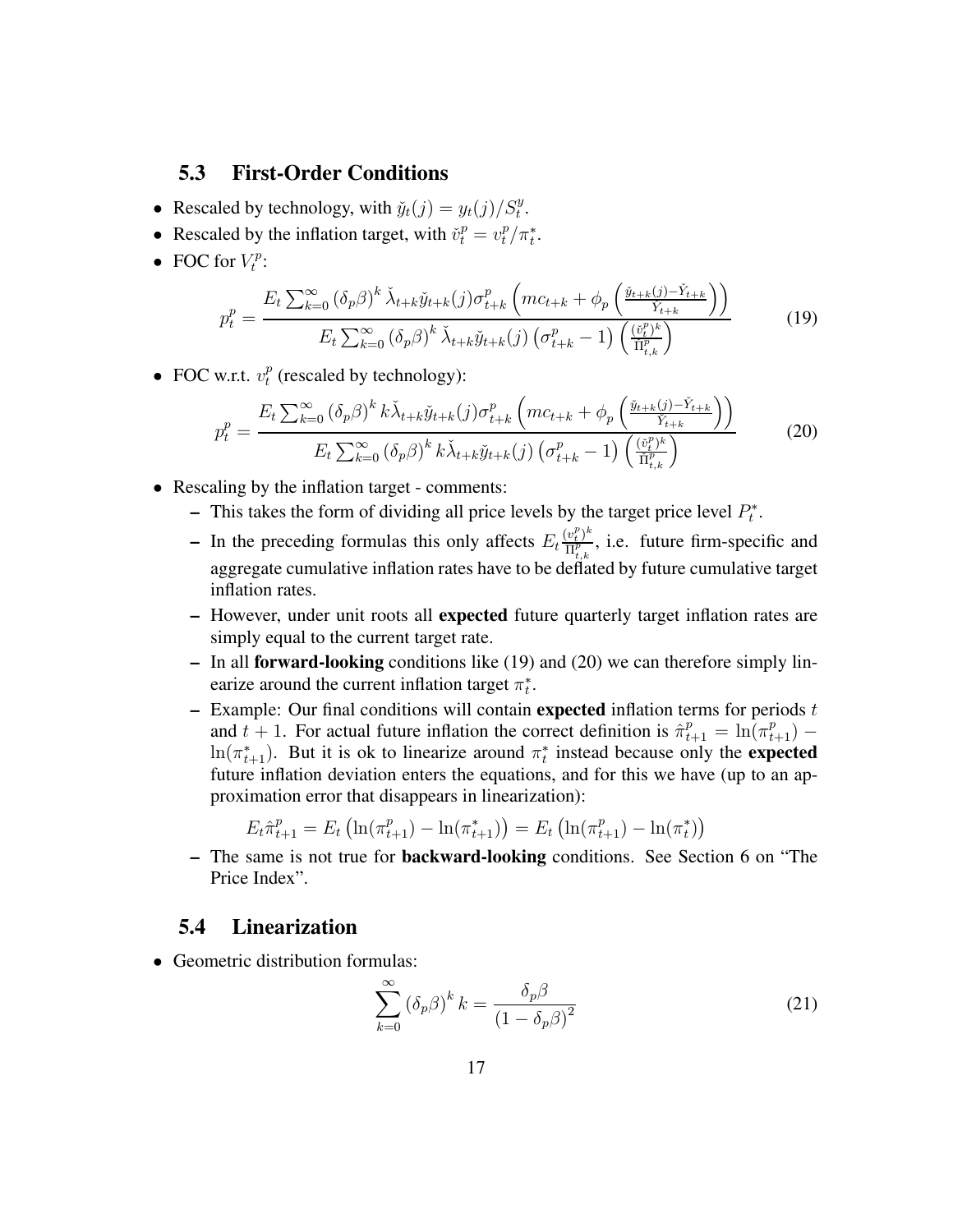$$
\sum_{k=0}^{\infty} \left(\delta_p \beta\right)^k k^2 = \frac{\delta_p \beta (1 + \delta_p \beta)}{\left(1 - \delta_p \beta\right)^3} \tag{22}
$$

• Linearization of goods demand:

$$
\left(\hat{y}_{t+k}(j) - \hat{Y}_{t+k}\right) = -\bar{\sigma}_p \left(\hat{p}_t^p + k\hat{v}_t^p - \hat{\Pi}_{t,k}^p\right)
$$
\n(23)

• Linearization of markup:

$$
\hat{\mu}_t^p = \hat{\sigma}_t^p - \bar{\mu}_p \hat{\sigma}_t^p \tag{24}
$$

#### **5.4.1** Linearization for  $V_t^p$ t

• Rewrite  $(19)$ :

$$
p_t^p \left(\sigma_{t+k}^p - 1\right) E_t \sum_{k=0}^{\infty} \left(\delta_p \beta\right)^k \tilde{\lambda}_{t+k} \tilde{y}_{t+k}(j) \left(\frac{(\tilde{v}_t^p)^k}{\tilde{\Pi}_{t,k}}\right)
$$
  
= 
$$
E_t \sum_{k=0}^{\infty} \left(\delta_p \beta\right)^k \tilde{\lambda}_{t+k} \tilde{y}_{t+k}(j) \sigma_{t+k}^p \left(mc_{t+k} + \phi_p \left(\frac{\tilde{y}_{t+k}(j) - \tilde{Y}_{t+k}}{\tilde{Y}_{t+k}}\right)\right)
$$

- Linearization of the common terms  $\lambda_{t+k} \check{y}_{t+k}(j)$  cancels.
- Remaining terms are:

$$
\frac{\hat{p}_t^p}{1 - \delta_p \beta} + E_t \Sigma_{k=0}^{\infty} (\delta_p \beta)^k \left[ k \hat{v}_t^p - \hat{\Pi}_{t,k}^p + \bar{\mu}_p \hat{\sigma}_{t+k}^p \right]
$$

$$
= E_t \Sigma_{k=0}^{\infty} (\delta_p \beta)^k \left[ \widehat{mc}_{t+k} + \phi_p \bar{\mu}_p \left( \hat{y}_{t+k}(j) - \hat{Y}_{t+k} \right) + \hat{\sigma}_{t+k}^p \right]
$$

• Using (21), (23) and (24):

$$
\frac{\hat{p}_t^p}{1 - \delta_p \beta} (1 + \phi_p \bar{\mu}_p \bar{\sigma}_p) + \frac{\hat{v}_t^p \delta_p \beta}{(1 - \delta_p \beta)^2} (1 + \phi_p \bar{\mu}_p \bar{\sigma}_p) = E_t \Sigma_{k=0}^{\infty} (\delta_p \beta)^k \left[ \widehat{mc}_{t+k} + \widehat{\Pi}_{t,k}^p (1 + \phi_p \bar{\mu}_p \bar{\sigma}_p) + \widehat{\mu}_{t+k}^p \right]
$$

• Equivalently:

$$
\frac{\hat{p}_t^p}{1 - \delta_p \beta} + \frac{\hat{v}_t^p \delta_p \beta}{\left(1 - \delta_p \beta\right)^2} = E_t \Sigma_{k=0}^{\infty} \left(\delta_p \beta\right)^k \left[\frac{\widehat{m c}_{t+k} + \hat{\mu}_{t+k}^p}{\left(1 + \phi_p \bar{\mu}_p \bar{\sigma}_p\right)} + \widehat{\Pi}_{t,k}^p\right]
$$
(25)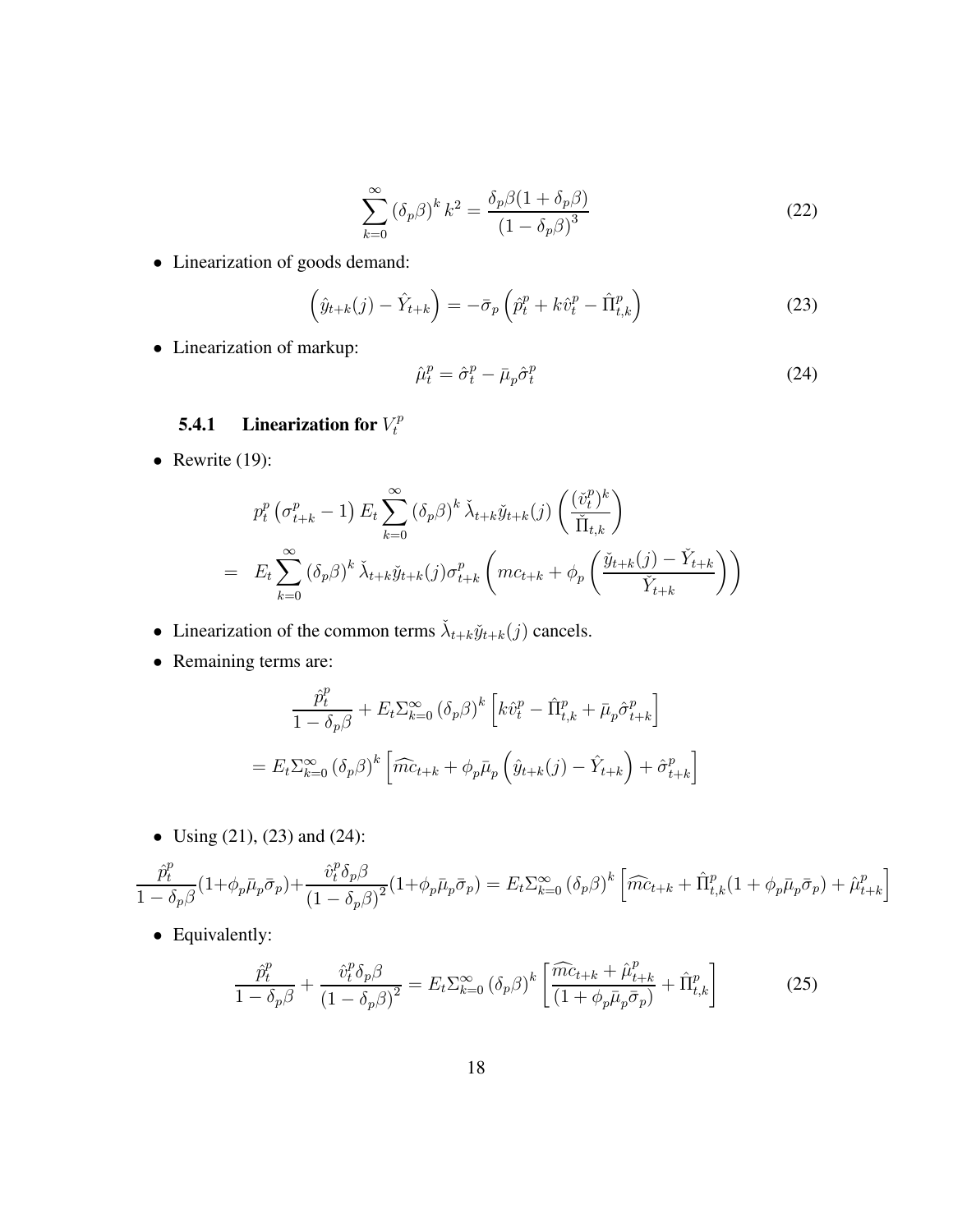#### **5.4.2** Linearization for  $v_t^p$ t

• Rewrite  $(20)$ :

$$
p_t^p E_t \Sigma_{k=0}^{\infty} (\delta_p \beta)^k k \check{\lambda}_{t+k} \check{y}_{t+k}(j) (\sigma_{t+k}^p - 1) \left( \frac{(\check{v}_t^p)^k}{\check{\Pi}_{t,k}} \right)
$$
  
= 
$$
E_t \Sigma_{k=0}^{\infty} (\delta_p \beta)^k k \check{\lambda}_{t+k} \check{y}_{t+k}(j) \sigma_{t+k}^p \left( mc_{t+k} + \phi_p \left( \frac{\check{y}_{t+k}(j) - \check{Y}_{t+k}}{\check{Y}_{t+k}} \right) \right)
$$

- Linearization of the common terms  $\lambda_{t+k} \check{y}_{t+k}(j)$  cancels.
- Applying (21) to the  $\hat{p}_t^p$  $t<sub>t</sub><sup>p</sup>$ -term, the remaining terms are:

$$
\frac{\hat{p}_t^p \delta_p \beta}{(1 - \delta_p \beta)^2} + E_t \Sigma_{k=0}^{\infty} (\delta_p \beta)^k k \left[ k \hat{v}_t^p - \hat{\Pi}_{t,k}^p + \bar{\mu}_p \hat{\sigma}_{t+k}^p \right]
$$

$$
= E_t \Sigma_{k=0}^{\infty} (\delta_p \beta)^k k \left[ \widehat{mc}_{t+k} + \phi_p \bar{\mu}_p \left( \hat{y}_{t+k}(j) - \hat{Y}_{t+k} \right) + \hat{\sigma}_{t+k}^p \right]
$$

• Applying (23) and (24), and simplifying, we get:

$$
\frac{\hat{p}_t^p \delta_p \beta}{(1 - \delta_p \beta)^2} (1 + \phi_p \bar{\mu}_p \bar{\sigma}_p) + E_t \Sigma_{k=0}^{\infty} (\delta_p \beta)^k k^2 \hat{v}_t^p (1 + \phi_p \bar{\mu}_p \bar{\sigma}_p)
$$

$$
= E_t \Sigma_{k=0}^{\infty} (\delta_p \beta)^k k \left[ \widehat{mc}_{t+k} + \widehat{\mu}_{t+k}^p + \widehat{\Pi}_{t,k}^p (1 + \phi_p \bar{\mu}_p \bar{\sigma}_p) \right]
$$

• Applying (22) to the  $\hat{v}_t^p$  $t<sub>t</sub><sup>p</sup>$ -term and simplifying further, we get:

$$
\frac{\hat{p}_t^p \delta_p \beta}{\left(1 - \delta_p \beta\right)^2} + \frac{\hat{v}_t^p \delta_p \beta (1 + \delta_p \beta)}{\left(1 - \delta_p \beta\right)^3} = E_t \Sigma_{k=0}^{\infty} \left(\delta_p \beta\right)^k k \left[\frac{\widehat{mc}_{t+k} + \hat{\mu}_{t+k}^p}{\left(1 + \phi_p \bar{\mu}_p \bar{\sigma}_p\right)} + \widehat{\Pi}_{t,k}^p\right] \tag{26}
$$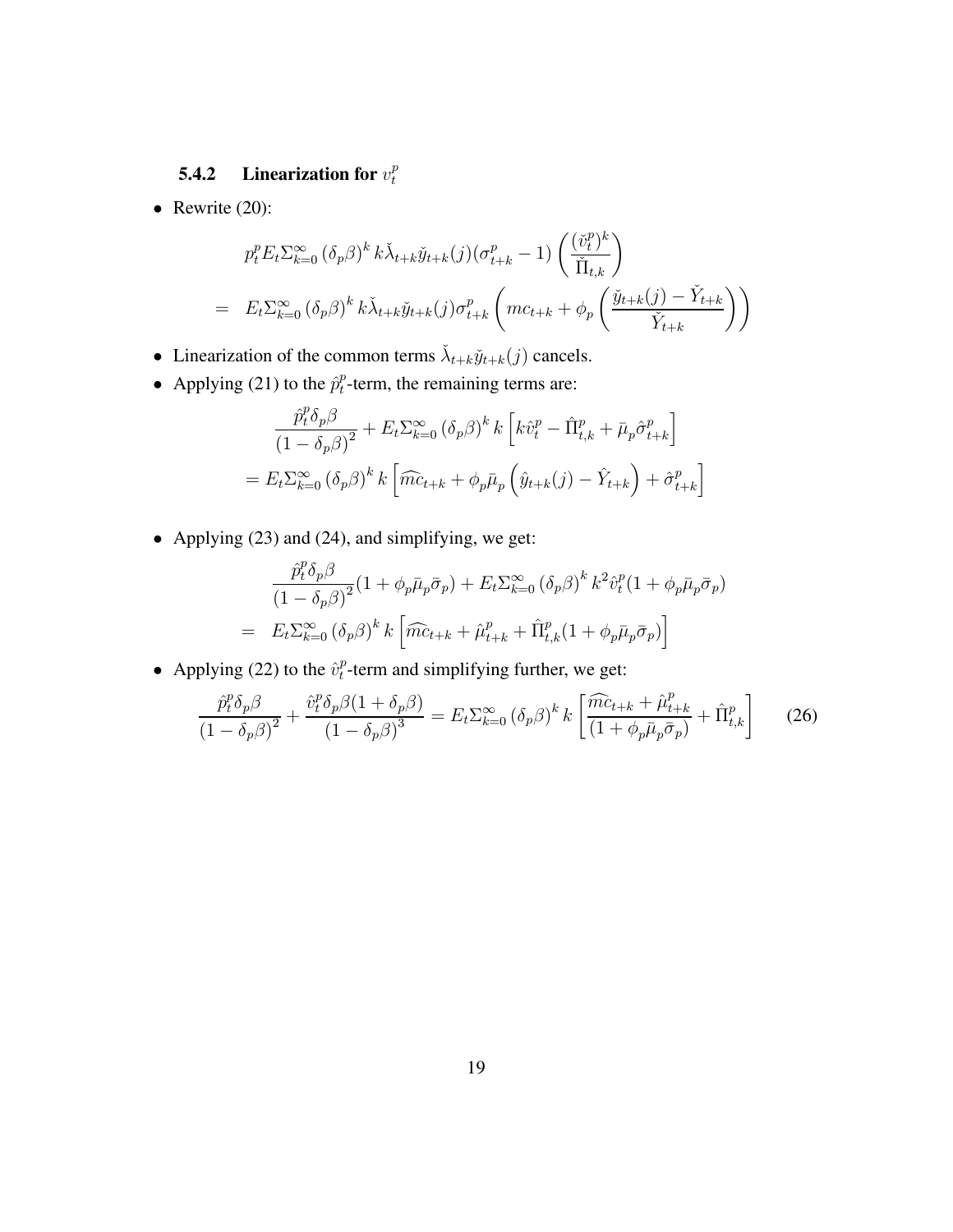## **5.5 Quasi-Differencing**

#### **5.5.1** Quasi-Differencing for  $V_t^p$  $t_t^{rp}$ **-Equation** (25)

• Rewrite  $(25)$  as:

$$
\hat{p}_t^p + \frac{\hat{v}_t^p \delta_p \beta}{(1 - \delta_p \beta)} = (1 - \delta_p \beta) E_t \sum_{k=0}^{\infty} (\delta_p \beta)^k \left[ \frac{\widehat{m c}_{t+k} + \widehat{\mu}_{t+k}^p}{(1 + \phi_p \bar{\mu}_p \bar{\sigma}_p)} + \widehat{\Pi}_{t,k}^p \right]
$$
(27)

• For future reference, lead this by one period and multiply by  $(1 - \delta_p \beta)$ :

$$
(1 - \delta_p \beta) E_t \hat{p}_{t+1}^p + \delta_p \beta E_t \hat{v}_{t+1}^p
$$
\n
$$
= (1 - \delta_p \beta)^2 E_t \left[ \sum_{k=0}^{\infty} (\delta_p \beta)^k \frac{\widehat{m c}_{t+1+k} + \widehat{\mu}_{t+1+k}^p}{(1 + \phi_p \bar{\mu}_p \bar{\sigma}_p)} + \sum_{k=1}^{\infty} (\delta_p \beta)^k \widehat{\Pi}_{t+1,k}^p \right]
$$
\n(28)

• Note the following for  $\hat{\Pi}_{t+1,k}^p$ :<sup>1</sup>

$$
\hat{\Pi}_{t+1,k}^p = 0 \text{ for } k = 0,
$$
\n
$$
= \hat{\pi}_{t+2}^p \text{ for } k=1
$$
\n
$$
= \hat{\pi}_{t+2}^p + ... + \hat{\pi}_{t+k+1}^p \text{ for } k=2,3,4,...
$$
\n(29)

• Write out terms in  $(27)$ :

$$
\hat{p}_t^p + \frac{\hat{v}_t^p \delta_p \beta}{(1 - \delta_p \beta)} = (1 - \delta_p \beta) * \nE_t \left[ \frac{\widehat{mc}_t + \hat{\mu}_t^p}{(1 + \phi_p \bar{\mu}_p \bar{\sigma}_p)} + (\delta_p \beta) \left( \frac{\widehat{mc}_{t+1} + \hat{\mu}_{t+1}^p}{(1 + \phi_p \bar{\mu}_p \bar{\sigma}_p)} + \hat{\pi}_{t+1}^p \right) + (\delta_p \beta)^2 \left( \frac{\widehat{mc}_{t+2} + \hat{\mu}_{t+2}^p}{(1 + \phi_p \bar{\mu}_p \bar{\sigma}_p)} + \hat{\pi}_{t+1}^p + \hat{\pi}_{t+2}^p \right) \n+ (\delta_p \beta)^3 \left( \frac{\widehat{mc}_{t+3} + \hat{\mu}_{t+3}^p}{(1 + \phi_p \bar{\mu}_p \bar{\sigma}_p)} + \hat{\pi}_{t+1}^p + \hat{\pi}_{t+2}^p + \hat{\pi}_{t+3}^p \right) + \dots \right]
$$

• Multiply the last equation by  $\delta_p \beta$ , and lead by one period:

$$
\delta_p \beta E_t \hat{p}_{t+1}^p + \frac{(\delta_p \beta)^2}{(1 - \delta_p \beta)} E_t \hat{v}_{t+1}^p = (1 - \delta_p \beta) * \nE_t \left[ (\delta_p \beta) \frac{\widehat{mc}_{t+1} + \hat{\mu}_{t+1}^p}{(1 + \phi_p \bar{\mu}_p \bar{\sigma}_p)} + (\delta_p \beta)^2 \left( \frac{\widehat{mc}_{t+2} + \hat{\mu}_{t+2}^p}{(1 + \phi_p \bar{\mu}_p \bar{\sigma}_p)} + \hat{\pi}_{t+2}^p \right) \n+ (\delta_p \beta)^3 \left( \frac{\widehat{mc}_{t+3} + \hat{\mu}_{t+3}^p}{(1 + \phi_p \bar{\mu}_p \bar{\sigma}_p)} + \hat{\pi}_{t+2}^p + \hat{\pi}_{t+3}^p \right) + \dots \right]
$$

<sup>&</sup>lt;sup>1</sup> The first line shows why for the last term in the previous equation we can let the subscript run from 1 instead of 0.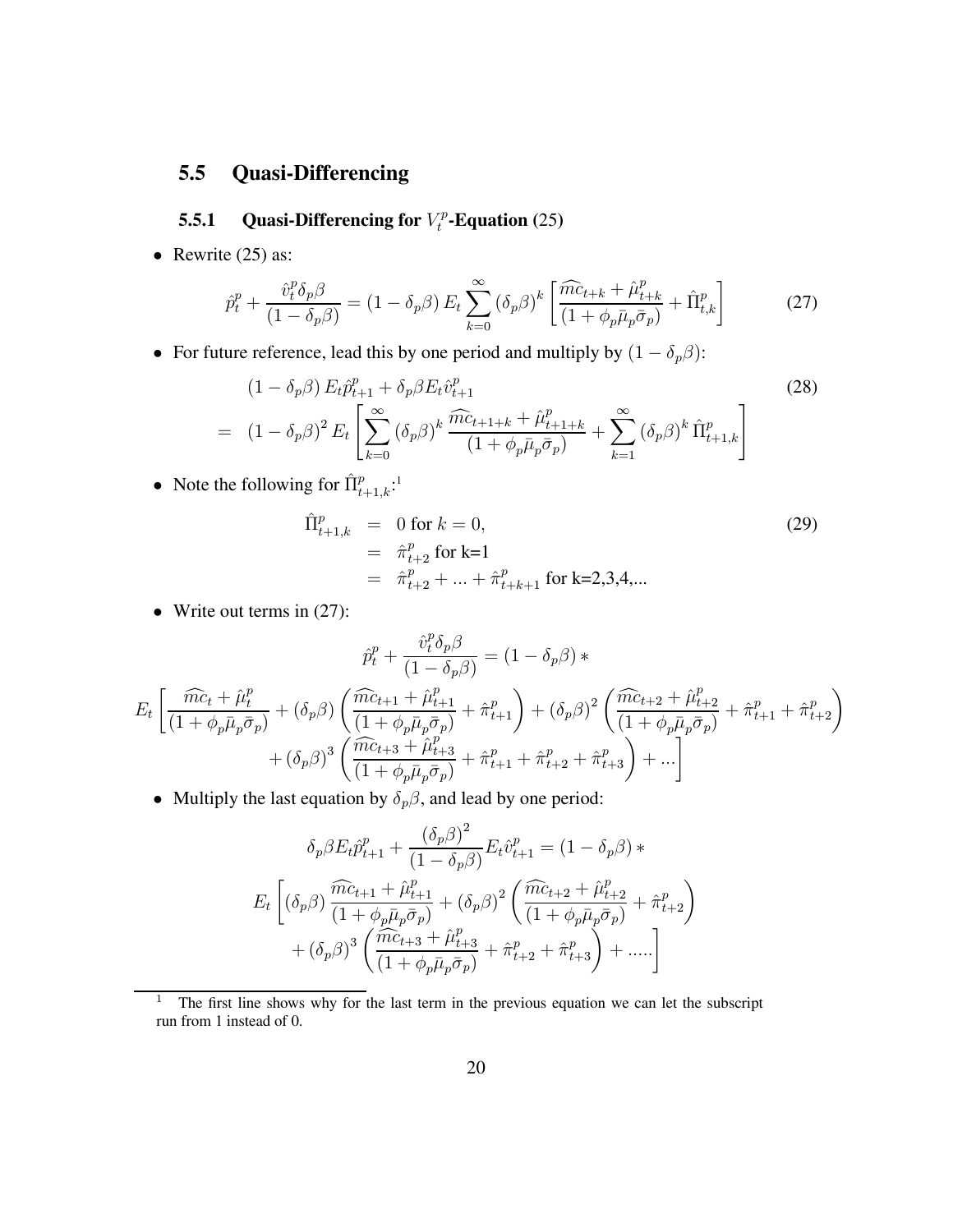• Deduct the last equation from the preceding one:

$$
\left[\hat{p}_t^p - \delta_p \beta E_t \hat{p}_{t+1}^p\right] + \frac{\delta_p \beta}{(1 - \delta_p \beta)} \left[\hat{v}_t^p - \delta_p \beta E_t \hat{v}_{t+1}^p\right]
$$

$$
= (1 - \delta_p \beta) \left[\frac{\widehat{m c_t} + \widehat{\mu}_t^p}{(1 + \phi_p \bar{\mu}_p \bar{\sigma}_p)} + E_t \hat{\pi}_{t+1}^p \left(\delta_p \beta + (\delta_p \beta)^2 + (\delta_p \beta)^3 + \ldots\right)\right]
$$

• Equivalently:

$$
\left[\hat{p}_t^p - E_t \hat{p}_{t+1}^p + (1 - \delta_p \beta) E_t \hat{p}_{t+1}^p\right] + \frac{\delta_p \beta}{(1 - \delta_p \beta)} \left[\hat{v}_t^p - E_t \hat{v}_{t+1}^p + (1 - \delta_p \beta) E_t \hat{v}_{t+1}^p\right]
$$

$$
= (1 - \delta_p \beta) \frac{\widehat{mc}_t + \hat{\mu}_t^p}{(1 + \phi_p \bar{\mu}_p \bar{\sigma}_p)} + \delta_p \beta E_t \hat{\pi}_{t+1}^p
$$

• Equivalently:

$$
\left[\hat{p}_t^p - E_t \hat{p}_{t+1}^p\right] + \frac{\delta_p \beta}{(1 - \delta_p \beta)} \left[\hat{v}_t^p - E_t \hat{v}_{t+1}^p\right]
$$
  
= 
$$
(1 - \delta_p \beta) \left(\frac{\widehat{mc}_t + \widehat{\mu}_t^p}{(1 + \phi_p \bar{\mu}_p \bar{\sigma}_p)} - E_t \widehat{p}_{t+1}^p\right) + \delta_p \beta \left(E_t \widehat{\pi}_{t+1}^p - E_t \widehat{v}_{t+1}^p\right)
$$

• Equivalently:

$$
\begin{aligned}\n\left[E_t \hat{p}_{t+1}^p - \hat{p}_t^p\right] + \frac{\delta_p \beta}{(1 - \delta_p \beta)} \left[E_t \hat{v}_{t+1}^p - \hat{v}_t^p\right] \\
= \ - (1 - \delta_p \beta) \left(\frac{\widehat{mc}_t + \hat{\mu}_t^p}{(1 + \phi_p \bar{\mu}_p \bar{\sigma}_p)} - E_t \hat{p}_{t+1}^p\right) + \delta_p \beta \left(E_t \hat{v}_{t+1}^p - E_t \hat{\pi}_{t+1}^p\right)\n\end{aligned}
$$

• Equivalently:

$$
\delta_p \beta E_t \hat{p}_{t+1}^p - \hat{p}_t^p + \frac{\delta_p \beta}{(1 - \delta_p \beta)} \left[ E_t \hat{v}_{t+1}^p - \hat{v}_t^p \right]
$$
\n
$$
= -(1 - \delta_p \beta) \left( \frac{\widehat{mc}_t + \hat{\mu}_t^p}{(1 + \phi_p \bar{\mu}_p \bar{\sigma}_p)} \right) + \delta_p \beta E_t \hat{v}_{t+1}^p - \delta_p \beta E_t \hat{\pi}_{t+1}^p
$$
\n(30)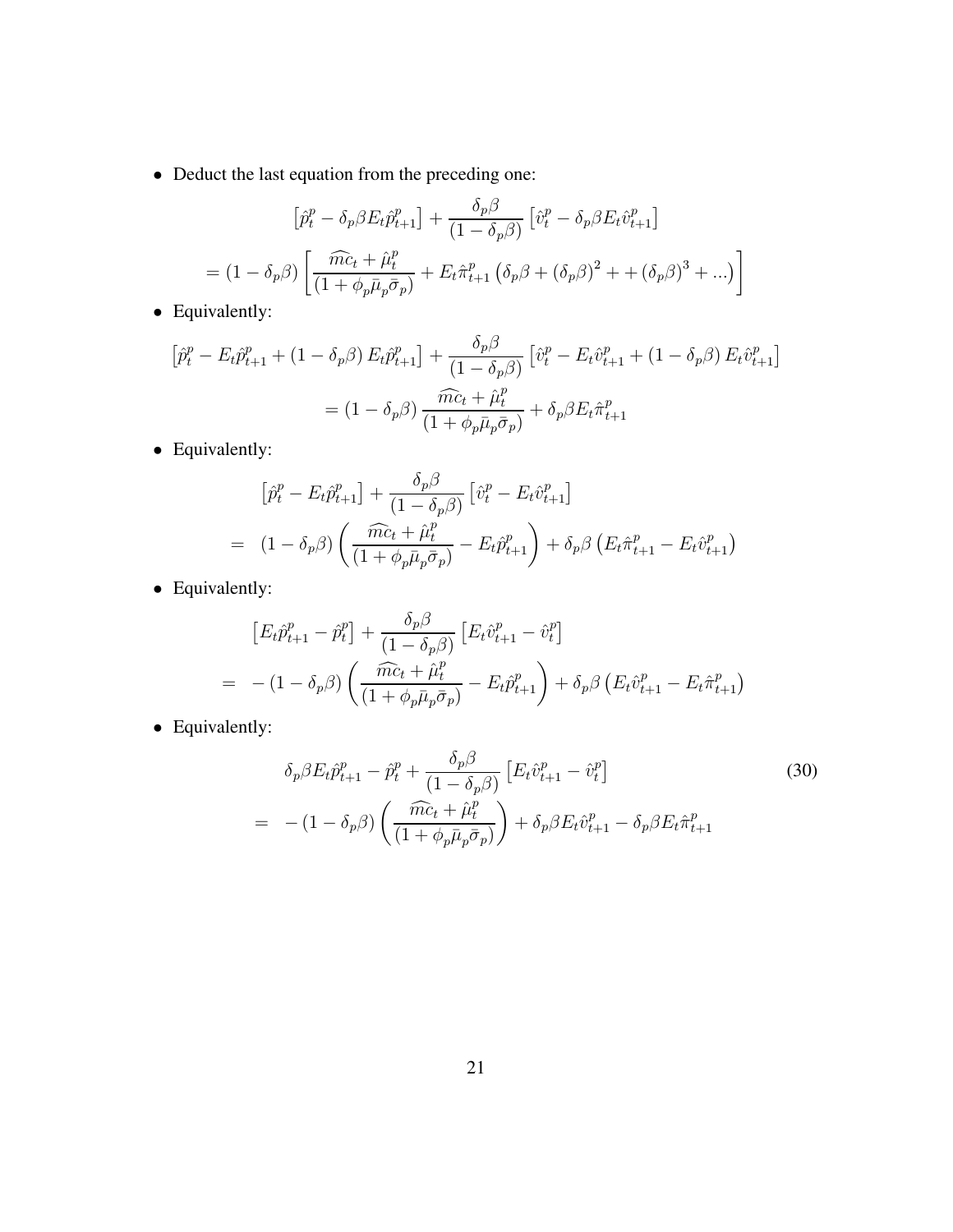#### **5.5.2** Quasi-Differencing for  $v_t^p$  $_{t}^{p}$ **-Equation** (26)

• Rewrite  $(26)$  as:

$$
\hat{p}_t^p + \frac{(1+\delta_p\beta)}{(1-\delta_p\beta)}\hat{v}_t^p = \frac{(1-\delta_p\beta)^2}{\delta_p\beta}E_t\sum_{k=0}^{\infty}(\delta_p\beta)^k k \left[\frac{\widehat{mc}_{t+k} + \widehat{\mu}_{t+k}^p}{(1+\phi_p\bar{\mu}_p\bar{\sigma}_p)} + \widehat{\Pi}_{t,k}^p\right]
$$

• Write out terms:

$$
\hat{p}_t^p + \frac{(1 + \delta_p \beta)}{(1 - \delta_p \beta)} \hat{v}_t^p = \left( \frac{(1 - \delta_p \beta)^2}{\delta_p \beta} \right) * \nE_t \left[ (\delta_p \beta) \left( \frac{\widehat{mc}_{t+1} + \hat{\mu}_{t+1}^p}{(1 + \phi_p \bar{\mu}_p \bar{\sigma}_p)} + \hat{\pi}_{t+1}^p \right) + 2 (\delta_p \beta)^2 \left( \frac{\widehat{mc}_{t+2} + \hat{\mu}_{t+2}^p}{(1 + \phi_p \bar{\mu}_p \bar{\sigma}_p)} + \hat{\pi}_{t+1}^p + \hat{\pi}_{t+2}^p \right) \n+ 3 (\delta_p \beta)^3 \left( \frac{\widehat{mc}_{t+3} + \hat{\mu}_{t+3}^p}{(1 + \phi_p \bar{\mu}_p \bar{\sigma}_p)} + \hat{\pi}_{t+1}^p + \hat{\pi}_{t+2}^p + \hat{\pi}_{t+3}^p \right) + \dots \right]
$$

• Multiply the last equation by  $\delta_p \beta$ , and lead by one period:

$$
\delta_p \beta E_t \hat{p}_{t+1}^p + \frac{\delta_p \beta (1 + \delta_p \beta)}{(1 - \delta_p \beta)} E_t \hat{v}_{t+1}^p = \left(\frac{(1 - \delta_p \beta)^2}{\delta_p \beta}\right) *
$$
  
\n
$$
E_t \left[ (\delta_p \beta)^2 \left( \frac{\widehat{m} c_{t+2} + \widehat{\mu}_{t+2}^p}{(1 + \phi_p \bar{\mu}_p \bar{\sigma}_p)} + \widehat{\pi}_{t+2}^p \right) + 2 (\delta_p \beta)^3 \left( \frac{\widehat{m} c_{t+3} + \widehat{\mu}_{t+3}^p}{(1 + \phi_p \bar{\mu}_p \bar{\sigma}_p)} + \widehat{\pi}_{t+2}^p + \widehat{\pi}_{t+3}^p \right) + \dots \right]
$$

• Deduct the last equation from the preceding one:

$$
\left[\hat{p}_{t}^{p} - \delta_{p}\beta E_{t}\hat{p}_{t+1}^{p}\right] + \frac{(1+\delta_{p}\beta)}{(1-\delta_{p}\beta)}\left[\hat{v}_{t}^{p} - \delta_{p}\beta E_{t}\hat{v}_{t+1}^{p}\right] = \left(\frac{(1-\delta_{p}\beta)^{2}}{\delta_{p}\beta}\right) * \nE_{t}\left[\left(\delta_{p}\beta\right)\frac{\widehat{mc}_{t+1} + \hat{\mu}_{t+1}^{p}}{(1+\phi_{p}\bar{\mu}_{p}\bar{\sigma}_{p})} + \left(\delta_{p}\beta\right)^{2}\left(\frac{\widehat{mc}_{t+2} + \hat{\mu}_{t+2}^{p}}{(1+\phi_{p}\bar{\mu}_{p}\bar{\sigma}_{p})} + \hat{\pi}_{t+2}^{p}\right) + \left(\delta_{p}\beta\right)^{3}\left(\frac{\widehat{mc}_{t+3} + \hat{\mu}_{t+3}^{p}}{(1+\phi_{p}\bar{\mu}_{p}\bar{\sigma}_{p})} + \hat{\pi}_{t+2}^{p} + \hat{\pi}_{t+3}^{p}\right) + \dots + \hat{\pi}_{t+1}^{p}\left(\delta_{p}\beta + 2\left(\delta_{p}\beta\right)^{2} + 3\left(\delta_{p}\beta\right)^{3} + \dots\right)
$$

• Use (21) for the final term:

$$
E_t \hat{\pi}_{t+1}^p \left( \frac{(1 - \delta_p \beta)^2}{\delta_p \beta} \right) (\delta_p \beta + 2 (\delta_p \beta)^2 + 3 (\delta_p \beta)^3 + \ldots) = E_t \hat{\pi}_{t+1}^p
$$

• Simplify:

$$
\left[\hat{p}_t^p - \delta_p \beta E_t \hat{p}_{t+1}^p\right] + \frac{(1 + \delta_p \beta)}{(1 - \delta_p \beta)} \left[\hat{v}_t^p - \delta_p \beta E_t \hat{v}_{t+1}^p\right] = E_t \hat{\pi}_{t+1}^p + \left((1 - \delta_p \beta)^2\right) *
$$
  

$$
E_t \left[\frac{\widehat{m c}_{t+1} + \hat{\mu}_{t+1}^p}{(1 + \phi_p \bar{\mu}_p \bar{\sigma}_p)} + (\delta_p \beta) \left(\frac{\widehat{m c}_{t+2} + \hat{\mu}_{t+2}^p}{(1 + \phi_p \bar{\mu}_p \bar{\sigma}_p)} + \hat{\pi}_{t+2}^p\right) + (\delta_p \beta)^2 \left(\frac{\widehat{m c}_{t+3} + \hat{\mu}_{t+3}^p}{(1 + \phi_p \bar{\mu}_p \bar{\sigma}_p)} + \hat{\pi}_{t+2}^p + \hat{\pi}_{t+3}^p\right) + \dots\right]
$$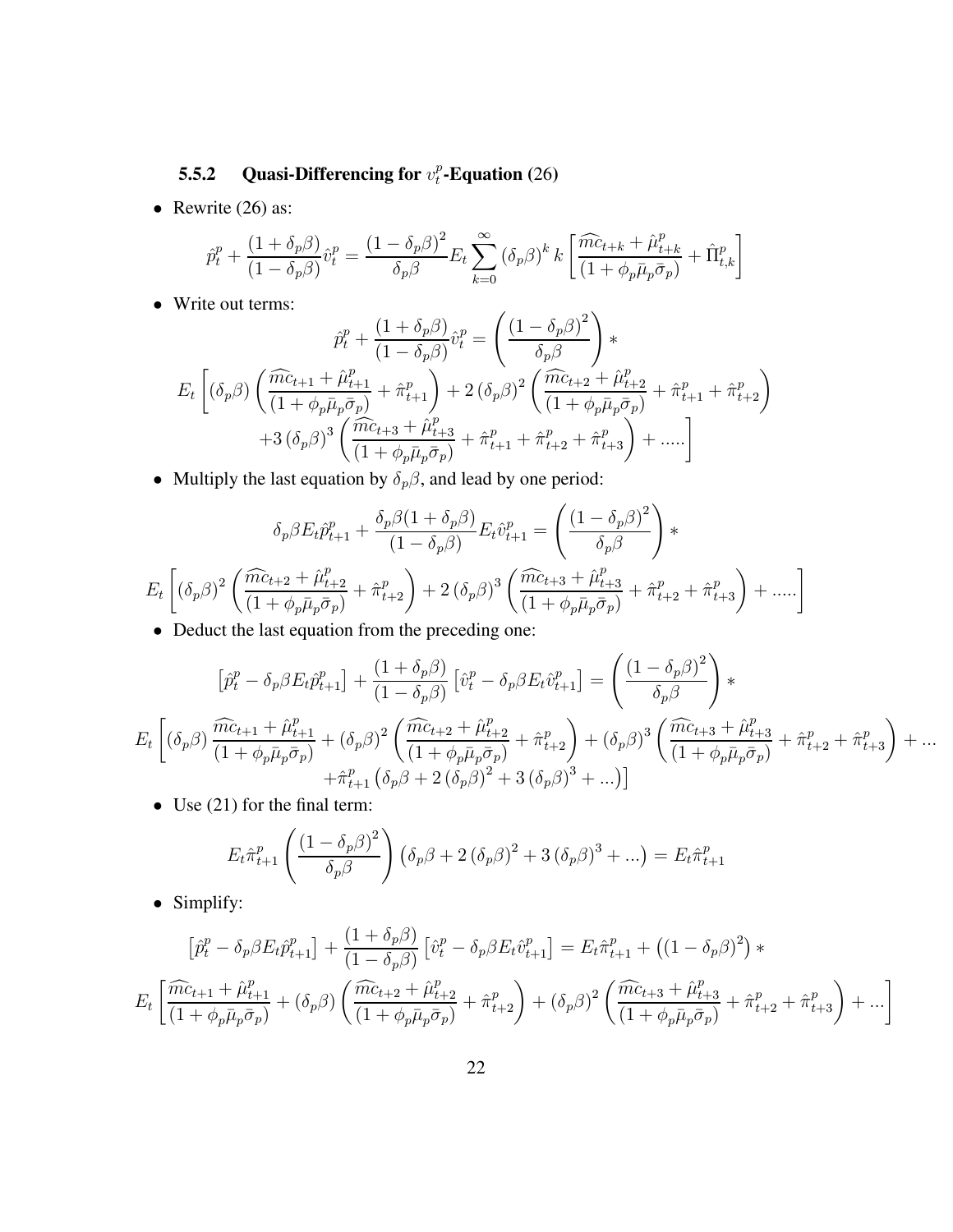• Rewrite:

$$
\left[\hat{p}_t^p - \delta_p \beta E_t \hat{p}_{t+1}^p\right] + \frac{(1 + \delta_p \beta)}{(1 - \delta_p \beta)} \left[\hat{v}_t^p - \delta_p \beta E_t \hat{v}_{t+1}^p\right] = E_t \hat{\pi}_{t+1}^p + \left((1 - \delta_p \beta)^2\right) * \left[E_t \sum_{k=0}^{\infty} (\delta_p \beta)^k \frac{\widehat{m c}_{t+1+k} + \hat{\mu}_{t+1+k}^p}{(1 + \phi_p \bar{\mu}_p \bar{\sigma}_p)} + E_t \left[(\delta_p \beta) \hat{\pi}_{t+2}^p + (\delta_p \beta)^2 \left(\hat{\pi}_{t+2}^p + \hat{\pi}_{t+3}^p\right) + ...\right]\right]
$$

• The final term can be rewritten using (29):

$$
E_t \left[ (\delta_p \beta) \hat{\pi}_{t+2}^p + (\delta_p \beta)^2 (\hat{\pi}_{t+2}^p + \hat{\pi}_{t+3}^p) + \ldots \right] = \sum_{k=1}^{\infty} (\delta_p \beta)^k \hat{\Pi}_{t+1,k}^p
$$

• Then we have:

$$
\left[\hat{p}_t^p - \delta_p \beta E_t \hat{p}_{t+1}^p\right] + \frac{(1 + \delta_p \beta)}{(1 - \delta_p \beta)} \left[\hat{v}_t^p - \delta_p \beta E_t \hat{v}_{t+1}^p\right] =
$$
  

$$
E_t \hat{\pi}_{t+1}^p + \left((1 - \delta_p \beta)^2\right) E_t \left[\sum_{k=0}^{\infty} (\delta_p \beta)^k \frac{\widehat{m c}_{t+1+k} + \hat{\mu}_{t+1+k}^p}{(1 + \phi_p \bar{\mu}_p \bar{\sigma}_p)} + \sum_{k=1}^{\infty} (\delta_p \beta)^k \hat{\Pi}_{t+1,k}^p\right]
$$

• Now we can replace the right-hand side using (28):

$$
\begin{aligned}\n\left[\hat{p}_t^p - \delta_p \beta E_t \hat{p}_{t+1}^p\right] + \frac{(1 + \delta_p \beta)}{(1 - \delta_p \beta)} \left[\hat{v}_t^p - \delta_p \beta E_t \hat{v}_{t+1}^p\right] \\
= E_t \hat{\pi}_{t+1}^p + (1 - \delta_p \beta) E_t \hat{p}_{t+1}^p + \delta_p \beta E_t \hat{v}_{t+1}^p\n\end{aligned}
$$

• Further simplification:

$$
\left[\hat{p}_t^p - E_t \hat{p}_{t+1}^p + (1 - \delta_p \beta) E_t \hat{p}_{t+1}^p\right] + \frac{(1 + \delta_p \beta)}{(1 - \delta_p \beta)} \left[\hat{v}_t^p - E_t \hat{v}_{t+1}^p + (1 - \delta_p \beta) E_t \hat{v}_{t+1}^p\right]
$$

$$
= E_t \hat{\pi}_{t+1}^p + (1 - \delta_p \beta) E_t \hat{p}_{t+1}^p + \delta_p \beta E_t \hat{v}_{t+1}^p
$$

• Cancel terms:

$$
\left[\hat{p}_t^p - E_t \hat{p}_{t+1}^p\right] + \frac{(1 + \delta_p \beta)}{(1 - \delta_p \beta)} \left[\hat{v}_t^p - E_t \hat{v}_{t+1}^p\right]
$$

$$
= E_t \hat{\pi}_{t+1}^p - E_t \hat{v}_{t+1}^p
$$

• Equivalently:

$$
[E_t \hat{p}_{t+1}^p - \hat{p}_t^p] + \frac{(1 + \delta_p \beta)}{(1 - \delta_p \beta)} [E_t \hat{v}_{t+1}^p - \hat{v}_t^p]
$$
  
=  $E_t \hat{v}_{t+1}^p - E_t \hat{\pi}_{t+1}^p$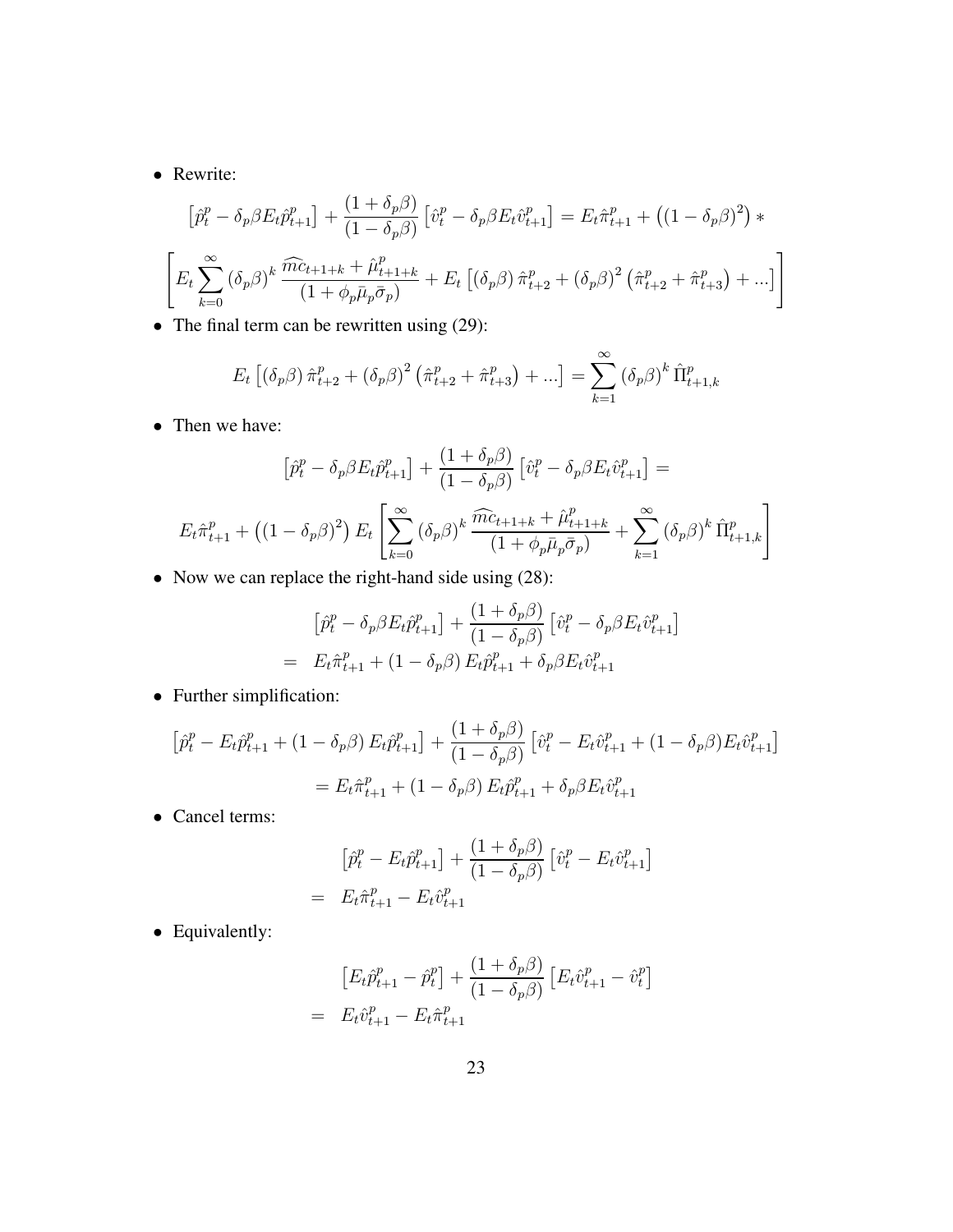• Equivalently:

$$
E_t \hat{p}_{t+1}^p = \hat{p}_t^p + E_t \hat{v}_{t+1}^p - E_t \hat{\pi}_{t+1}^p - \frac{(1 + \delta_p \beta)}{(1 - \delta_p \beta)} \left[ E_t \hat{v}_{t+1}^p - \hat{v}_t^p \right]
$$
(31)

• Equivalently:

$$
E_t \hat{p}_{t+1}^p - \hat{p}_t^p = \frac{-2\delta_p \beta}{(1 - \delta_p \beta)} E_t \hat{v}_{t+1}^p - E_t \hat{\pi}_{t+1}^p + \frac{(1 + \delta_p \beta)}{(1 - \delta_p \beta)} \hat{v}_t^p
$$
(32)

## **5.5.3 Combine (**30**) and (**31**)**

• (30) for ease of reference:

$$
\delta_p \beta E_t \hat{p}_{t+1}^p - \hat{p}_t^p + \frac{\delta_p \beta}{(1 - \delta_p \beta)} \left[ E_t \hat{v}_{t+1}^p - \hat{v}_t^p \right]
$$
\n
$$
= -(1 - \delta_p \beta) \left( \frac{\widehat{m c_t} + \hat{\mu}_t^p}{(1 + \phi_p \bar{\mu}_p \bar{\sigma}_p)} \right) + \delta_p \beta E_t \hat{v}_{t+1}^p - \delta_p \beta E_t \hat{\pi}_{t+1}^p
$$

• Plug in (31):

$$
\delta_p \beta \left[ \hat{p}_t^p + E_t \hat{v}_{t+1}^p - E_t \hat{\pi}_{t+1}^p - \frac{(1 + \delta_p \beta)}{(1 - \delta_p \beta)} \left[ E_t \hat{v}_{t+1}^p - \hat{v}_t^p \right] \right]
$$

$$
- \hat{p}_t^p + \frac{\delta_p \beta}{(1 - \delta_p \beta)} \left[ E_t \hat{v}_{t+1}^p - \hat{v}_t^p \right]
$$

$$
= - (1 - \delta_p \beta) \left( \frac{\widehat{mc}_t + \hat{\mu}_t^p}{(1 + \phi_p \bar{\mu}_p \bar{\sigma}_p)} \right) + \delta_p \beta E_t \hat{v}_{t+1}^p - \delta_p \beta E_t \hat{\pi}_{t+1}^p
$$

• Equivalently:

$$
(\delta_p \beta - 1) \hat{p}_t^p + \delta_p \beta E_t \hat{v}_{t+1}^p - \delta_p \beta E_t \hat{\pi}_{t+1}^p + \frac{\delta_p \beta}{(1 - \delta_p \beta)} (1 - 1 - \delta_p \beta) \left( E_t \hat{v}_{t+1}^p - \hat{v}_t^p \right)
$$
  
= 
$$
- (1 - \delta_p \beta) \left( \frac{\widehat{mc}_t + \hat{\mu}_t^p}{(1 + \phi_p \bar{\mu}_p \bar{\sigma}_p)} \right) + \delta_p \beta E_t \hat{v}_{t+1}^p - \delta_p \beta E_t \hat{\pi}_{t+1}^p
$$
  
Concel terms and multiply by 1:

 $\alpha$ 

• Cancel terms and multiply by  $-1$ :

$$
(1 - \delta_p \beta) \hat{p}_t^p + \frac{(\delta_p \beta)^2}{(1 - \delta_p \beta)} \left( E_t \hat{v}_{t+1}^p - \hat{v}_t^p \right)
$$

$$
= (1 - \delta_p \beta) \left( \frac{\widehat{mc}_t + \hat{\mu}_t^p}{(1 + \phi_p \bar{\mu}_p \bar{\sigma}_p)} \right)
$$

• Simplify further:

$$
\frac{\left(\delta_p \beta\right)^2}{\left(1 - \delta_p \beta\right)} \left(E_t \hat{v}_{t+1}^p - \hat{v}_t^p\right) = \left(1 - \delta_p \beta\right) \left(\frac{\widehat{mc}_t + \widehat{\mu}_t^p}{\left(1 + \phi_p \bar{\mu}_p \bar{\sigma}_p\right)} - \widehat{p}_t^p\right)
$$

• Preliminary difference equation for  $\hat{v}_t^p$  $_t^p$ :

$$
\left(E_t \hat{v}_{t+1}^p - \hat{v}_t^p\right) = \frac{\left(1 - \delta_p \beta\right)^2}{\left(\delta_p \beta\right)^2} \left(\frac{\widehat{mc}_t + \widehat{\mu}_t^p}{\left(1 + \phi_p \bar{\mu}_p \bar{\sigma}_p\right)} - \widehat{p}_t^p\right)
$$
(33)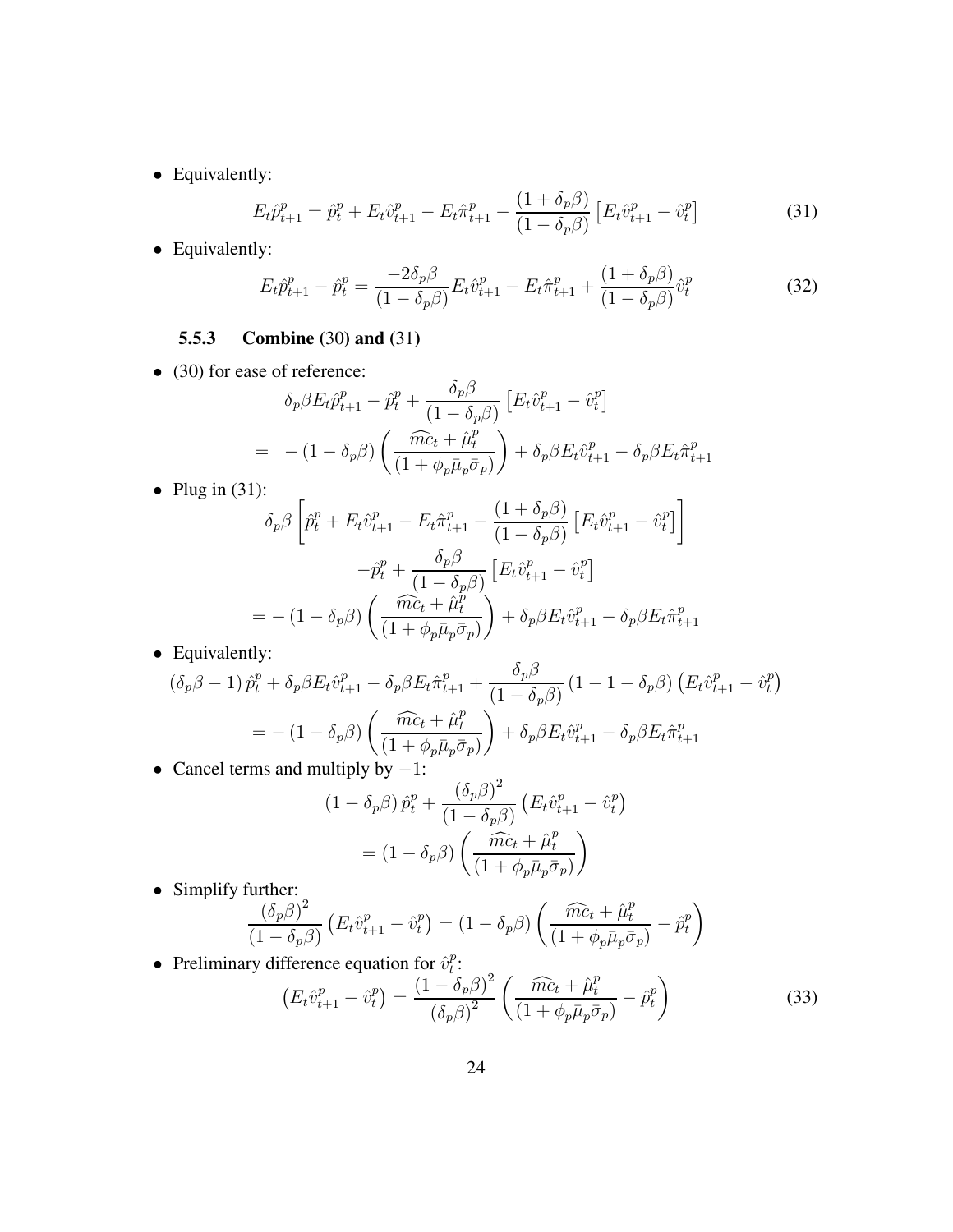# **6 THE PRICE INDEX**

## **6.1 Formula for the Index**

• Price Level:

$$
P_t = \left[ (1 - \delta_p) \sum_{s=0}^{\infty} \delta_p^s \left[ V_{t-s}^p (v_{t-s}^p)^s \right]^{1 - \sigma_t^p} \right]^{\frac{1}{1 - \sigma_t^p}}
$$

• Deflate by current target price level  $P_t^*$  and write out terms  $(\check{P}_t = P_t/P_t^*, \check{V}_t^p = \check{P}_t/P_t^*)$  $V_t^p/P_t^*$ ):

$$
\left(\check{P}_t\right)^{1-\sigma_t^p} = \left(1-\delta_p\right)\left(\check{V}_t^p\right)^{1-\sigma_t^p} + \left(1-\delta_p\right)\delta_p\left(\check{V}_{t-1}^p\right)^{1-\sigma_t^p}\left(\frac{v_{t-1}^p}{\pi_t^*}\right)^{1-\sigma_t^p}
$$

$$
+ (1-\delta_p) \delta_p^2 \left( \check{V}_{t-2}^p \right)^{1-\sigma_t^p} \left( \frac{\left( \hat{v}_{t-2}^{pp} \right)^2}{\pi_t^* \pi_{t-1}^*} \right)^{(1-\sigma_t^p)} + (1-\delta_p) \delta_p^3 \left( \check{V}_{t-3}^p \right)^{1-\sigma_t^p} \left( \frac{\left( v_{t-3}^p \right)^3}{\pi_t^* \pi_{t-1}^* \pi_{t-2}^*} \right)^{(1-\sigma_t^p)} + \ldots
$$

• Divide by  $\check{P}_{t-1}$ :

$$
\begin{array}{lll} \displaystyle \left(\frac{\check{P}_{t}}{\check{P}_{t-1}}\right)^{1-\sigma_{t}^{p}} & = & \displaystyle (1-\delta_{p})\left(\frac{\check{V}_{t}^{p}}{\check{P}_{t}}\right)^{1-\sigma_{t}^{p}}\left(\frac{\check{P}_{t}}{\check{P}_{t-1}}\right)^{1-\sigma_{t}^{p}} \\[0.2cm] & \displaystyle + (1-\delta_{p})\delta_{p}\left(\frac{\check{V}_{t-1}^{p}}{\check{P}_{t-1}}\right)^{1-\sigma_{t}^{p}}\left(\frac{v_{t-1}^{p}}{\pi_{t}^{*}}\right)^{1-\sigma_{t}^{p}} \\[0.2cm] & \displaystyle + (1-\delta_{p})\delta_{p}^{2}\left(\frac{\check{V}_{t-2}^{p}}{\check{P}_{t-2}}\right)^{1-\sigma_{t}^{p}}\left(\frac{\check{P}_{t-2}}{\check{P}_{t-1}}\right)^{1-\sigma_{t}^{p}}\left(\frac{\left(v_{t-2}^{p}\right)^{2}}{\pi_{t}^{*}\pi_{t-1}^{*}}\right)^{1-\sigma_{t}^{p}} \\[0.2cm] & \displaystyle + (1-\delta_{p})\delta_{p}^{3}\left(\frac{\check{V}_{t-3}^{p}}{\check{P}_{t-3}}\right)^{1-\sigma_{t}^{p}}\left(\frac{\check{P}_{t-3}}{\check{P}_{t-2}}\right)^{1-\sigma_{t}^{p}}\left(\frac{\check{P}_{t-2}}{\check{P}_{t-1}}\right)^{1-\sigma_{t}^{p}}\left(\frac{\left(v_{t-3}^{p}\right)^{3}}{\pi_{t}^{*}\pi_{t-1}^{*}\pi_{t-2}^{*}}\right)^{(1-\sigma_{t}^{p})} + \dots \end{array}
$$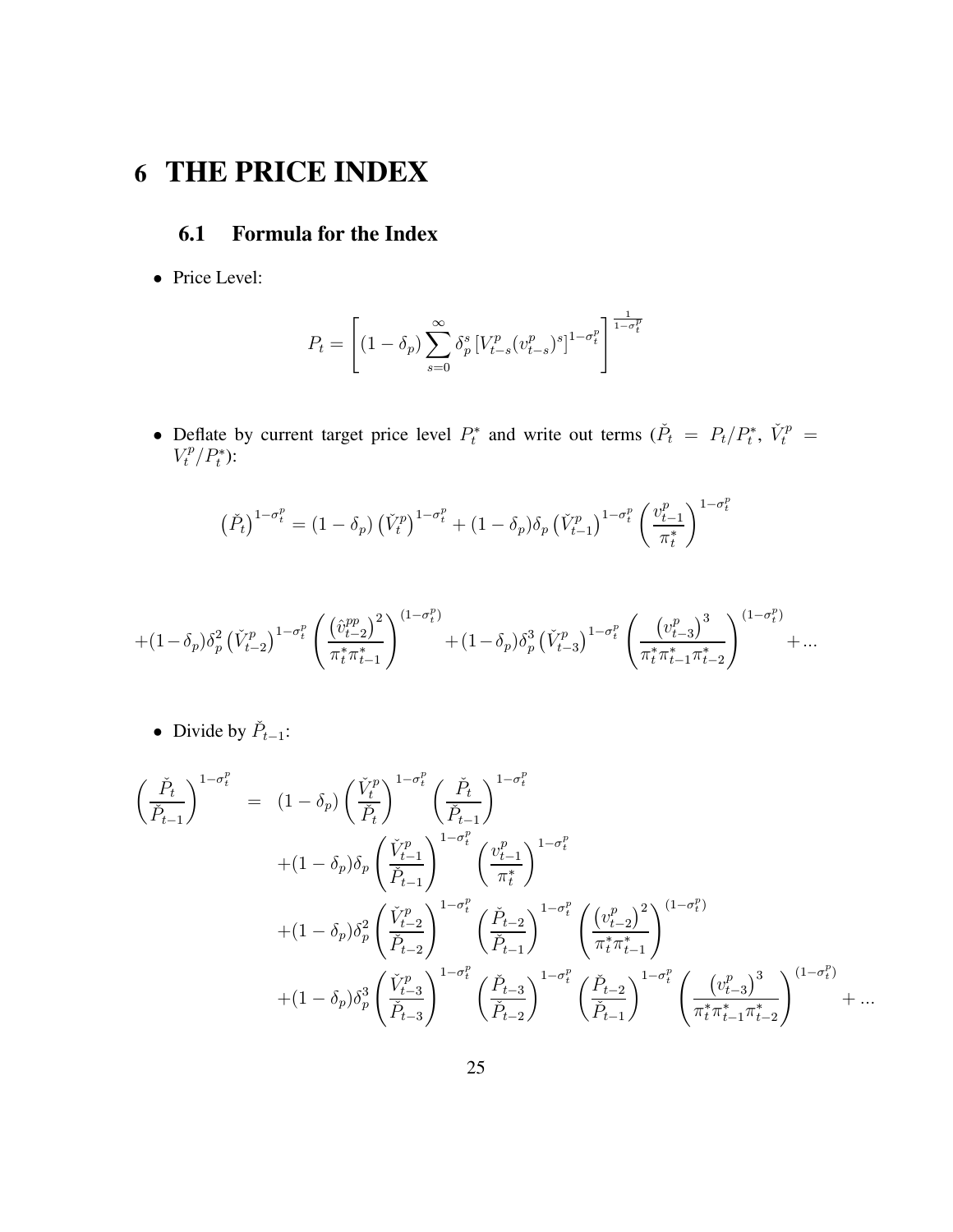• Use  $\tilde{P}_t / \tilde{P}_{t-1} = \tilde{\pi}_t^p = \frac{\pi_t^p}{\pi_t^*}$  (this is the deviation of gross inflation from its target):

$$
\begin{split}\n(\check{\pi}_{t}^{p})^{1-\sigma_{t}^{p}} &= (1-\delta_{p})(p_{t})^{1-\sigma_{t}^{p}}(\check{\pi}_{t}^{p})^{1-\sigma_{t}^{p}} \\
&+ (1-\delta_{p})\delta_{p}(p_{t-1})^{1-\sigma_{t}^{p}}\left(\frac{v_{t-1}^{p}}{\pi_{t}^{*}}\right)^{1-\sigma_{t}^{p}} \\
&+ (1-\delta_{p})\delta_{p}^{2}(p_{t-2})^{1-\sigma_{t}^{p}}\left(\frac{1}{\check{\pi}_{t-1}^{p}}\right)^{1-\sigma_{t}^{p}}\left(\frac{(v_{t-2}^{p})^{p}}{\pi_{t}^{*}\pi_{t-1}^{*}}\right)^{(1-\sigma_{t}^{p})} \\
&+ (1-\delta_{p})\delta_{p}^{3}(p_{t-3})^{1-\sigma_{t}^{p}}\left(\frac{1}{\check{\pi}_{t-2}^{p}}\right)^{1-\sigma_{t}^{p}}\left(\frac{1}{\check{\pi}_{t-1}^{p}}\right)^{1-\sigma_{t}^{p}}\left(\frac{(v_{t-3}^{p})^{3}}{\pi_{t}^{*}\pi_{t-1}^{*}\pi_{t-2}^{*}}\right)^{(1-\sigma_{t}^{p})} + \dots\n\end{split}
$$

• Divide through by  $(\check{\pi}_t^p)$  $\binom{p}{t}^{1-\sigma_t^p}$ :

$$
1 = (1 - \delta_p)p_t^{1 - \sigma_t^p}
$$
  
\n
$$
+ (1 - \delta_p)\delta_p p_{t-1}^{1 - \sigma_t^p} \left(\frac{v_{t-1}^p}{\tilde{\pi}_t^p \pi_t^*}\right)^{1 - \sigma_t^p}
$$
  
\n
$$
+ (1 - \delta_p)\delta_p^2 p_{t-2}^{1 - \sigma_t^p} \left(\frac{(v_{t-2}^p)^2}{\tilde{\pi}_{t-1}^p \tilde{\pi}_t^p \pi_{t-1}^* \pi_t^*}\right)^{1 - \sigma_t^p}
$$
  
\n
$$
+ (1 - \delta_p)\delta_p^3 p_{t-3}^{1 - \sigma_t^p} \left(\frac{(v_{t-3}^p)^3}{\tilde{\pi}_{t-2}^p \tilde{\pi}_{t-1}^p \tilde{\pi}_t^p \pi_{t-2}^* \pi_{t-1}^* \pi_t^*}\right)^{1 - \sigma_t^p} + \dots
$$

• Let  $\check{v}_{t-1}^p = v_t^p$  $t_{t-1}^{p}/\pi_{t-1}^{*}$ , the deviation of firm-specific gross inflation from the inflation target, and use  $\pi_t^*/\pi_{t-1}^* = \varepsilon_t^{\pi^*}$  $\pi^*$  :<br>t

$$
1 = (1 - \delta_p) p_t^{1 - \sigma_t^p}
$$
\n
$$
+ (1 - \delta_p) \delta_p p_{t-1}^{1 - \sigma_t^p} \left( \frac{\check{v}_{t-1}^p}{\check{\pi}_t^p \varepsilon_t^{x}} \right)^{1 - \sigma_t^p}
$$
\n
$$
+ (1 - \delta_p) \delta_p^2 p_{t-2}^{1 - \sigma_t^p} \left( \frac{(\check{v}_{t-2}^p)^2}{\check{\pi}_{t-1}^p \check{\pi}_t^p (\varepsilon_{t-1}^{x})^2 \varepsilon_t^{x}} \right)^{1 - \sigma_t^p}
$$
\n
$$
+ (1 - \delta_p) \delta_p^3 p_{t-3}^{1 - \sigma_t^p} \left( \frac{(\check{v}_{t-3}^p)^3}{\check{\pi}_{t-2}^p \check{\pi}_{t-1}^p \check{\pi}_t^p (\varepsilon_{t-2}^{x})^3 (\varepsilon_{t-1}^{x})^2 \varepsilon_t^{x}} \right)^{1 - \sigma_t^p} + \dots
$$
\n(34)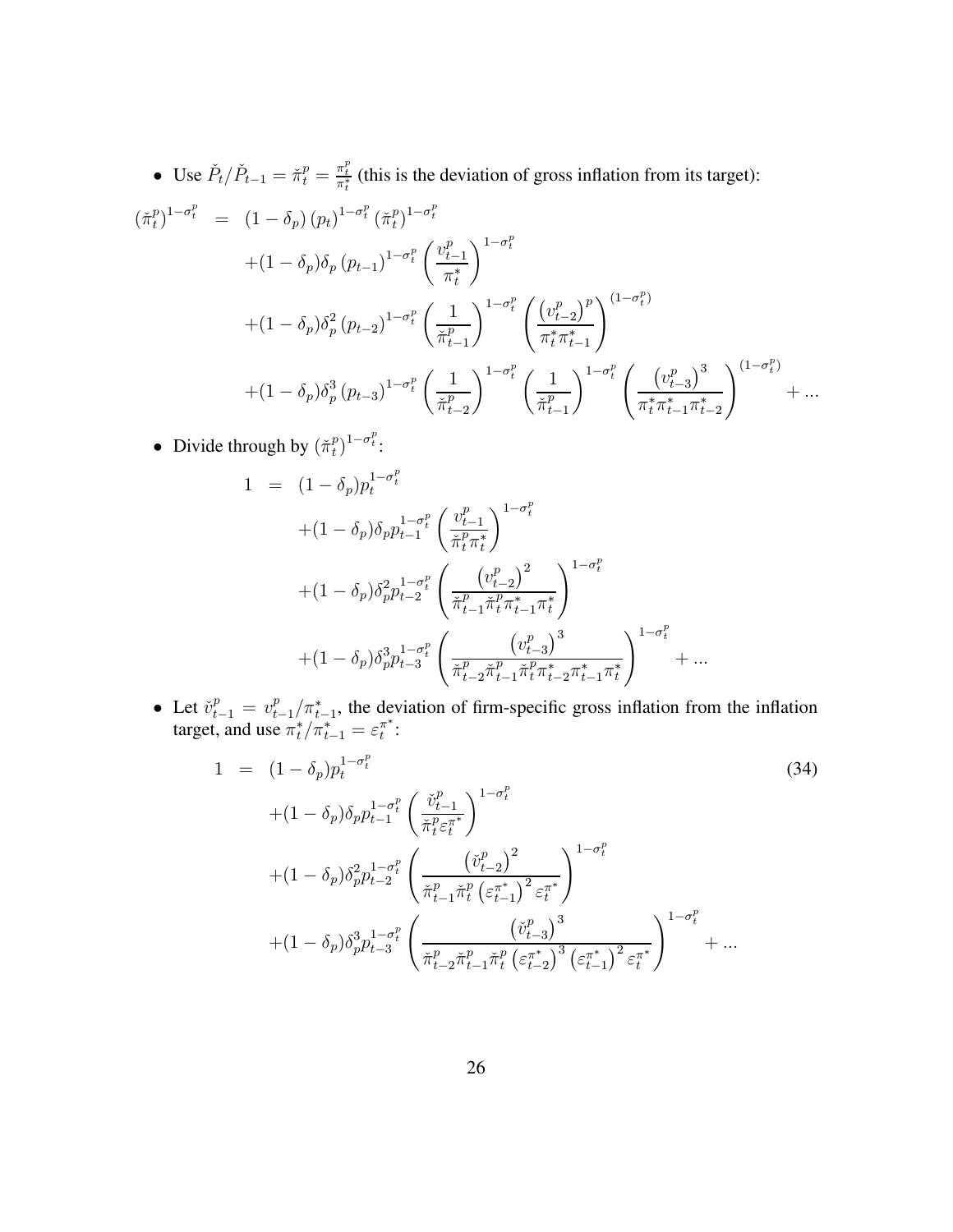## **6.2 Linearize (**34**)**

• Linearize:

$$
0 = (1 - \delta_p) (1 - \sigma_t^p) \hat{p}_t^p
$$
  
+ 
$$
(1 - \delta_p) (1 - \sigma_t^p) \delta_p (\hat{p}_{t-1}^p + \hat{v}_{t-1}^p - \hat{\pi}_t^p - \hat{\varepsilon}_t^{\pi^*})
$$
  
+ 
$$
(1 - \delta_p) (1 - \sigma_t^p) \delta_p^2 (\hat{p}_{t-2}^p + 2\hat{v}_{t-2}^p - \hat{\pi}_{t-1}^p - \hat{\pi}_t^p - 2\hat{\varepsilon}_{t-1}^{\pi^*} - \hat{\varepsilon}_t^{\pi^*})
$$
  
+ 
$$
(1 - \delta_p) (1 - \sigma_t^p) \delta_p^3 (\hat{p}_{t-3}^p + 3\hat{v}_{t-3}^p - \hat{\pi}_{t-2}^p - \hat{\pi}_{t-1}^p - \hat{\pi}_t^p - 3\hat{\varepsilon}_{t-2}^{\pi^*} - 2\hat{\varepsilon}_{t-1}^{\pi^*} - \hat{\varepsilon}_t^{\pi^*}) + ...
$$

• Cancel terms and bring  $\hat{\pi}_t^p$  onto left-hand side:

$$
\hat{\pi}_{t}^{p} \left( \delta_{p} + \delta_{p}^{2} + \delta_{p}^{3} + \ldots \right) = \hat{p}_{t}^{p} + \delta_{p} \left( \hat{p}_{t-1}^{p} + \hat{v}_{t-1}^{p} - \hat{\varepsilon}_{t}^{\pi^{*}} \right)
$$
\n
$$
+ \delta_{p}^{2} \left( \hat{p}_{t-2}^{p} + 2\hat{v}_{t-2}^{p} - \hat{\pi}_{t-1}^{p} - 2\hat{\varepsilon}_{t-1}^{\pi^{*}} - \hat{\varepsilon}_{t}^{\pi^{*}} \right) + \delta_{p}^{3} \left( \hat{p}_{t-3}^{p} + 3\hat{v}_{t-3}^{p} - \hat{\pi}_{t-2}^{p} - \hat{\pi}_{t-1}^{p} - 3\hat{\varepsilon}_{t-2}^{\pi^{*}} - 2\hat{\varepsilon}_{t-1}^{\pi^{*}} - \hat{\varepsilon}_{t}^{\pi^{*}} \right) + \ldots
$$
\n• Equivalently:

$$
\hat{\pi}_t^p = \frac{1 - \delta_p}{\delta_p} \hat{p}_t^p + (1 - \delta_p) \left( \hat{p}_{t-1}^p + \hat{v}_{t-1}^p - \hat{\varepsilon}_t^{\pi^*} \right) + (1 - \delta_p) \delta_p \left( \hat{p}_{t-2}^p + 2\hat{v}_{t-2}^p - \hat{\pi}_{t-1}^p - 2\hat{\varepsilon}_{t-1}^{\pi^*} - \hat{\varepsilon}_t^{\pi^*} \right) + (1 - \delta_p) \delta_p^2 \left( \hat{p}_{t-3}^p + 3\hat{v}_{t-3}^p - \hat{\pi}_{t-2}^p - \hat{\pi}_{t-1}^p - 3\hat{\varepsilon}_{t-2}^{\pi^*} - 2\hat{\varepsilon}_{t-1}^{\pi^*} - \hat{\varepsilon}_t^{\pi^*} \right) + \dots
$$

## **6.3 Quasi-Differencing**

• Lag the last equation and multiply by  $\delta_p$ :

$$
\delta_p \hat{\pi}_{t-1}^p = (1 - \delta_p) \hat{p}_{t-1}^p + (1 - \delta_p) \delta_p \left( \hat{p}_{t-2}^p + \hat{v}_{t-2}^p - \hat{\varepsilon}_{t-1}^{\pi^*} \right) \n+ (1 - \delta_p) \delta_p^2 \left( \hat{p}_{t-3}^p + 2 \hat{v}_{t-3}^p - \hat{\pi}_{t-2}^p - 2 \hat{\varepsilon}_{t-2}^{\pi^*} - \hat{\varepsilon}_{t-1}^{\pi^*} \right) + \dots
$$

• Deduct the last equation from the preceding one:

$$
\hat{\pi}_t^p - \delta_p \hat{\pi}_{t-1}^p = \frac{1 - \delta_p}{\delta_p} \hat{p}_t^p + (1 - \delta_p) \left( \hat{v}_{t-1}^p - \hat{\varepsilon}_t^{\pi^*} \right) + (1 - \delta_p) \delta_p \left( \hat{v}_{t-2}^p - \hat{\pi}_{t-1}^p - \hat{\varepsilon}_{t-1}^{\pi^*} - \hat{\varepsilon}_t^{\pi^*} \right) + (1 - \delta_p) \delta_p^2 \left( \hat{v}_{t-3}^p - \hat{\pi}_{t-1}^p - \hat{\varepsilon}_{t-2}^{\pi^*} - \hat{\varepsilon}_{t-1}^{\pi^*} - \hat{\varepsilon}_t^{\pi^*} \right) + \dots
$$

• Equivalently:

$$
\hat{\pi}_t^p - \delta_p \hat{\pi}_{t-1}^p = \frac{1 - \delta_p}{\delta_p} \hat{p}_t^p - \delta_p \hat{\pi}_{t-1}^p + (1 - \delta_p) \left( \hat{v}_{t-1}^p - \hat{\varepsilon}_t^{\pi^*} \right) + (1 - \delta_p) \delta_p \left( \hat{v}_{t-2}^p - \hat{\varepsilon}_{t-1}^{\pi^*} - \hat{\varepsilon}_t^{\pi^*} \right) \n+ (1 - \delta_p) \delta_p^2 \left( \hat{v}_{t-3}^p - \hat{\varepsilon}_{t-2}^{\pi^*} - \hat{\varepsilon}_{t-1}^{\pi^*} - \hat{\varepsilon}_t^{\pi^*} \right) + \dots
$$

• Equivalently:

$$
\hat{\pi}_t^p = \frac{1 - \delta_p}{\delta_p} \hat{p}_t^p + (1 - \delta_p) \left( \hat{v}_{t-1}^p - \hat{\varepsilon}_t^{\pi^*} \right) + (1 - \delta_p) \delta_p \left( \hat{v}_{t-2}^p - \hat{\varepsilon}_{t-1}^{\pi^*} - \hat{\varepsilon}_t^{\pi^*} \right) + (1 - \delta_p) \delta_p^2 \left( \hat{v}_{t-3}^p - \hat{\varepsilon}_{t-2}^{\pi^*} - \hat{\varepsilon}_{t-1}^{\pi^*} - \hat{\varepsilon}_t^{\pi^*} \right) + \dots
$$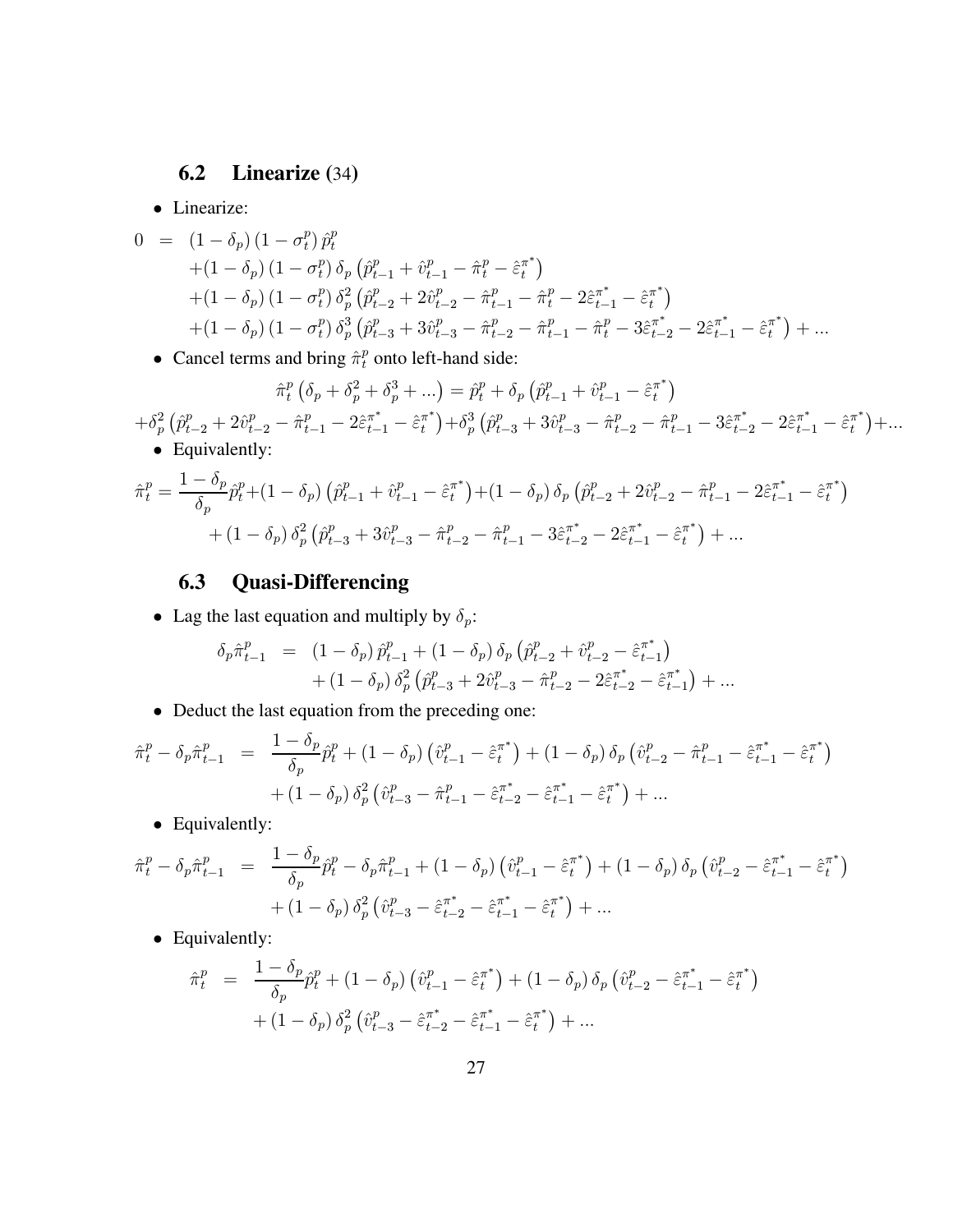• We finally obtain the key expression discussed at some length in the paper:

$$
\hat{\pi}_t^p = \frac{1 - \delta_p}{\delta_p} \hat{p}_t^p + \hat{\psi}_t^p \tag{35}
$$

$$
\hat{\psi}_t^p = (1 - \delta_p) \left( \hat{v}_{t-1}^p - \hat{\varepsilon}_t^{\pi^*} \right) + (1 - \delta_p) \, \delta_p \left( \hat{v}_{t-2}^p - \hat{\varepsilon}_{t-1}^{\pi^*} - \hat{\varepsilon}_t^{\pi^*} \right) + (1 - \delta_p) \, \delta_p^2 \left( \hat{v}_{t-3}^p - \hat{\varepsilon}_{t-2}^{\pi^*} - \hat{\varepsilon}_{t-1}^{\pi^*} - \hat{\varepsilon}_t^{\pi^*} \right) + \dots
$$

#### **6.4** The Auxiliary Variable  $\hat{\psi}^p_t$ t

• Lag the last equation and multiply by  $\delta_p$ :

$$
\delta_p \hat{\psi}_{t-1}^p = (1 - \delta_p) \delta_p \left( \hat{v}_{t-2}^p - \hat{\varepsilon}_{t-1}^{\pi^*} \right) + (1 - \delta_p) \delta_p^2 \left( \hat{v}_{t-3}^p - \hat{\varepsilon}_{t-2}^{\pi^*} - \hat{\varepsilon}_{t-1}^{\pi^*} \right) + \dots
$$

• Deduct the last equation from the preceding one:

$$
\hat{\psi}_t^p = \delta_p \hat{\psi}_{t-1}^p + (1 - \delta_p) \hat{v}_{t-1}^p - \hat{\varepsilon}_t^{\pi^*}
$$
\n(36)

• Also, for future reference:

$$
\left(E_t \hat{\psi}_{t+1}^p - \hat{\psi}_t^p\right) = (1 - \delta_p)\hat{v}_t^p - (1 - \delta_p)\hat{\psi}_t^p \tag{37}
$$

• Finally we will also be able to use (35) to substitute  $\hat{p}_t^p$  out of equation (33):

$$
\hat{p}_t^p = \frac{\delta_p}{1 - \delta_p} \left( \hat{\pi}_t^p - \hat{\psi}_t^p \right)
$$
\n(38)

## **6.5 More Intuition for (**36**)**

• Assume that we incorrectly linearize (34) around the period t inflation target  $\pi_t^*$  regardless of the time subscript of the variables. We get the following, after changing notation to distinguish this linearization from (36):

$$
\widehat{\psi}_t = \delta_p \widehat{\psi_{t-1}} + (1 - \delta_p) \widehat{v_{t-1}^p}
$$
\n(39)

• Note that for  $\widehat{v_{t-1}^p}$  we have (the same holds for  $\widehat{\psi_{t-1}}$ )

$$
\widehat{v_{t-1}^p} = \ln(v_{t-1}^p) - \ln(\pi_t^*) \quad \text{while}
$$
\n
$$
\widehat{v_{t-1}^p} = \ln(v_{t-1}^p) - \ln(\pi_{t-1}^*)
$$

• This implies that (again similarly for  $\psi_{t-1}$ )

$$
\widehat{v_{t-1}^p} = \widehat{v}_{t-1}^p - \widehat{\varepsilon}_t^{\pi^*}
$$

• Also

$$
\widehat{\psi}_t = \widehat{\psi}_t^p
$$

• Substituting the foregoing into (39) we obtain (36):

$$
\hat{\psi}_t^p = \delta_p \hat{\psi}_{t-1}^p + (1 - \delta_p) \hat{v}_{t-1}^p - \hat{\varepsilon}_t^{\pi^*}
$$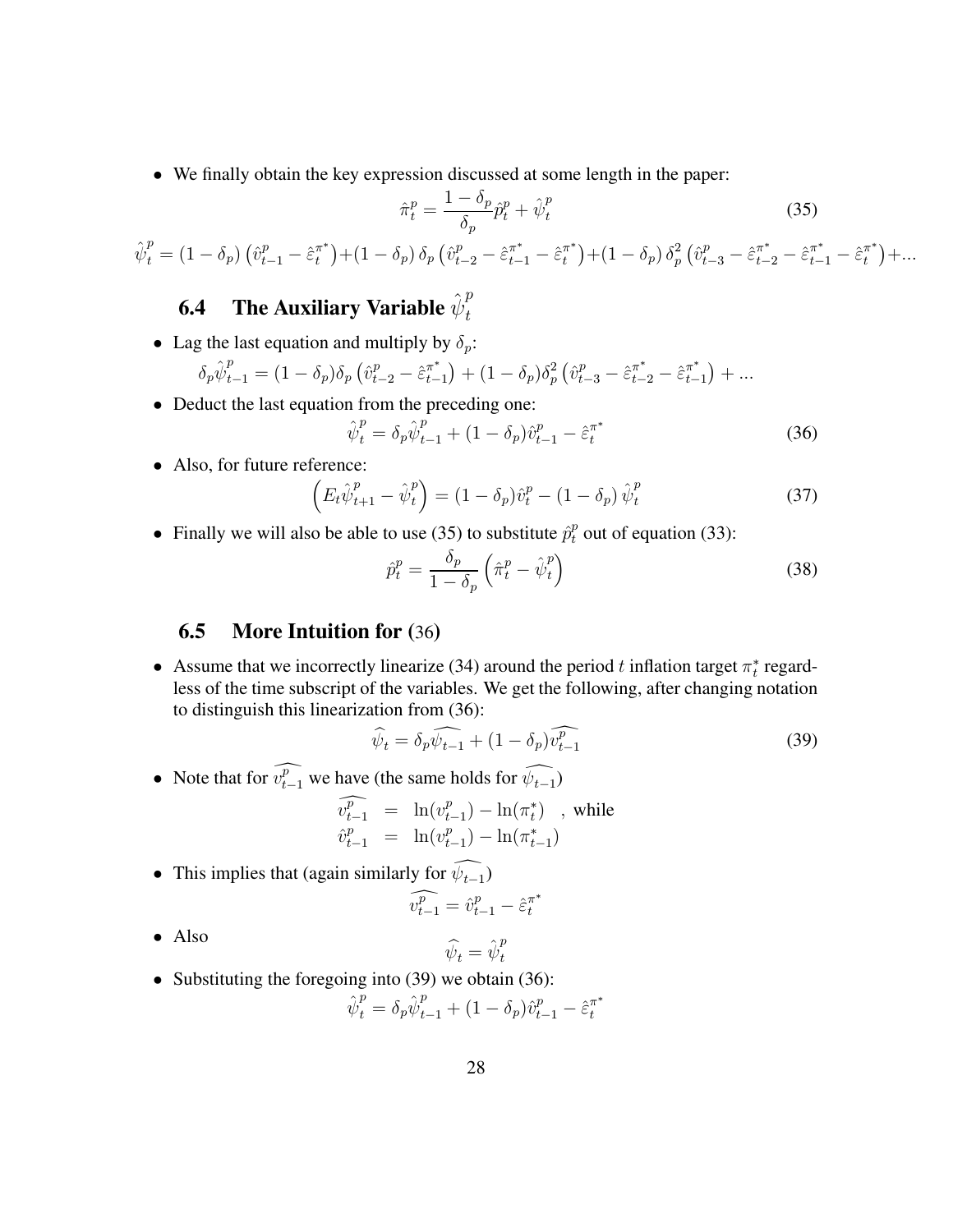# **7 FINAL INFLATION DYNAMICS**

#### **7.1** Final Equation for  $\hat{v}_t^p$ t

• Equation (33) reproduced for ease of reference:

$$
\left(E_t \hat{v}_{t+1}^p - \hat{v}_t^p\right) = \frac{\left(1 - \delta_p \beta\right)^2}{\left(\delta_p \beta\right)^2} \left(\frac{\widehat{mc}_t + \widehat{\mu}_t^p}{\left(1 + \phi_p \bar{\mu}_p \bar{\sigma}_p\right)} - \widehat{p}_t^p\right)
$$

• Plug (38) into this:

$$
E_t \hat{v}_{t+1}^p = \hat{v}_t^p + \frac{(1 - \delta_p \beta)^2}{(\delta_p \beta)^2} \frac{\delta_p}{1 - \delta_p} \hat{\psi}_t^p - \frac{(1 - \delta_p \beta)^2}{(\delta_p \beta)^2} \frac{\delta_p}{1 - \delta_p} \hat{\pi}_t^p + \frac{(1 - \delta_p \beta)^2}{(\delta_p \beta)^2} \frac{\widehat{mc}_t + \widehat{\mu}_t^p}{(1 + \phi_p \bar{\mu}_p \bar{\sigma}_p)}
$$
(40)

#### **7.2** Final Equation for  $\hat{\pi}^p_t$ t

• Deduct (35) from its once led version to get:

$$
\left(E_{t}\hat{\pi}_{t+1}^{p} - \hat{\pi}_{t}^{p}\right) = \frac{1 - \delta_{p}}{\delta_{p}}\left(E_{t}\hat{p}_{t+1}^{p} - \hat{p}_{t}^{p}\right) + \left(E_{t}\hat{\psi}_{t+1}^{p} - \hat{\psi}_{t}^{p}\right)
$$

• To substitute for the first term on the right-hand side, use (32), which we reproduce here:

$$
E_t \hat{p}_{t+1}^p - \hat{p}_t^p = \frac{-2\delta_p \beta}{(1 - \delta_p \beta)} E_t \hat{v}_{t+1}^p - E_t \hat{\pi}_{t+1}^p + \frac{(1 + \delta_p \beta)}{(1 - \delta_p \beta)} \hat{v}_t^p
$$

• To substitute for the second term on the right-hand side, use (37), which we reproduce here:

$$
\left(E_t \hat{\psi}_{t+1}^p - \hat{\psi}_t^p\right) = \left(1 - \delta_p\right) \hat{v}_t^p - \left(1 - \delta_p\right) \hat{\psi}_t^p
$$

• Substitute:

$$
\begin{aligned}\n\left(E_t\hat{\pi}_{t+1}^p - \hat{\pi}_t^p\right) &= (1 - \delta_p)\hat{v}_t^p - (1 - \delta_p)\hat{\psi}_t^p \\
&+ \frac{1 - \delta_p}{\delta_p} \left[\frac{-2\delta_p\beta}{(1 - \delta_p\beta)} E_t\hat{v}_{t+1}^p - E_t\hat{\pi}_{t+1}^p + \frac{(1 + \delta_p\beta)}{(1 - \delta_p\beta)}\hat{v}_t^p\right]\n\end{aligned}
$$

• Equivalently:

$$
E_t \hat{\pi}_{t+1}^p \left(1 + \frac{1 - \delta_p}{\delta_p}\right) = \hat{\pi}_t^p - \frac{1 - \delta_p}{\delta_p} \frac{2\delta_p \beta}{(1 - \delta_p \beta)} E_t \hat{v}_{t+1}^p + \left(\frac{1 - \delta_p (1 + \delta_p \beta)}{\delta_p} + (1 - \delta_p)\right) \hat{v}_t^p - (1 - \delta_p) \hat{\psi}_t^p
$$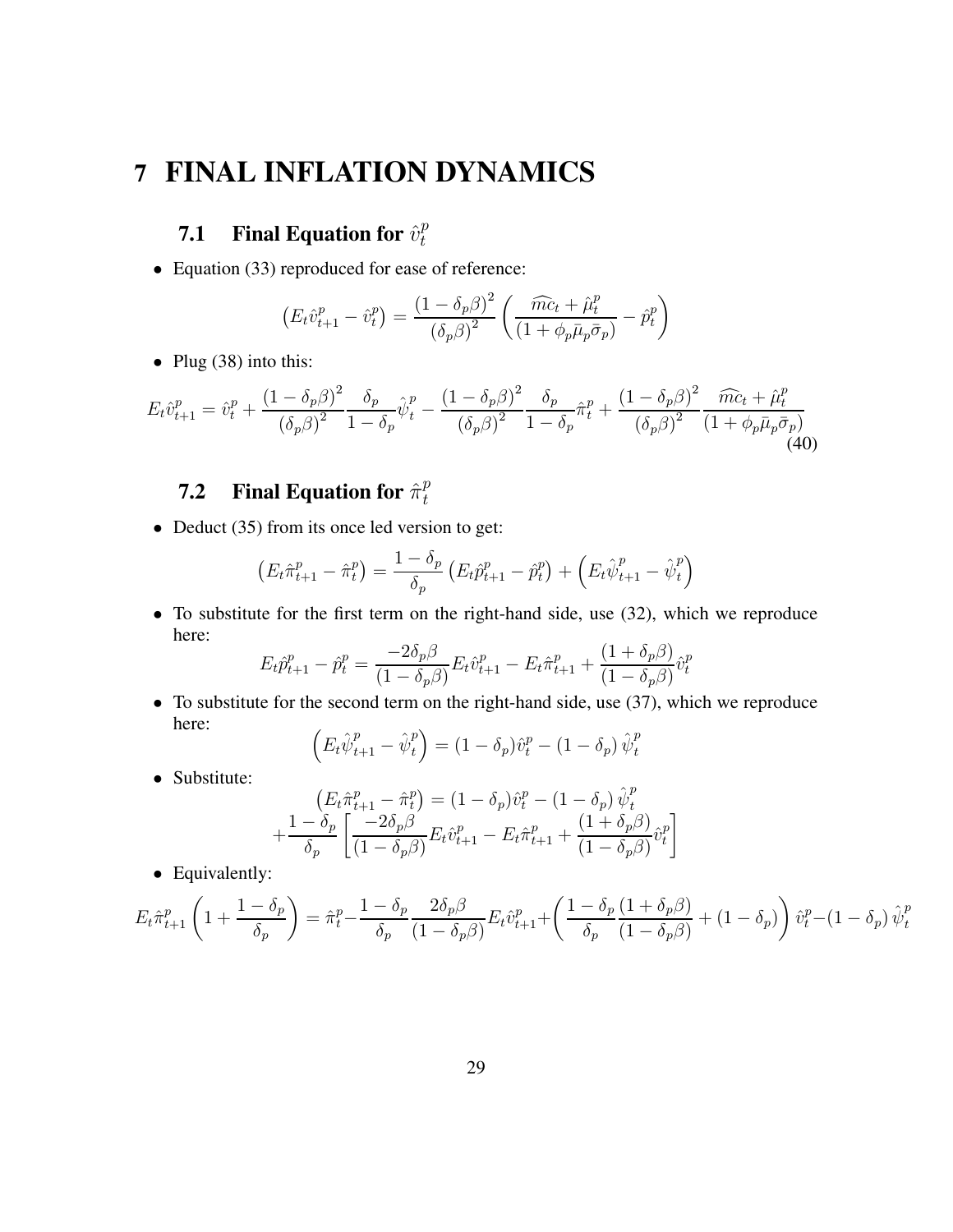• Simplify and substitute from (40) for  $E_t \hat{v}_{t+1}^p$ :

$$
E_t \hat{\pi}_{t+1}^p \frac{1}{\delta_p} = \hat{\pi}_t^p + \left(\frac{1 - \delta_p (1 + \delta_p \beta)}{\delta_p (1 - \delta_p \beta)} + (1 - \delta_p)\right) \hat{v}_t^p - (1 - \delta_p) \hat{\psi}_t^p
$$

$$
- \frac{1 - \delta_p}{\delta_p} \frac{2\delta_p \beta}{(1 - \delta_p \beta)} \left[ \hat{v}_t^p + \frac{(1 - \delta_p \beta)^2}{(\delta_p \beta)^2} \frac{\delta_p}{1 - \delta_p} \hat{\psi}_t^p - \frac{(1 - \delta_p \beta)^2}{(\delta_p \beta)^2} \frac{\delta_p}{1 - \delta_p} \hat{\pi}_t^p + \frac{(1 - \delta_p \beta)^2}{(\delta_p \beta)^2} \frac{\widehat{mc}_t + \widehat{\mu}_t^p}{(1 + \phi_p \bar{\mu}_p \bar{\sigma}_p)} \right]
$$

• Equivalently:

$$
E_t \hat{\pi}_{t+1}^p \frac{1}{\delta_p} = \hat{\pi}_t^p \left( 1 + \frac{2 \left( 1 - \delta_p \beta \right)}{(\delta_p \beta)} \right) + \hat{v}_t^p \left( \frac{1 - \delta_p \left( 1 + \delta_p \beta \right)}{\delta_p \left( 1 - \delta_p \beta \right)} + (1 - \delta_p) - \frac{1 - \delta_p}{\delta_p} \frac{2 \delta_p \beta}{(1 - \delta_p \beta)} \right) - \hat{v}_t^p \left( \frac{2 \left( 1 - \delta_p \beta \right)}{(\delta_p \beta)} + (1 - \delta_p) \right) - \frac{1 - \delta_p}{\delta_p} \frac{2 \left( 1 - \delta_p \beta \right)}{(\delta_p \beta)} \frac{\widehat{mc}_t + \hat{\mu}_t^p}{(1 + \phi_p \bar{\mu}_p \bar{\sigma}_p)}
$$

• Equivalently:

$$
E_t \hat{\pi}_{t+1}^p \frac{1}{\delta_p} = \hat{\pi}_t^p \left( \frac{\delta_p \beta + 2 - 2\delta_p \beta}{\delta_p \beta} \right) + \hat{v}_t^p \left( \frac{1 - \delta_p \left( 1 + \delta_p \beta - 2\delta_p \beta \right)}{(1 - \delta_p \beta)} + (1 - \delta_p) \right)
$$

$$
- \hat{\psi}_t^p \left( \frac{2 - 2\delta_p \beta + \delta_p \beta - \delta_p^2 \beta}{\delta_p \beta} \right) - \frac{1 - \delta_p \cdot 2 (1 - \delta_p \beta)}{\delta_p} \frac{\widehat{mc}_t + \hat{\mu}_t^p}{(1 + \phi_p \bar{\mu}_p \bar{\sigma}_p)}
$$

• Equivalently:

$$
E_t \hat{\pi}_{t+1}^p \frac{1}{\delta_p} = \hat{\pi}_t^p \left( \frac{2 - \delta_p \beta}{\delta_p \beta} \right) + \hat{v}_t^p \left( \frac{(1 - \delta_p)(1 + \delta_p)}{\delta_p} \right)
$$

$$
- \hat{\psi}_t^p \left( \frac{2 - \delta_p \beta - \delta_p^2 \beta}{\delta_p \beta} \right) - \frac{1 - \delta_p}{\delta_p} \frac{2 (1 - \delta_p \beta)}{(\delta_p \beta)} \frac{\widehat{mc}_t + \hat{\mu}_t^p}{(1 + \phi_p \bar{\mu}_p \bar{\sigma}_p)}
$$

• Equivalently:

$$
E_t \hat{\pi}_{t+1}^p = \hat{\pi}_t^p \left(\frac{2}{\beta} - \delta_p\right) + \hat{v}_t^p \left((1 - \delta_p)(1 + \delta_p)\right)
$$
(41)  
 
$$
+ \hat{\psi}_t^p \left(\delta_p(1 + \delta_p) - \frac{2}{\beta}\right) - \frac{2(1 - \delta_p)(1 - \delta_p \beta)}{(\delta_p \beta)(1 + \phi_p \bar{\mu}_p \bar{\sigma}_p)} \left(\widehat{mc}_t + \hat{\mu}_t^p\right)
$$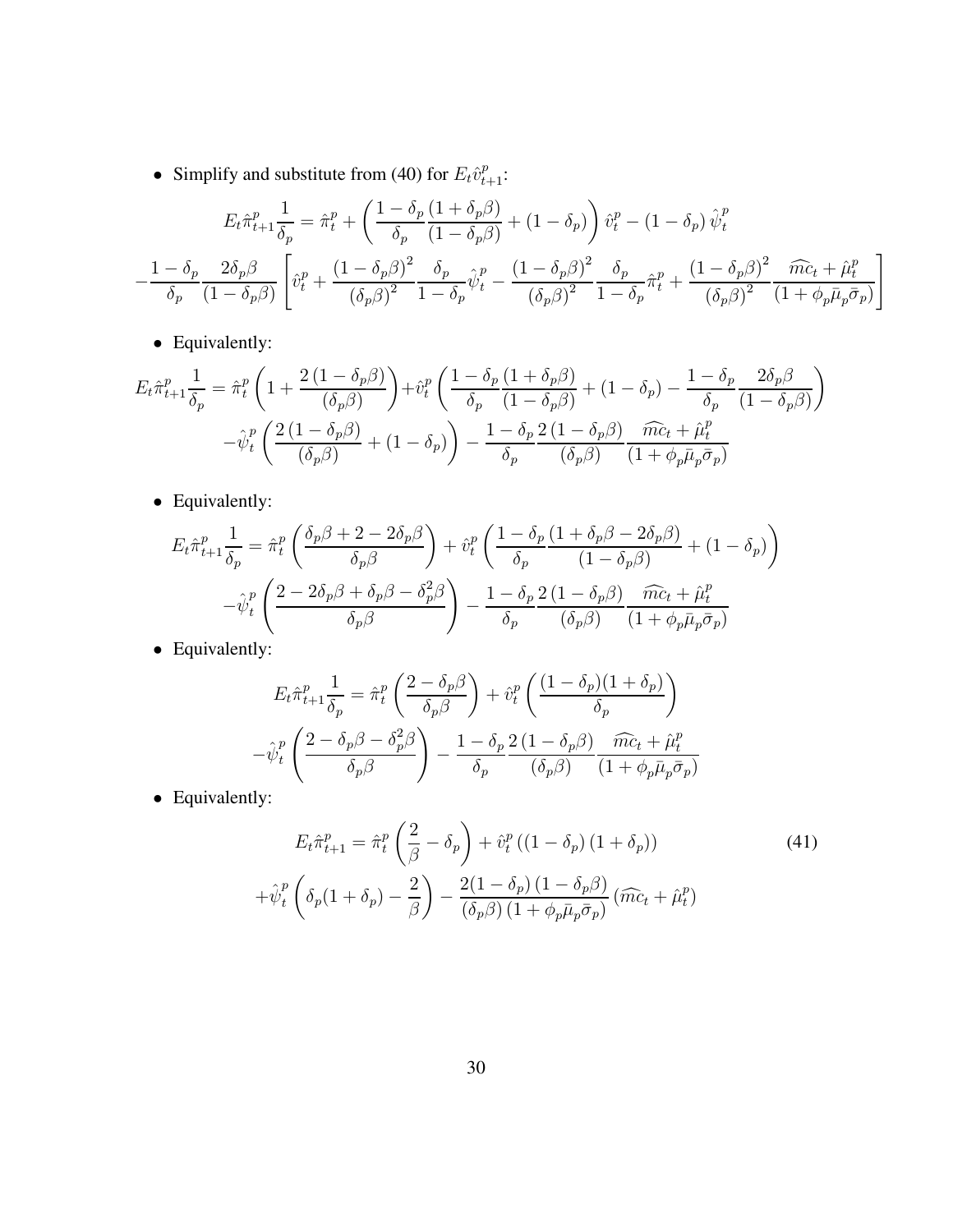# **8 THE CALVO-YUN CASE**

## **8.1 Profit Maximization**

• Pricing policy of firm j that reoptimizes at t, choosing  $V_t^p$  $\tau_t^p$  and indexing to  $\pi_t^*$  (the current inflation target):

$$
P_{t+k}(j) = V_t^p \Pi_{t,k}^*
$$

- Define additional terms:
	- **–** Cumulative inflation targets:

$$
\Pi_{t,k}^* \equiv \prod_{j=1}^k \pi_{t+j}^* \text{ for } k \ge 1 \ \ (\equiv 1 \text{ for } k = 0)
$$

**–** Cumulative lagged aggregate inflation deviation:

$$
\hat{\Pi}_{t,k}^* \equiv \sum_{j=1}^k \hat{\pi}_{t+j}^* \text{ for } k \ge 1 \ \ (\equiv 0 \text{ for } k = 0)
$$

• Profit maximization:

$$
M_{V_t^p}^{ax} E_t \sum_{k=0}^{\infty} (\delta_p \beta)^k \lambda_{t+k} \left[ \frac{V_t^p \Pi_{t,k}^*}{P_t \Pi_{t,k}} y_{t+k}(j) - mc_{t+k} y_{t+k}(j) - \frac{\phi_p (y_{t+k}(j) - Y_{t+k})^2}{2} \right], \text{ s.t.}
$$
  

$$
y_{t+k}(j) = Y_{t+k} \left( \frac{V_t^p \Pi_{t,k}^*}{P_t \Pi_{t,k}} \right)^{-\sigma_{t+k}^p}
$$

• Substitute constraints:

$$
\underset{V_t^p, v_t^p}{Max} E_t \sum_{k=0}^{\infty} \left( \delta_p \beta \right)^k \lambda_{t+k} \left[ \left( \frac{V_t^p \Pi_{t,k}^*}{P_t \Pi_{t,k}} \right)^{1-\sigma_{t+k}^p} Y_{t+k} - mc_{t+k} \left( \frac{V_t^p \Pi_{t,k}^*}{P_t \Pi_{t,k}} \right)^{-\sigma_{t+k}^p} Y_{t+k} - \frac{\phi_p \left( y_{t+k}(j) - Y_{t+k} \right)^2}{2} \right]
$$

• FOC for  $V_t^p$  $t_t^p$ , normalized by inflation target:

$$
p_t = \frac{E_t \sum_{k=0}^{\infty} (\delta_p \beta)^k \check{\lambda}_{t+k} \check{y}_{t+k}(j) \sigma_{t+k}^p \left( mc_{t+k} + \phi_p \left( \frac{\check{y}_{t+k}(j) - \check{Y}_{t+k}}{\check{Y}_{t+k}} \right) \right)}{E_t \sum_{k=0}^{\infty} (\delta_p \beta)^k \check{\lambda}_{t+k} \check{y}_{t+k}(j) (\sigma_{t+k}^p - 1) \left( \frac{1}{\check{\Pi}_{t,k}} \right)}
$$
(42)

• Linearization of goods demand:

$$
\left(\hat{y}_{t+k}(j) - \hat{Y}_{t+k}\right) = -\bar{\sigma}_p \left(\hat{p}_t^p - \hat{\Pi}_{t,k}^p\right)
$$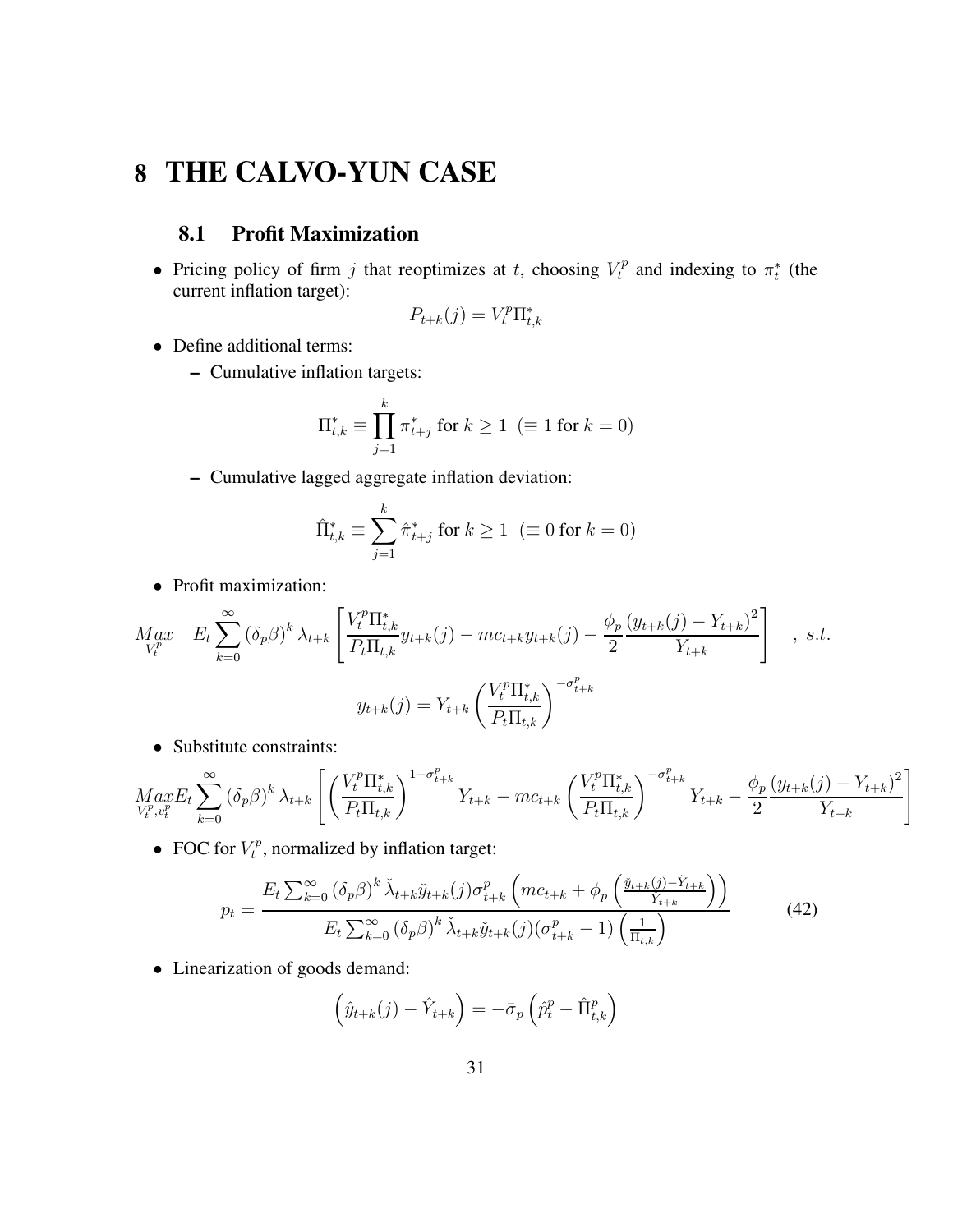• Rewrite  $(42)$ :

$$
p_t E_t \sum_{k=0}^{\infty} (\delta_p \beta)^k \check{\lambda}_{t+k} \check{y}_{t+k}(j) (\sigma_{t+k}^p - 1) \left( \frac{1}{\check{\Pi}_{t,k}} \right)
$$
  
= 
$$
E_t \sum_{k=0}^{\infty} (\delta_p \beta)^k \check{\lambda}_{t+k} \check{y}_{t+k}(j) \sigma_{t+k}^p \left( mc_{t+k} + \phi_p \left( \frac{\check{y}_{t+k}(j) - \check{Y}_{t+k}}{\check{Y}_{t+k}} \right) \right)
$$

• Linearization of (42):

$$
\frac{\hat{p}_t^p}{1 - \delta_p \beta} - E_t \sum_{k=0}^{\infty} (\delta_p \beta)^k \hat{\Pi}_{t,k}^p
$$

$$
= E_t \sum_{k=0}^{\infty} (\delta_p \beta)^k \left[ \widehat{mc}_{t+k} + \widehat{\mu}_{t+k}^p + \phi_p \bar{\mu}_p \left( \widehat{y}_{t+k}(j) - \widehat{Y}_{t+k} \right) \right]
$$

• Equivalently:

$$
\frac{\hat{p}_t^p}{1 - \delta_p \beta} - E_t \sum_{k=0}^{\infty} (\delta_p \beta)^k \hat{\Pi}_{t,k}^p = E_t \sum_{k=0}^{\infty} (\delta_p \beta)^k \frac{(\widehat{mc}_{t+k} + \widehat{\mu}_{t+k}^p)}{(1 + \phi_p \bar{\mu}_p \bar{\sigma}_p)}
$$

• Equivalently:

$$
\frac{\hat{p}_t^p}{1 - \delta_p \beta} = E_t \sum_{k=0}^{\infty} (\delta_p \beta)^k \left[ \frac{(\widehat{mc}_{t+k} + \widehat{\mu}_{t+k}^p)}{(1 + \phi_p \overline{\mu}_p \overline{\sigma}_p)} + \widehat{\Pi}_{t,k}^p \right]
$$

• Quasi-Differencing:

$$
\hat{p}_t^p - \delta_p \beta E_t \hat{p}_{t+1}^p = (1 - \delta_p \beta) \left[ \frac{\widehat{mc}_t + \hat{\mu}_t^p}{(1 + \phi_p \bar{\mu}_p \bar{\sigma}_p)} \right] + \delta_p \beta E_t \hat{\pi}_{t+1}^p \tag{43}
$$

## **8.2 The Price Index**

• Price Level:

$$
P_{t} = \left[ (1 - \delta_{p}) \sum_{s=0}^{\infty} \delta_{p}^{s} \left[ V_{t-s}^{p} \Pi_{t-s,s}^{*} \right]^{1 - \sigma_{t}^{p}} \right]^{\frac{1}{1 - \sigma_{t}^{p}}}
$$

• Deflate by current target price level  $P_t^*$  and write out terms  $(\check{P}_t = P_t/P_t^*, \check{V}_t^p = \check{V}_t^*$  $V_t^p/P_t^*$ ):

$$
\left(\check{P}_{t}\right)^{1-\sigma_{t}^{p}} = (1-\delta_{p})\left(\check{V}_{t}^{p}\right)^{1-\sigma_{t}^{p}} + (1-\delta_{p})\delta_{p}\left(\check{V}_{t-1}^{p}\right)^{1-\sigma_{t}^{p}} + (1-\delta_{p})\delta_{p}^{2}\left(\check{V}_{t-2}^{p}\right)^{1-\sigma_{t}^{p}} + (1-\delta_{p})\delta_{p}^{3}\left(\check{V}_{t-3}^{p}\right)^{1-\sigma_{t}^{p}} + \dots
$$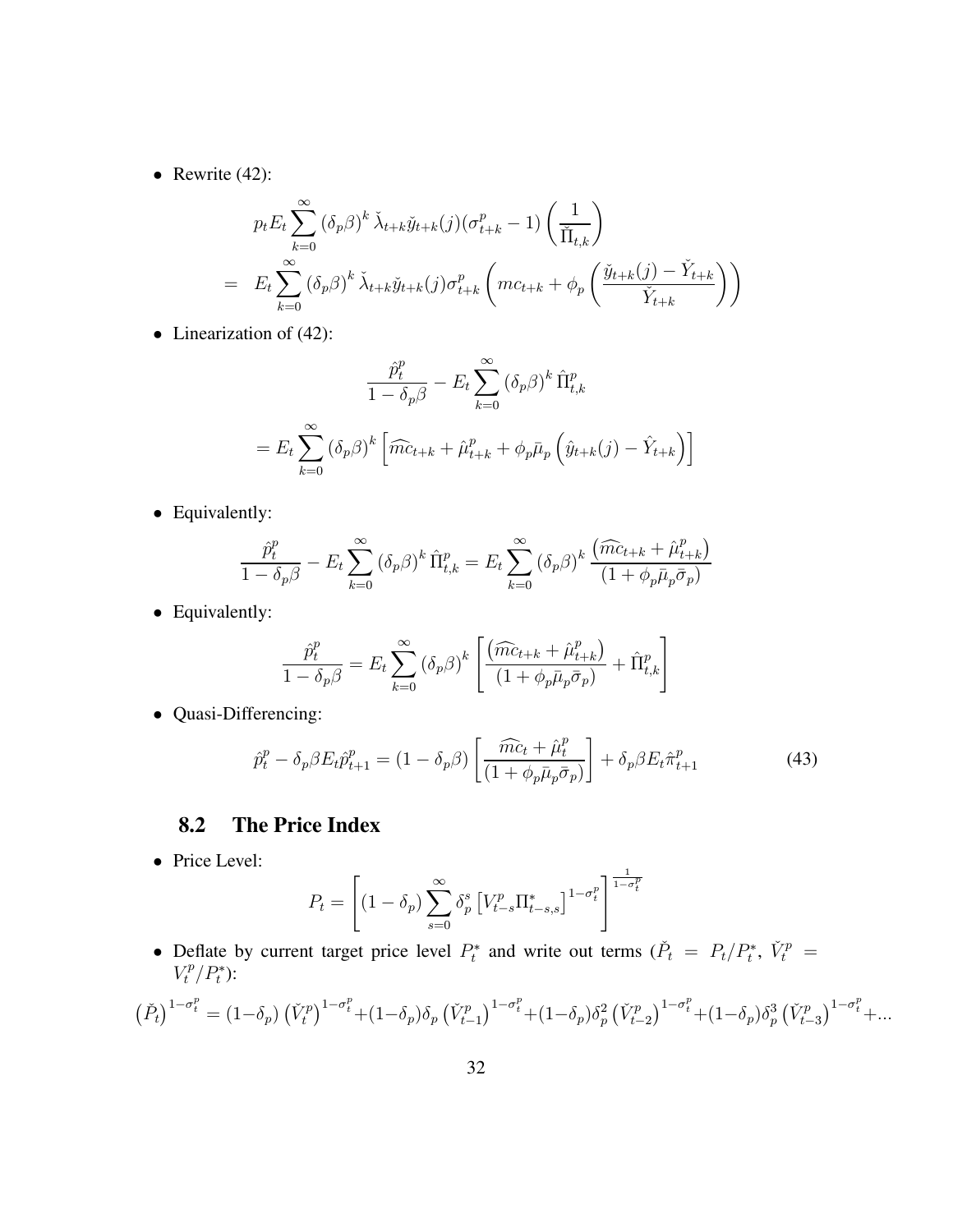• Divide by  $\check{P}_{t-1}$ :

$$
\begin{aligned}\n&\left(\frac{\check{P}_{t}}{\check{P}_{t-1}}\right)^{1-\sigma_{t}^{p}} \\
&= (1-\delta_{p})\left(\frac{\check{V}_{t}^{p}}{\check{P}_{t}}\right)^{1-\sigma_{t}^{p}}\left(\frac{\check{P}_{t}}{\check{P}_{t-1}}\right)^{1-\sigma_{t}^{p}} \\
&+ (1-\delta_{p})\delta_{p}\left(\frac{\check{V}_{t-1}^{p}}{\check{P}_{t-1}}\right)^{1-\sigma_{t}^{p}} \\
&+ (1-\delta_{p})\delta_{p}^{2}\left(\frac{\check{V}_{t-2}^{p}}{\check{P}_{t-2}}\right)^{1-\sigma_{t}^{p}}\left(\frac{\check{P}_{t-2}}{\check{P}_{t-1}}\right)^{1-\sigma_{t}^{p}} \\
&+ (1-\delta_{p})\delta_{p}^{3}\left(\frac{\check{V}_{t-3}^{p}}{\check{P}_{t-3}}\right)^{1-\sigma_{t}^{p}}\left(\frac{\check{P}_{t-3}}{\check{P}_{t-2}}\right)^{1-\sigma_{t}^{p}}\left(\frac{\check{P}_{t-2}}{\check{P}_{t-1}}\right)^{1-\sigma_{t}^{p}} + \dots\n\end{aligned}
$$

• Use 
$$
\tilde{P}_t / \tilde{P}_{t-1} = \tilde{\pi}_t^p = \frac{\pi_t^p}{\pi_t^*}
$$
:  
\n
$$
(\tilde{\pi}_t^p)^{1-\sigma_t^p} = (1 - \delta_p) (p_t)^{1-\sigma_t^p} (\tilde{\pi}_t^p)^{1-\sigma_t^p}
$$
\n
$$
+ (1 - \delta_p) \delta_p (p_{t-1})^{1-\sigma_t^p}
$$
\n
$$
+ (1 - \delta_p) \delta_p^2 (p_{t-2})^{1-\sigma_t^p} \left(\frac{1}{\tilde{\pi}_{t-1}^p}\right)^{1-\sigma_t^p}
$$
\n
$$
+ (1 - \delta_p) \delta_p^3 (p_{t-3})^{1-\sigma_t^p} \left(\frac{1}{\tilde{\pi}_{t-2}^p}\right)^{1-\sigma_t^p} \left(\frac{1}{\tilde{\pi}_{t-1}^p}\right)^{1-\sigma_t^p} + \dots
$$

• Divide through by  $(\check{\pi}_t^p)$  $\binom{p}{t}^{1-\sigma_t^p}$ :

$$
1 = (1 - \delta_p) p_t^{1 - \sigma_t^p}
$$
  
+  $(1 - \delta_p) \delta_p p_{t-1}^{1 - \sigma_t^p} \left(\frac{1}{\tilde{\pi}_t^p}\right)^{1 - \sigma_t^p}$   
+  $(1 - \delta_p) \delta_p^2 p_{t-2}^{1 - \sigma_t^p} \left(\frac{1}{\tilde{\pi}_{t-1}^p \tilde{\pi}_t^p}\right)^{1 - \sigma_t^p}$   
+  $(1 - \delta_p) \delta_p^3 p_{t-3}^{1 - \sigma_t^p} \left(\frac{1}{\tilde{\pi}_{t-2}^p \tilde{\pi}_{t-1}^p \tilde{\pi}_t^p}\right)^{1 - \sigma_t^p} + \dots$ 

• Linearize:

$$
0 = \hat{p}_t^p + \delta_p \left( \hat{p}_{t-1}^p - \hat{\pi}_t^p \right) + \delta_p^2 \left( \hat{p}_{t-2}^p - \hat{\pi}_{t-1}^p - \hat{\pi}_t^p \right) + \delta_p^3 \left( \hat{p}_{t-3}^p - \hat{\pi}_{t-2}^p - \hat{\pi}_{t-1}^p - \hat{\pi}_t^p \right) + \dots
$$
  
• **Cancel terms and bring**  $\hat{\pi}_t^p$  onto left-hand side:

$$
\hat{\pi}_t^p \left( \delta_p + \delta_p^2 + \delta_p^3 + \ldots \right) = \hat{p}_t^p + \delta_p \hat{p}_{t-1}^p + \delta_p^2 \left( \hat{p}_{t-2}^p - \hat{\pi}_{t-1}^p \right) + \delta_p^3 \left( \hat{p}_{t-3}^p - \hat{\pi}_{t-2}^p - \hat{\pi}_{t-1}^p \right) + \ldots
$$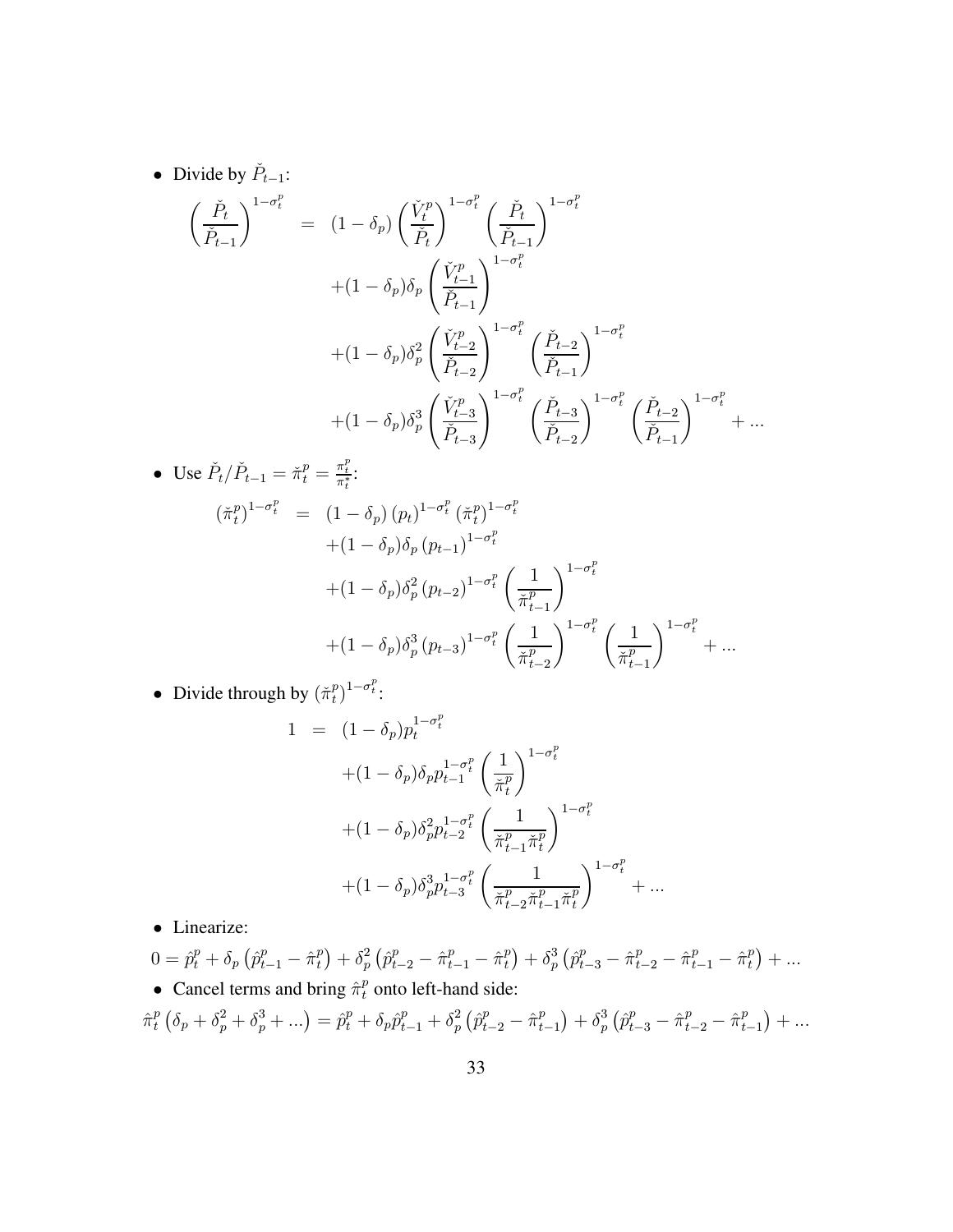• Equivalently:

$$
\hat{\pi}_t^p = \frac{1 - \delta_p}{\delta_p} \hat{p}_t^p + (1 - \delta_p) \hat{p}_{t-1}^p + (1 - \delta_p) \delta_p \left( \hat{p}_{t-2}^p - \hat{\pi}_{t-1}^p \right) + (1 - \delta_p) \delta_p^2 \left( \hat{p}_{t-3}^p - \hat{\pi}_{t-2}^p - \hat{\pi}_{t-1}^p \right) + \dots
$$

• Lag the last equation and multiply by  $\delta_p$ :

$$
\delta_p \hat{\pi}_{t-1}^p = (1 - \delta_p) \hat{p}_{t-1}^p + (1 - \delta_p) \delta_p \hat{p}_{t-2}^p + (1 - \delta_p) \delta_p^2 \left( \hat{p}_{t-3}^p - \hat{\pi}_{t-2}^p \right) +
$$

• Deduct the last equation from the preceding one:

$$
\hat{\pi}_t^p = \frac{1 - \delta_p}{\delta_p} \hat{p}_t^p \tag{44}
$$

## **8.3 Final Inflation Dynamics**

• Plug  $(44)$  into  $(43)$ :

$$
\frac{\delta_p}{1-\delta_p}\hat{\pi}^p_t-\delta_p\beta\frac{\delta_p}{1-\delta_p}E_t\hat{\pi}^p_{t+1}=(1-\delta_p\beta)\left[\frac{\widehat{mc}_t+\hat{\mu}^p_t}{(1+\phi_p\bar{\mu}_p\bar{\sigma}_p)}\right]+\delta_p\beta E_t\hat{\pi}^p_{t+1}
$$

• Simplify:

$$
\hat{\pi}_t^p = \beta E_t \hat{\pi}_{t+1}^p + \frac{(1 - \delta_p \beta)(1 - \delta_p)}{\delta_p} \left[ \frac{\widehat{mc}_t + \widehat{\mu}_t^p}{(1 + \phi_p \bar{\mu}_p \bar{\sigma}_p)} \right]
$$
(45)

• This is the New Keynesian Phillips Curve for the Calvo-Yun case, which replaces the three equation pricing block of the optimal indexation system.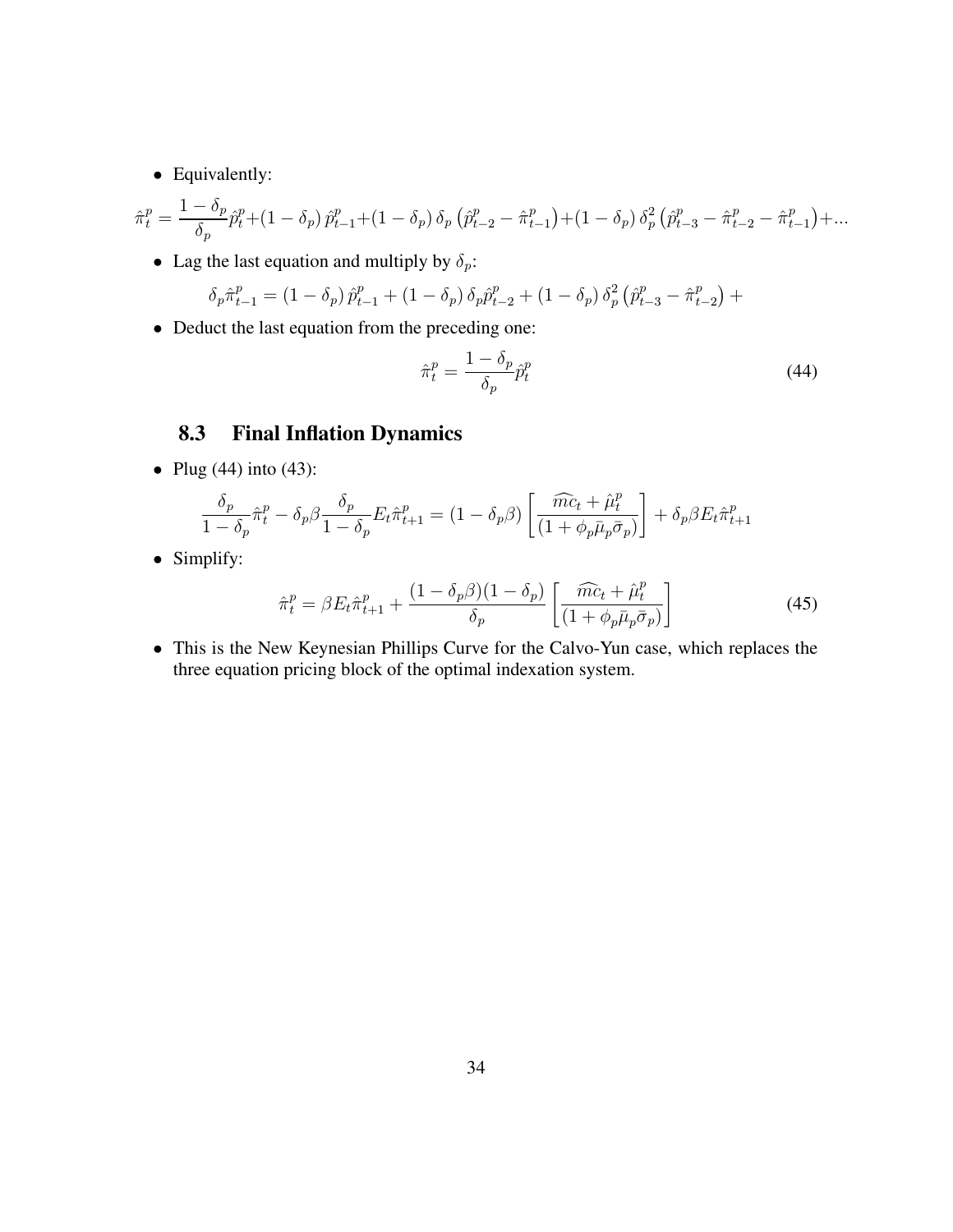# **9 HOUSEHOLD WAGE SETTING**

## **9.1 Utility Maximization**

• Wage setting policy of a worker i that reoptimizes at t, choosing  $V_t^w$  and  $v_t^w$  (a gross wage inflation rate):

$$
W_{t+k}(i) = V_t^w (v_t^w)^k
$$

- Define terms:
	- **–** Front-loading term:

$$
p_t^w \equiv \frac{V_t^w}{W_t}
$$

**–** Real wage:

$$
w_t = \frac{W_t}{P_t}
$$

- **–** Wage inflation rates re-scaled by the inflation target, with  $\tilde{\pi}_t^w = \pi_t^w / \pi_t^*$ .
- **–** Cumulative aggregate rescaled wage inflation:

$$
\check{\Pi}^w_{t,k} = \Pi^k_{j=1} \check{\pi}^w_{t+j} \text{ for } k \ge 1 \ \ (\equiv 1 \text{ for } k = 0)
$$

**–** Cumulative aggregate rescaled wage inflation deviation:

$$
\hat{\Pi}^w_{t,k} = \Sigma^k_{j=1} \hat{\pi}^w_{t+j} \text{ for } k \ge 1 \ \ (\equiv 0 \text{ for } k = 0)
$$

• Utility maximization - relevant part of the problem:

$$
Max_{V_t^w, v_t^w} E_t \sum_{k=0}^{\infty} (\delta_w \beta)^k \left[ -\psi S_t^L \frac{(L_{t+k}(i))^{1+\frac{1}{\eta}}}{1+\frac{1}{\eta}} + \lambda_{t+k} \frac{V_t^w (v_t^w)^k}{W_{t+k}} \frac{W_{t+k}}{P_{t+k}} L_{t+k}(i) - \lambda_{t+k} \frac{\phi_w W_{t+k}}{2} \frac{(L_{t+k}(i) - \ell_{t+k})^2}{\ell_{t+k}} \right]_{t, s.t.}
$$
  

$$
L_{t+k}(i) = \ell_{t+k} \left( \frac{V_t^w (v_t^w)^k}{W_{t+k}} \right)^{-\sigma_t^w}
$$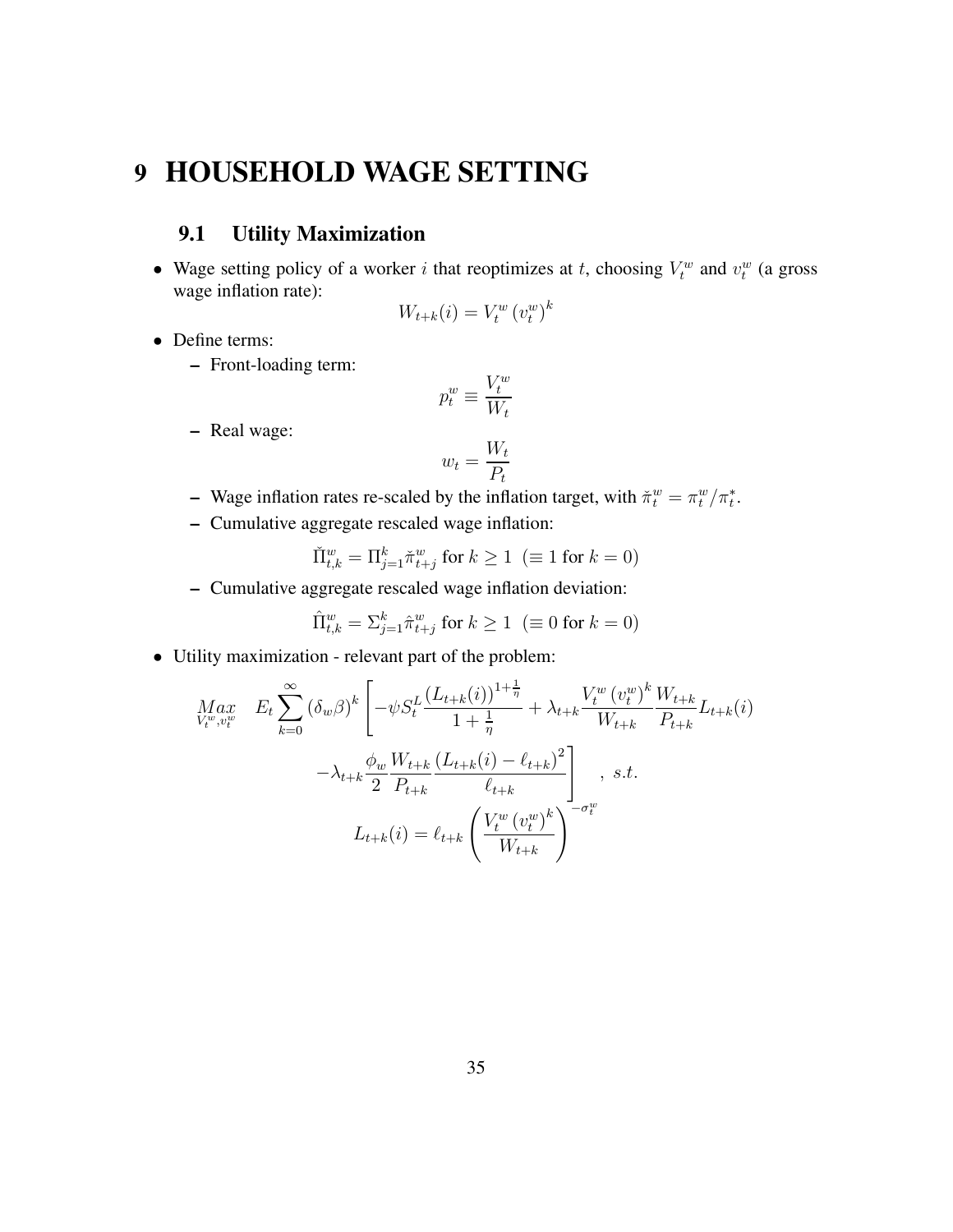## **9.2 First-Order Conditions**

- Real wage rescaled by technology, with  $\tilde{w}_t = w_t / S_t^y$ .
- Firm specific wage inflation rescaled by the inflation target  $\tilde{v}_t^w = v_t^w / \pi_t^*$ .
	- **–** By the unit root property we can ignore future changes in the inflation target (see discussion above for firms):

$$
E_t \hat{v}_{t+k}^w = E_t \left( \ln \left( v_{t+k}^w \right) - \ln(\pi_{t+k}^*) \right) = E_t \left( \ln \left( v_{t+k}^w \right) - \ln(\pi_t^*) \right)
$$

• FOC for  $V_t^w$ :

$$
E_{t} \sum_{k=0}^{\infty} (\delta_{w}\beta)^{k} \tilde{\lambda}_{t+k} L_{t+k}(i) \left( \tilde{w}_{t+k} \left( \sigma_{t+k}^{w} - 1 \right) p_{t}^{w} \frac{(\tilde{v}_{t}^{w})^{k}}{\tilde{\Pi}_{t,k}^{w}} - \phi_{w} \tilde{w}_{t+k} \sigma_{t+k}^{w} \left( \frac{L_{t+k}(i) - \ell_{t+k}}{\ell_{t+k}} \right) \right)
$$
  
= 
$$
E_{t} \sum_{k=0}^{\infty} (\delta_{w}\beta)^{k} \psi \sigma_{t+k}^{w} S_{t+k}^{L} (L_{t+k}(i))^{1+\frac{1}{\eta}}
$$
(46)

• FOC w.r.t.  $v_t^w$ :

$$
E_{t} \sum_{k=0}^{\infty} (\delta_{w}\beta)^{k} k \check{\lambda}_{t+k} L_{t+k}(i) \left( \check{w}_{t+k} \left( \sigma_{t+k}^{w} - 1 \right) p_{t}^{w} \frac{(\check{v}_{t}^{w})^{k}}{\check{\Pi}_{t,k}^{w}} - \phi_{w} \check{w}_{t+k} \sigma_{t+k}^{w} \left( \frac{L_{t+k}(i) - \ell_{t+k}}{\ell_{t+k}} \right) \right)
$$
  
= 
$$
E_{t} \sum_{k=0}^{\infty} (\delta_{w}\beta)^{k} k \psi \sigma_{t+k}^{w} S_{t+k}^{L} (L_{t+k}(i))^{1+\frac{1}{\eta}}
$$
(47)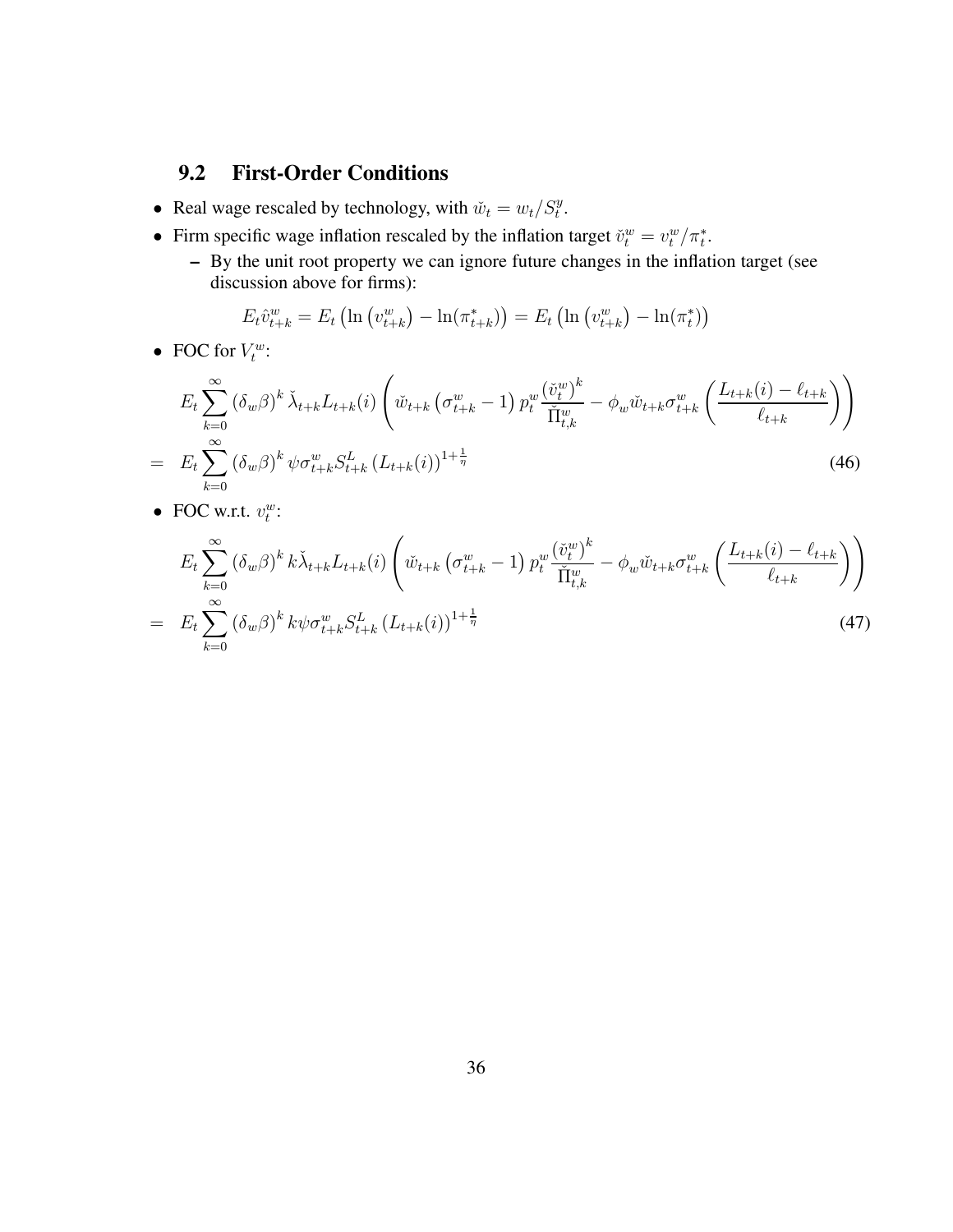## **9.3 Linearization**

## **9.3.1** Linearization for  $V_t^w$

• First step:

$$
E_t \sum_{k=0}^{\infty} (\delta_w \beta)^k \left[ \hat{\lambda}_{t+k} + \hat{L}_{t+k}(i) + \hat{w}_{t+k} + \left( \hat{p}_t^w + k \hat{v}_t^w - \hat{\Pi}_{t,k}^w \right) \right]
$$
  
= 
$$
E_t \sum_{k=0}^{\infty} (\delta_w \beta)^k \left[ \hat{\mu}_{t+k}^w + \hat{S}_{t+k}^L + \left( 1 + \frac{1}{\eta} \right) \hat{L}_{t+k}(i) + \phi_w \bar{\mu}_w \left( \hat{L}_{t+k}(i) - \hat{\ell}_{t+k} \right) \right]
$$

• Linearization of labor demand:

$$
\left(\hat{L}_{t+k}(i) - \hat{\ell}_{t+k}\right) = -\bar{\sigma}_w \left(\hat{p}_t^w + k\hat{v}_t^w - \hat{\Pi}_{t,k}^w\right)
$$

- Marginal rate of substitution:
	- **–** MRS in levels:

$$
mrs_t = \frac{S_t^L \psi L_t(i)^{\frac{1}{\eta}}}{\lambda_t}
$$

**–** Log-linearized:

$$
\widehat{mrs}_t = \frac{1}{\eta}\hat{L}_t(i) + \hat{S}_t^L - \hat{\lambda}_t
$$

**–** Combine with the expression for labor demand (note that, for contemporaneous terms,  $k = 0$ :

$$
\widehat{mrs}_t = \frac{1}{\eta}\hat{\ell}_t - \frac{\bar{\sigma}_w}{\eta}\hat{p}_t^w + \hat{S}_t^L - \hat{\lambda}_t
$$

• Combine the above:

$$
E_t \sum_{k=0}^{\infty} (\delta_w \beta)^k \left( \hat{p}_t^w + k \hat{v}_t^w - \hat{\Pi}_{t,k}^w \right) = E_t \sum_{k=0}^{\infty} (\delta_w \beta)^k \frac{(\widehat{mrs}_{t+k} - \hat{w}_{t+k} + \hat{\mu}_{t+k}^w)}{(1 + \phi_w \bar{\mu}_w \bar{\sigma}_w)}
$$

• Apply formulas (21) and (22):

$$
\frac{\hat{p}_t^w}{1 - \delta_w \beta} + \frac{\hat{v}_t^w \delta_w \beta}{(1 - \delta_w \beta)^2} = E_t \sum_{k=0}^{\infty} (\delta_w \beta)^k \left[ \frac{(\widehat{mrs}_{t+k} - \hat{w}_{t+k} + \hat{\mu}_{t+k}^w)}{(1 + \phi_w \bar{\mu}_w \bar{\sigma}_w)} + \hat{\Pi}_{t,k}^w \right] \tag{48}
$$

• With the appropriate change in notation this is exactly identical to equation (25) for price setting, after replacing  $\left(\widehat{mc}_{t+k} + \widehat{\mu}_{t+k}\right) / \left(1 + \phi_p \overline{\mu}_p \overline{\sigma}_p\right)$  with  $\left(\widehat{mrs}_{t+k} - \widehat{w}_{t+k} + \widehat{\mu}_{t-k}^w\right)$  $\binom{w}{t+k}$  $(1+\phi_w\bar{\mu}_w\bar{\sigma}_w).$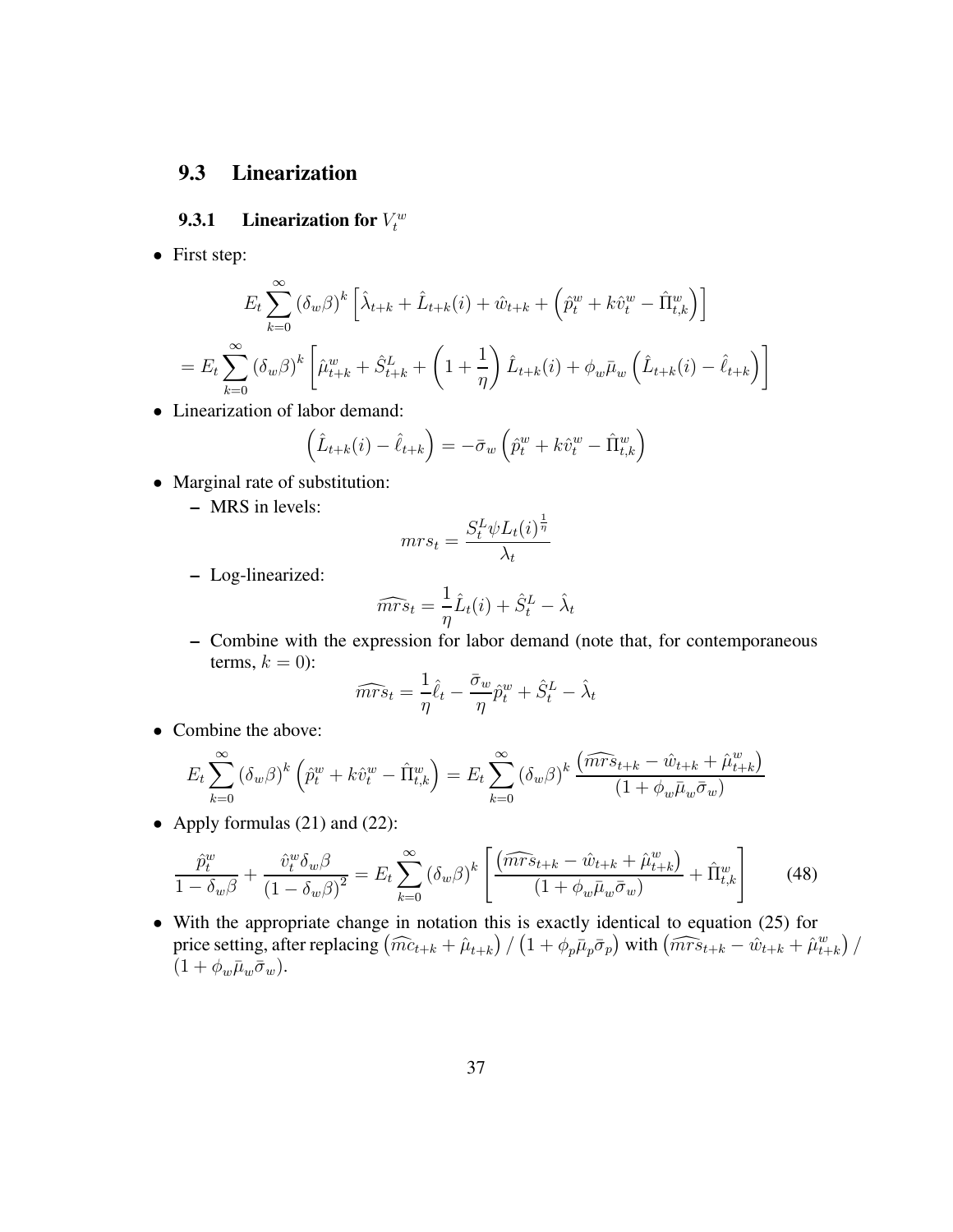## **9.3.2** Linearization for  $v_t^w$

• First step:

$$
E_{t} \sum_{k=0}^{\infty} (\delta_{w}\beta)^{k} k \left[ \hat{\lambda}_{t+k} + \hat{L}_{t+k}(i) + \hat{w}_{t+k} + \left( \hat{p}_{t}^{w} + k\hat{v}_{t}^{w} - \hat{\Pi}_{t,k}^{w} \right) \right]
$$
  
= 
$$
E_{t} \sum_{k=0}^{\infty} (\delta_{w}\beta)^{k} k \left[ \hat{\mu}_{t+k}^{w} + \hat{S}_{t+k}^{L} + \left( 1 + \frac{1}{\eta} \right) \hat{L}_{t+k}(i) + \phi_{w}\bar{\mu}_{w} \left( \hat{L}_{t+k}(i) - \hat{\ell}_{t+k} \right) \right]
$$

• Combine with the above:

$$
E_t \sum_{k=0}^{\infty} (\delta_w \beta)^k k \left( \hat{p}_t^w + k \hat{v}_t^w - \hat{\Pi}_{t,k}^w \right) = E_t \sum_{k=0}^{\infty} (\delta_w \beta)^k k \frac{(\widehat{mrs}_{t+k} - \hat{w}_{t+k} + \hat{\mu}_{t+k}^w)}{(1 + \phi_w \bar{\mu}_w \bar{\sigma}_w)}
$$

• Apply formulas (21) and (22):

$$
\frac{\hat{p}_t^w \delta_w \beta}{\left(1 - \delta_w \beta\right)^2} + \frac{\hat{v}_t^w \delta_w \beta \left(1 + \delta_w \beta\right)}{\left(1 - \delta_w \beta\right)^3} \n= E_t \sum_{k=0}^{\infty} \left(\delta_w \beta\right)^k k \left[\frac{\left(\widehat{mrs}_{t+k} - \hat{w}_{t+k} + \hat{\mu}_{t+k}^w\right)}{\left(1 + \phi_w \bar{\mu}_w \bar{\sigma}_w\right)} + \hat{\Pi}_{t,k}^w\right]
$$
\n(49)

• With the appropriate change in notation this is exactly identical to equation (26) for price setting, after replacing  $\left(\widehat{mc}_{t+k} + \widehat{\mu}_t^p\right)$  $\left(p_{t+k}\right)/\left(1+\phi_{p}\bar{\mu}_{p}\bar{\sigma}_{p}\right)$  with  $\left(\widehat{mrs}_{t+k}-\hat{w}_{t+k}+\hat{\mu}_{t+k}^{w}\right)$  $\binom{w}{t+k}$  $(1+\phi_w\bar{\mu}_w\bar{\sigma}_w).$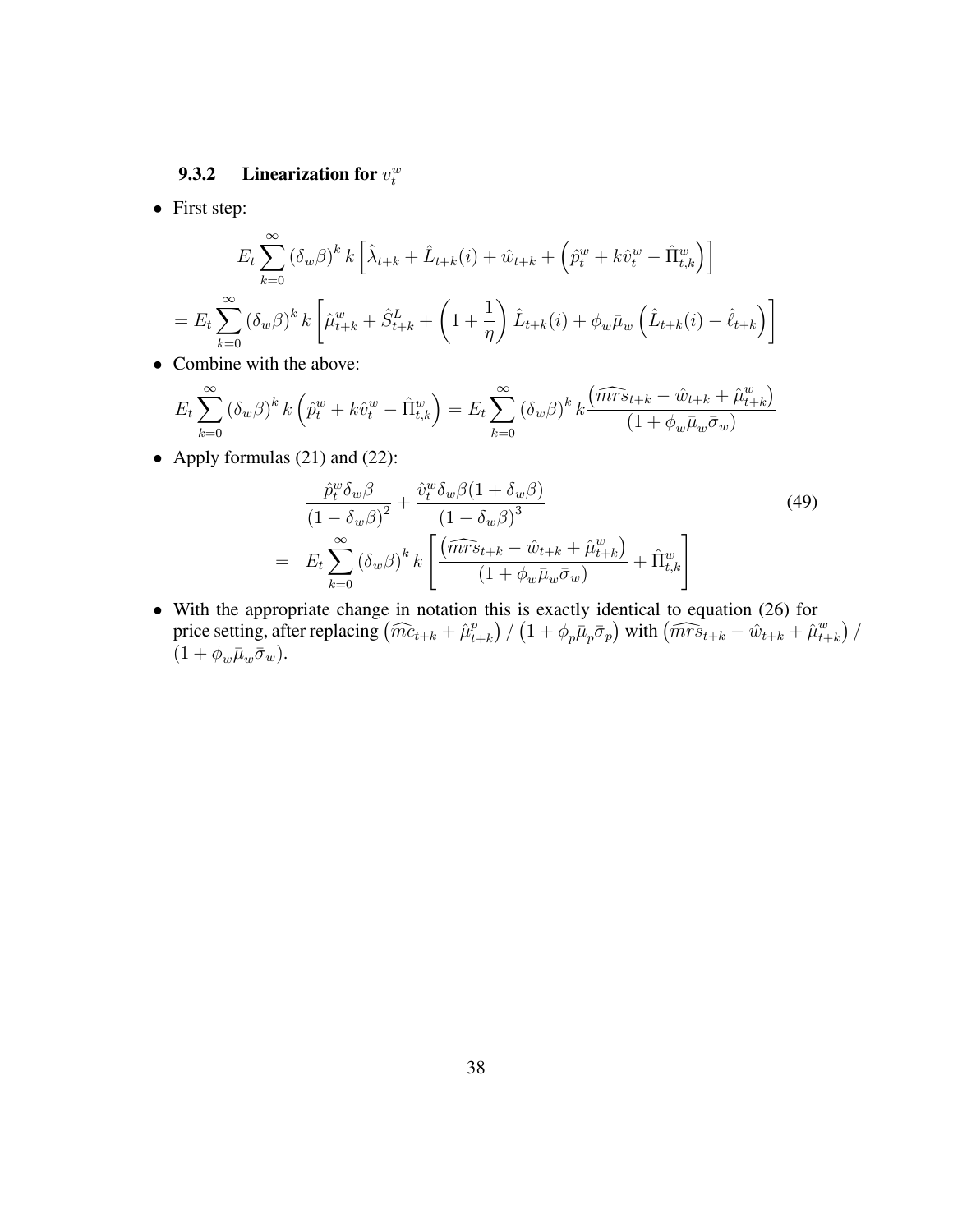### **9.4 Final Wage Inflation Dynamics**

• Given the identical forms of  $(48)/(25)$  and  $(49)/(26)$ , we obtain after quasi-differencing as the end result an equation analogous to (33):

$$
\left(E_t \hat{v}_{t+1}^w - \hat{v}_t^w\right) = \frac{\left(1 - \delta_w \beta\right)^2}{\left(\delta_w \beta\right)^2} \left(\frac{\left(\widehat{mrs}_t - \hat{w}_t + \hat{\mu}_t^w\right)}{\left(1 + \phi_w \bar{\mu}_w \bar{\sigma}_w\right)} - \hat{p}_t^w\right) \tag{50}
$$

• Furthermore, the derivation of the wage index is identical to that for the price index above. The correct expression for wage inflation is:

$$
\hat{\pi}_t^w = \hat{w}_t - \hat{w}_{t-1} + \hat{g}_t - \hat{\pi}_t^p \tag{51}
$$

• Furthermore, the derivation of the wage index is identical to that for the price index above. We get:

$$
\hat{\pi}_t^w = \frac{1 - \delta_w}{\delta_w} \hat{p}_t^w + \hat{\psi}_t^w \tag{52}
$$

$$
\hat{\psi}_t^w = \delta_w \hat{\psi}_{t-1}^w + (1 - \delta_w) \hat{v}_{t-1}^w - \hat{\varepsilon}_t^{\pi^*}
$$
\n(53)

• Combining this with the results of quasi-differencing we obtain the equations for  $E_t \hat{v}_{t+1}^w$ and  $E_t \hat{\pi}_{t+1}^w$ :

$$
E_t \hat{v}_{t+1}^w = \hat{v}_t^w + \frac{(1 - \delta_w \beta)^2}{(\delta_w \beta)^2} \frac{\delta_w}{1 - \delta_w} \hat{v}_t^w - \frac{(1 - \delta_w \beta)^2}{(\delta_w \beta)^2} \frac{\delta_w}{1 - \delta_w} \hat{\pi}_t^w + \frac{(1 - \delta_w \beta)^2}{(\delta_w \beta)^2} \frac{(\widehat{mrs}_t - \hat{w}_t + \hat{\mu}_t^w)}{(1 + \phi_w \bar{\mu}_w \bar{\sigma}_w)}
$$
(54)

$$
E_t \hat{\pi}_{t+1}^w = \hat{\pi}_t^w \left(\frac{2}{\beta} - \delta_w\right) + \hat{v}_t^w \left((1 - \delta_w)(1 + \delta_w)\right)
$$
  
 
$$
+ \hat{\psi}_t^w \left(\delta_w (1 + \delta_w) - \frac{2}{\beta}\right) - \frac{2(1 - \delta_w)(1 - \delta_w \beta)}{(\delta_w \beta)} \frac{(\widehat{mrs}_t - \hat{w}_t + \hat{\mu}_t^w)}{(1 + \phi_w \bar{\mu}_w \bar{\sigma}_w)}
$$
(55)

• We can also use (52) to get a final expression for the marginal rate of substitution:

$$
\widehat{mrs}_t = \frac{1}{\eta}\widehat{\ell}_t - \frac{\overline{\sigma^w}}{\eta} \frac{\delta_w}{1 - \delta_w} \widehat{\pi}_t^w + \frac{\overline{\sigma^w}}{\eta} \frac{\delta_w}{1 - \delta_w} \widehat{\psi}_t^w + \widehat{S}_t^L - \widehat{\lambda}_t \tag{56}
$$

#### **9.5 The Calvo-Yun Case**

By analogy with the derivation under price setting we obtain the following for wage setting:

$$
\hat{\pi}_t^w = \beta E_t \hat{\pi}_{t+1}^w + \frac{(1 - \delta_w \beta)(1 - \delta_w)}{\delta_w} \left( \frac{\widehat{mrs}_t - \hat{w}_t + \hat{\mu}_t^w}{(1 + \phi_w \bar{\mu}_w \bar{\sigma}_w)} \right)
$$
(57)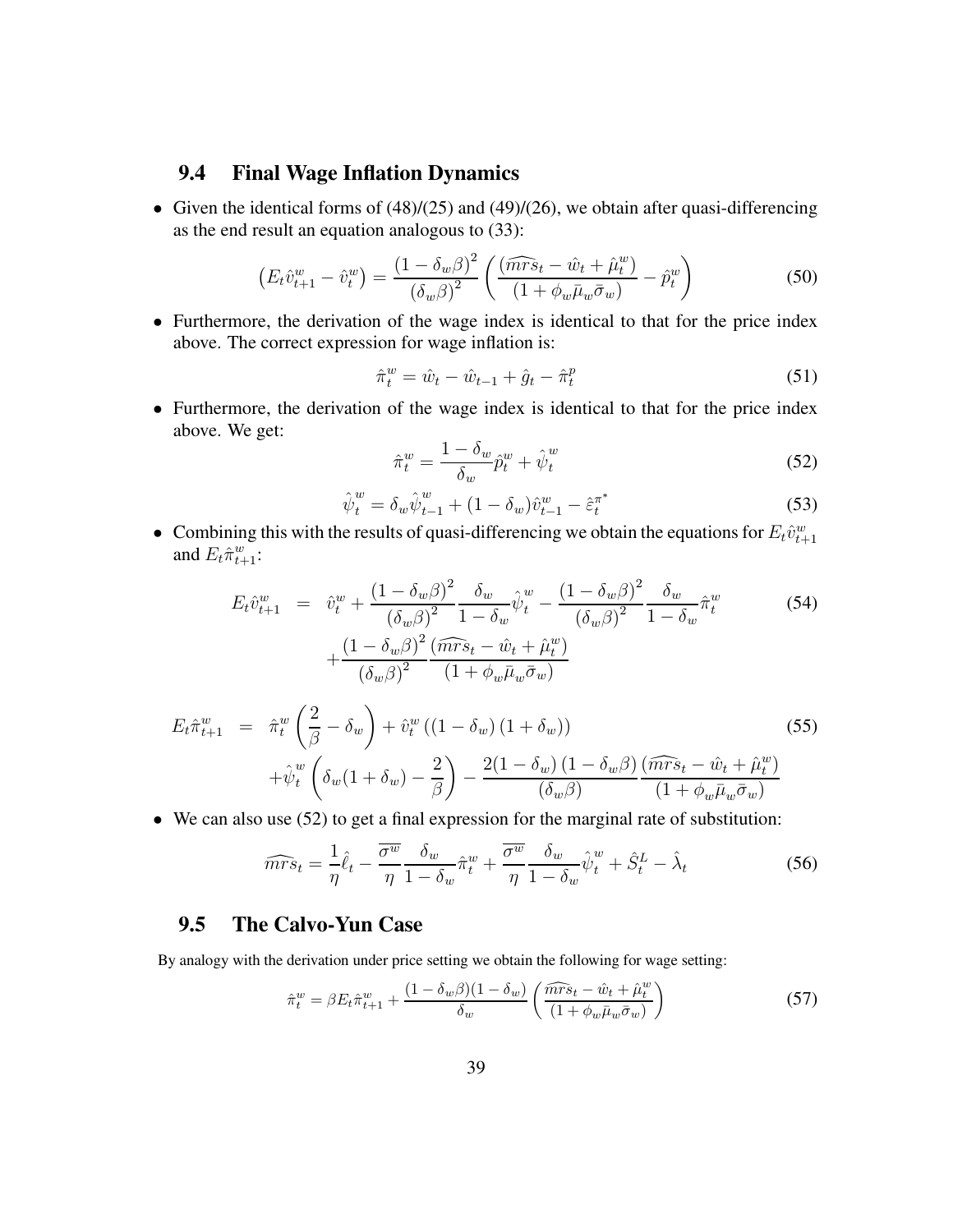# **10 GOVERNMENT AND MARKET CLEARING**

- Interest rate rule in levels:
	- **–** Re-scaled by dividing through by  $\pi_t^*$ .
	- **–** Remember that  $\tilde{i}_t = i_t / \pi_t^*$ .
	- **–** Let  $\bar{r} = \bar{g}/\beta$ .

$$
\left(\frac{i_t}{\pi_t^*}\right)^4 = \left[ \left(\frac{i_{t-1}}{\pi_{t-1}^*} \frac{\pi_{t-1}^*}{\pi_t^*}\right)^4 \right]^{\theta^{int}} \left[ r^4 \frac{\pi_{t+3}^p \pi_{t+2}^p \pi_{t+1}^p \pi_t^p}{\left(\pi_t^*\right)^4} \right]^{1-\theta^{int} + \theta^{\pi}} \left[ \frac{\check{Y}_{t+3}}{\check{Y}_{t-1}} \right]^{\theta^y}
$$

**–** Equivalently:

$$
\left(\check{i}_{t}\right)^{4} = \left[\left(\frac{\check{i}_{t-1}}{\varepsilon_{t}^{\pi^{*}}}\right)^{4}\right]^{\theta^{int}} \left[\bar{r}^{4}\check{\pi}_{t+3}^{p}\check{\pi}_{t+2}^{p}\check{\pi}_{t+1}^{p}\check{\pi}_{t}^{p}\right]^{1-\theta^{int}+\theta^{\pi}} \left[\frac{\check{Y}_{t+3}}{\check{Y}_{t-1}}\right]^{\theta^{y}}
$$

• Linearized interest rate rule:

$$
\hat{i}_{t} = \theta^{int} \left( \hat{i}_{t-1} - \hat{\varepsilon}_{t}^{\pi^{*}} \right) + (1 - \theta^{int} + \theta^{\pi}) E_{t} \left( \frac{\hat{\pi}_{t+3}^{p} + \hat{\pi}_{t+2}^{p} + \hat{\pi}_{t+1}^{p} + \hat{\pi}_{t}^{p}}{4} \right) \tag{58}
$$
\n
$$
+ \theta^{y} E_{t} \left( \frac{\hat{Y}_{t+3} - \hat{Y}_{t-1}}{4} \right) + \frac{\hat{S}_{t}^{int}}{4}
$$

• Real Interest Rate:

$$
\hat{r}_t = \hat{i}_t - E_t \hat{\pi}_{t+1}^p \tag{59}
$$

• Steady State Spending = Fixed Fraction of GDP:

$$
\begin{array}{rcl}\n\overline{GOV} & = & s_g \bar{Y} \\
G\check{O}V_t & = & S_t^{gov} \overline{GOV}\n\end{array}
$$

- Goods Market Clearing:
	- **–** In levels:

$$
Y_t = C_t + I_t + GOV_t
$$

**–** Rescaled by technology:

$$
\check{Y}_t = \check{C}_t + \check{I}_t + G\check{O}V_t
$$

**–** Linearization:

$$
\bar{Y}\hat{Y}_t = \bar{C}\hat{C}_t + \bar{I}\hat{I}_t + \overline{GOV}\hat{S}_t^g
$$
\n(60)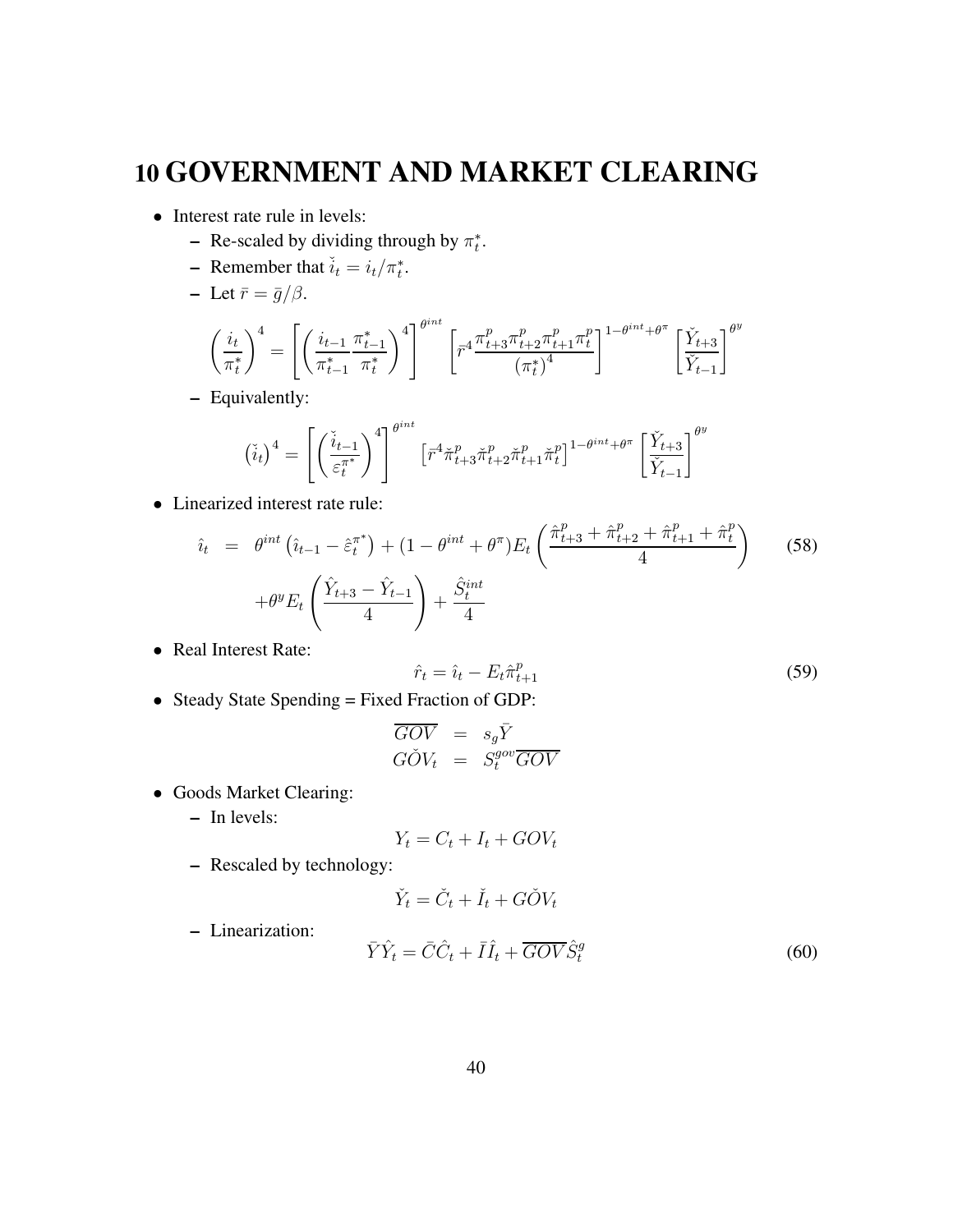# **11 STATIONARY EXOGENOUS SHOCKS**

• Firm Risk:

• Consumption:

• Labor Supply:

• Investment Demand:

• Government Spending:

• Monetary Policy:

• Goods Mark-Up:

• Labor Mark-Up:

$$
\hat{S}_t^{\sigma} = \rho^{\sigma} \hat{S}_{t-1}^{\sigma} + \hat{\varepsilon}_t^{\sigma} \tag{61}
$$

$$
\hat{S}_t^c = \rho^c \hat{S}_{t-1}^c + \hat{\varepsilon}_t^c \tag{62}
$$

$$
\hat{S}_t^L = \rho^L \hat{S}_{t-1}^L + \hat{\varepsilon}_t^L \tag{63}
$$

$$
\hat{S}_t^{inv} = \rho^{inv} \hat{S}_{t-1}^{inv} + \hat{\varepsilon}_t^{inv}
$$
\n(64)

$$
\hat{S}_t^{gov} = \rho^{gov} \hat{S}_{t-1}^{gov} + \hat{\varepsilon}_t^{gov} \tag{65}
$$

$$
\hat{S}_t^{int} = \rho^{int} \hat{S}_{t-1}^{int} + \hat{\varepsilon}_t^{int}
$$
\n(66)

$$
\hat{\mu}_t^p = \hat{\varepsilon}^{\mu^p} \tag{67}
$$

$$
\hat{\mu}_t^w = \hat{\varepsilon}^{\mu^w} \tag{68}
$$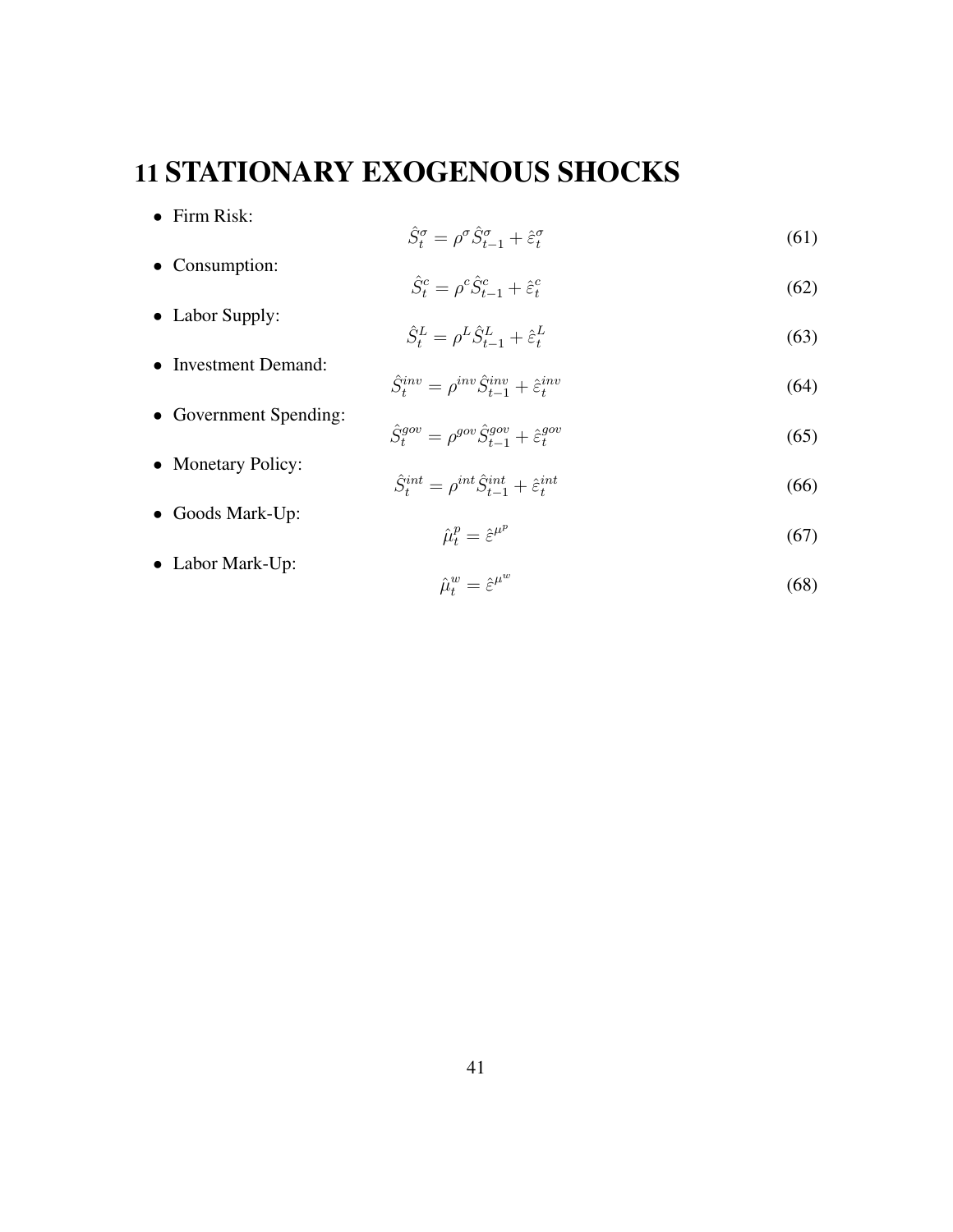# **12 COMPLETE DYNAMIC SYSTEM**

# **12.1 Steady State and Parameter Calibration**

## **12.1.1 Calibrated Directly**

| $v = 0.7$ (Habit Persistence)                                            |       |
|--------------------------------------------------------------------------|-------|
| $\eta = 0.5$ (Labor Supply Elasticity)                                   |       |
| $\phi_I = 0.7$ (Investment Adjustment Costs)                             |       |
| $\sigma_a = 15$ (Capacity Utilization Elasticity)                        |       |
| $\delta_p = 0.75$ (Calvo delta for Prices)                               |       |
| $\delta_w = 0.75$ (Calvo delta for Wages)                                |       |
| $\bar{\mu}_p = 1.23$ (Price Markup)                                      | (SS2) |
| $\bar{\mu}_w = 1.16$ (Wage Markup)                                       | (SS2) |
| $\phi_p = 0.75$ (Deviation Cost for Prices)                              |       |
| $\phi_w = 0.75$ (Deviation Cost for Wages)                               |       |
| $\theta^{int} = 0.75$ (Interest Rate Smoothing)                          |       |
| $\theta^{\pi}=0.25$ (One minus Inflation Coefficient)                    |       |
| $\overline{L} = 1/3$ (Labor Supply, $\psi$ is endogenous to that choice) | (SS1) |
| $s_L = 0.64$ (Labor Share - after adjusting for markups)                 | (SS3) |
| $s_G = 0.18$                                                             |       |
| $\beta = 0.99$                                                           | (SS4) |
| $\bar{q}=1.005$                                                          | (SS5) |

$$
\bar{q} = 1 \tag{SS6}
$$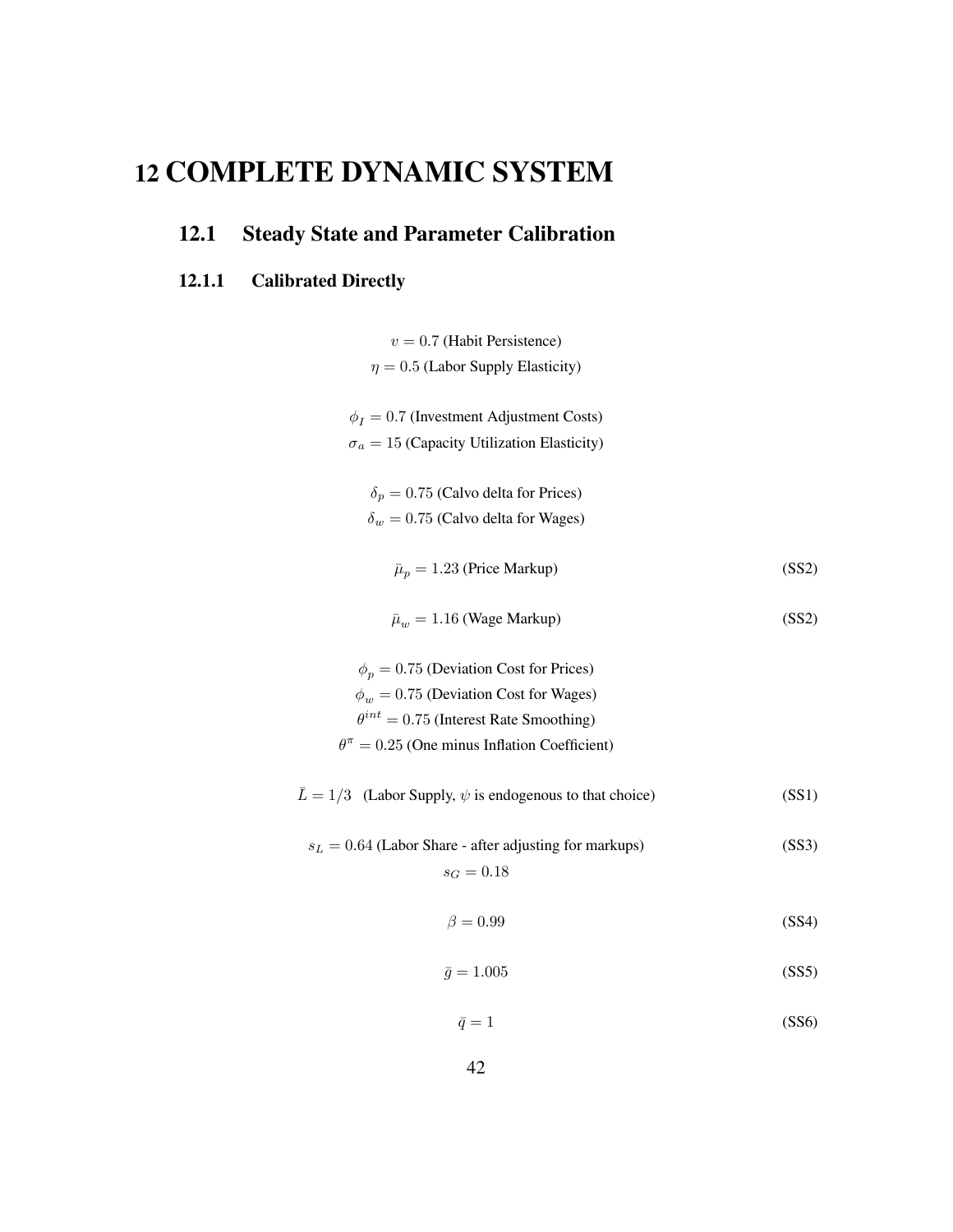$$
\overline{\omega} = 0.479 \text{ (preliminary, from GIMF)} \tag{SS7}
$$

$$
\bar{\sigma} = 0.452 \text{ (preliminary, from GIMF)} \tag{SS8}
$$

$$
\bar{\xi} = 0.357 \text{ (preliminary, from GIMF)} \tag{SS9}
$$

### **12.1.2 Derived**

$$
\bar{r} = \frac{\bar{g}}{\beta} \tag{SS10}
$$

$$
\alpha = 1 - \bar{\mu}_p s_L \tag{SS11}
$$

$$
\overline{mc} = \frac{1}{\overline{\mu}_p} \tag{SS12}
$$

$$
\bar{z} = \frac{\ln(\overline{\omega}) + \frac{1}{2}\bar{\sigma}^2}{\bar{\sigma}}
$$
 (SS13)

$$
\bar{\Gamma} = \frac{1}{2} erfc\left(\frac{\bar{\sigma} - \bar{z}}{\sqrt{2}}\right) + \overline{\omega}\left(1 - \frac{1}{2} erfc\left(\frac{-\bar{z}}{\sqrt{2}}\right)\right)
$$
(SS14)

$$
\bar{G} = \frac{1}{2} erfc\left(\frac{\bar{\sigma} - \bar{z}}{\sqrt{2}}\right)
$$
 (SS15)

$$
f(\overline{\omega}) = \frac{1}{\sqrt{2\pi\omega}\sigma} \exp\left\{-\frac{1}{2}\bar{z}^2\right\}
$$
 (SS16)

$$
\bar{\Gamma}^{\omega} = 1 - \frac{1}{2} erfc\left(\frac{-\bar{z}}{\sqrt{2}}\right)
$$
 (SS17)

$$
\bar{G}^{\omega} = \overline{\omega} f(\overline{\omega})
$$
 (SS18)

$$
\overline{\tilde{\lambda}} = \frac{\overline{\Gamma}^{\omega}}{\overline{\Gamma}^{\omega} - \overline{\xi}\overline{G}^{\omega}}
$$
 (SS19)

$$
\overline{ret}_k = \frac{\overline{r\tilde{\lambda}}}{1 - \overline{\Gamma} + \overline{\tilde{\lambda}} \left( \overline{\Gamma} - \overline{\xi} \overline{G} \right)}
$$
(SS20)

$$
\bar{r}_k = \overline{ret}_k - 1 + \Delta \tag{SS21}
$$

$$
\bar{\Gamma}^{\omega\omega} = -f(\overline{\omega})\tag{SS22}
$$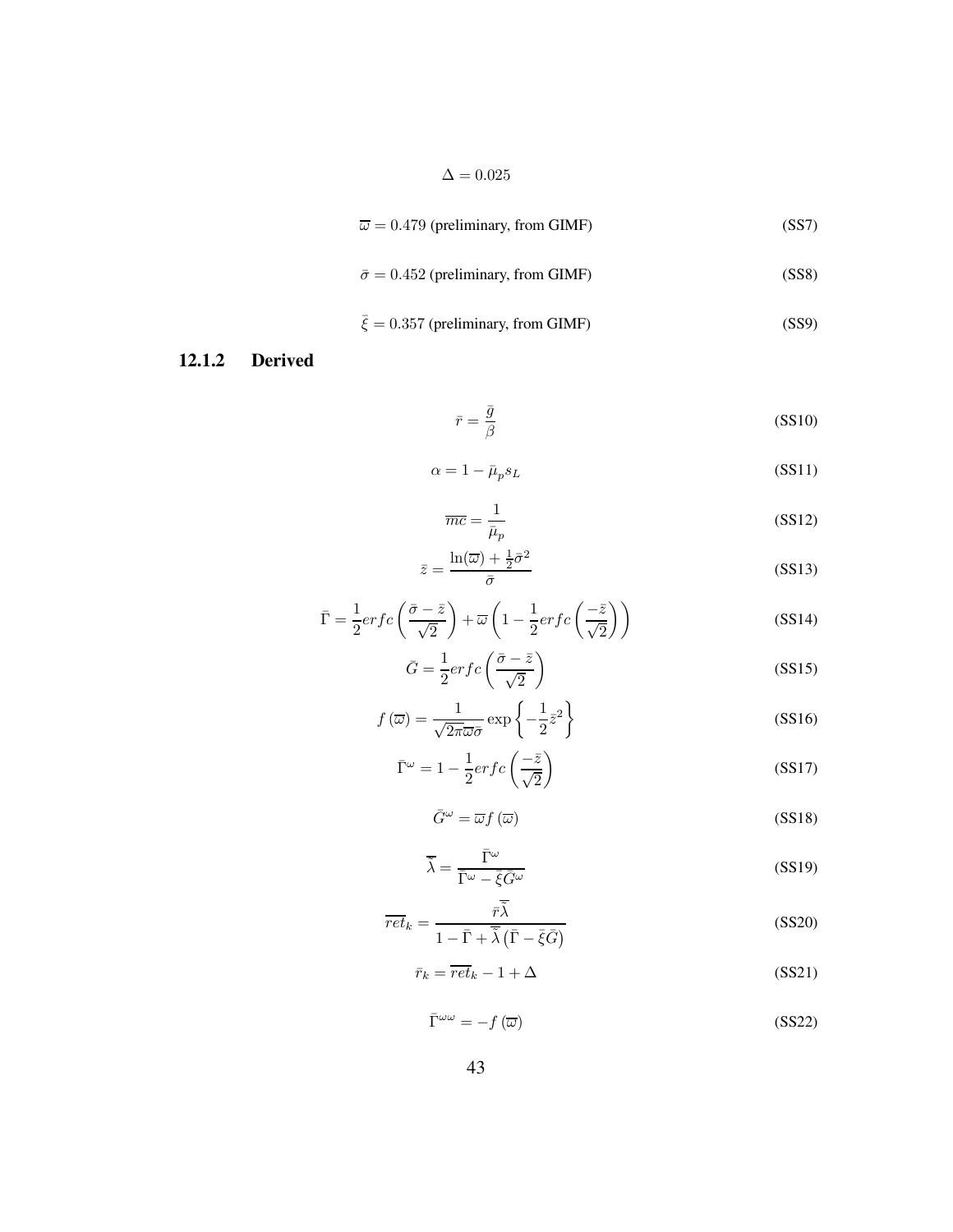$$
\bar{\Gamma}^{\omega\sigma} = f(\overline{\omega})\,\overline{\omega}\,(\bar{z} - \bar{\sigma})\tag{SS23}
$$

$$
\bar{\Gamma}^{\sigma} = -\overline{\omega}^2 \bar{\sigma} f(\overline{\omega}) \tag{SS24}
$$

$$
\bar{G}^{\omega\omega} = -f(\overline{\omega})\frac{\bar{z}}{\bar{\sigma}} \tag{SS25}
$$

$$
\bar{G}^{\omega\sigma} = \frac{\overline{\omega}}{\bar{\sigma}} f(\overline{\omega}) \left[ \bar{z} \left( \bar{z} - \bar{\sigma} \right) - 1 \right]
$$
 (SS26)

$$
\bar{G}^{\sigma} = -\overline{\omega}^2 f(\overline{\omega}) \,\overline{z} \tag{SS27}
$$

$$
A = \alpha^{-\alpha} (1 - \alpha)^{-(1 - \alpha)}
$$
 (SS28)

$$
\bar{w} = \left(\frac{\overline{mc}}{A\left(\bar{r}_k\right)^{\alpha}}\right)^{\frac{1}{1-\alpha}}
$$
\n(SS29)

$$
\bar{Y} = \frac{\bar{w}\bar{L}}{(1-\alpha)\overline{mc}}\tag{SS30}
$$

$$
\bar{k} = \frac{\alpha \overline{m} \overline{c} \overline{Y}}{\overline{r}_k} \tag{SS31}
$$

$$
\bar{K} = \bar{k}\bar{g} \tag{SS32}
$$

$$
\bar{I} = \frac{(\bar{g} + \Delta - 1)}{\bar{g}} \bar{K}
$$
 (SS33)

$$
\overline{GOV} = s_g \overline{Y}
$$
 (SS34)

$$
\bar{C} = \bar{Y} - \bar{I} - \overline{GOV} \tag{SS35}
$$

$$
\bar{n} = \bar{K} \left( 1 - \frac{\overline{ret}_k}{\overline{r}_k} \left( \bar{\Gamma} - \bar{\xi} \bar{G} \right) \right)
$$
 (SS36)

$$
d = \frac{\bar{r}}{\bar{g}} - 1 + \frac{\bar{K}}{\bar{g}\bar{n}} \left( \overline{ret}_k \left( 1 - \bar{\xi}\bar{G} \right) - \bar{r} \right)
$$
 (SS37)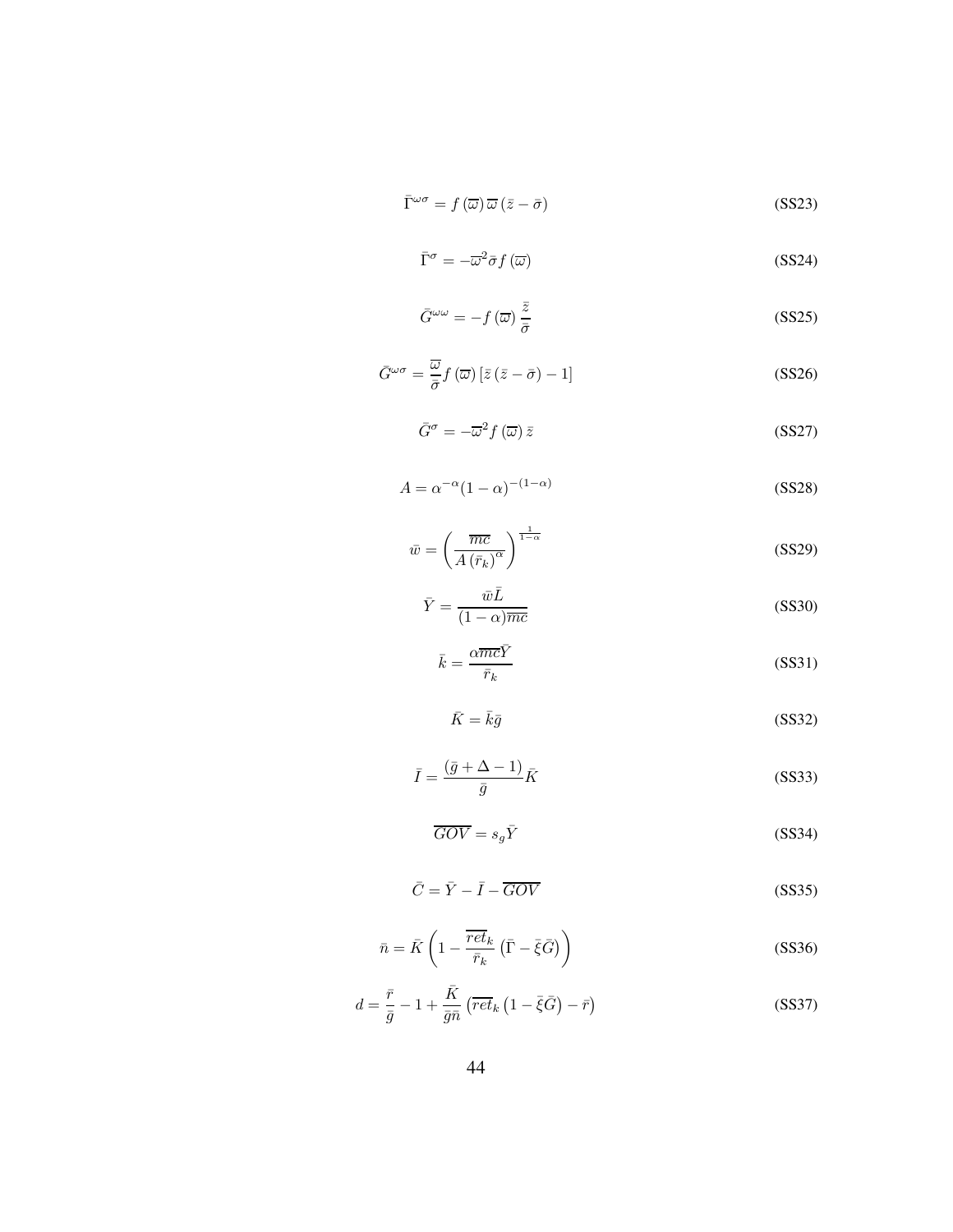## **12.2 Demand Block**

$$
\hat{\lambda}_t = \hat{\imath}_t + E_t \left( \hat{\lambda}_{t+1} - \hat{\pi}_{t+1}^p - \hat{g}_{t+1} \right)
$$
\n(D1)

$$
\hat{S}_t^c - \hat{H}_t = \hat{\lambda}_t \tag{D2}
$$

$$
\hat{H}_t = \frac{1}{1 - \frac{\nu}{\bar{g}}} \hat{C}_t - \frac{\frac{\nu}{\bar{g}}}{1 - \frac{\nu}{\bar{g}}} \left( \hat{C}_{t-1} - \hat{g}_t \right)
$$
\n(D3)

$$
\bar{K}\hat{K}_t = (1 - \Delta)\frac{\bar{K}}{\bar{g}}\left(\hat{K}_{t-1} - \hat{g}_t\right) + \bar{I}\hat{I}_{t-1}
$$
\n(D4)

$$
\hat{q}_t = \phi_I \left( \hat{I}_t - \hat{I}_{t-1} \right) - \beta \phi_I \left( E_t \hat{I}_{t+1} - \hat{I}_t \right) + \hat{S}_t^{inv}
$$
\n(D5)

$$
\widehat{ret}_{k,t} = \frac{1 - \Delta}{1 - \Delta + \bar{r}_k} E_t \hat{q}_{t+1} - \hat{q}_t + \frac{\bar{r}_k}{1 - \Delta + \bar{r}_k} E_t \hat{r}_{k,t+1}
$$
(D6)

$$
\hat{r}_{k,t} = \sigma_a \hat{u}_t \tag{D7}
$$

$$
0 = \left(\frac{\bar{K}}{\bar{n}} - 1\right) \left(\widehat{ret}_{k,t}^{m1} - \widehat{r}_t^{m1}\right) - \left(\widehat{q}_{t-1} + \widehat{K}_{t-1} - \widehat{n}_{t-1}\right) \tag{D8}
$$

$$
+ \left(\frac{\bar{K}}{\bar{n}} - 1\right) \frac{\bar{\Gamma}^{\omega} - \bar{\xi}\bar{G}^{\omega}}{\bar{\Gamma} - \bar{\xi}\bar{G}} \overline{\omega}\widehat{\omega}_t + \left(\frac{\bar{K}}{\bar{n}} - 1\right) \frac{\bar{\Gamma}^{\sigma} - \bar{\xi}\bar{G}^{\sigma}}{\bar{\Gamma} - \bar{\xi}\bar{G}} \overline{\sigma}\widehat{\sigma}_t
$$

$$
0 = \overline{\tilde{\lambda}} \left( \widehat{ret}_{k,t} - \hat{r}_t \right) - \left( 1 - \overline{\Gamma} \right) \frac{\bar{r}^k}{\bar{r}} \left( \frac{\overline{\Gamma}^{\omega \omega} - \overline{\tilde{\lambda}} \left( \overline{\Gamma}^{\omega \omega} - \overline{\xi} \overline{G}^{\omega \omega} \right)}{\overline{\Gamma}^{\omega}} \right) \overline{\omega} E_t \widehat{\omega}_{t+1}
$$
(D9)  
+ 
$$
\frac{\bar{r}^k}{\bar{r}} \left[ -\Gamma^{\sigma} + \overline{\tilde{\lambda}} \left( \overline{\Gamma}^{\sigma} - \overline{\xi} \overline{G}^{\sigma} \right) - \left( 1 - \overline{\Gamma} \right) \left( \frac{\overline{\Gamma}^{\omega \sigma} - \overline{\tilde{\lambda}} \left( \overline{\Gamma}^{\omega \sigma} - \overline{\xi} \overline{G}^{\omega \sigma} \right)}{\overline{\Gamma}^{\omega}} \right) \right] \bar{\sigma} E_t \hat{\sigma}_{t+1}
$$

$$
\bar{n}(1+d)(\hat{n}_t + \hat{g}_t)
$$
\n
$$
= \frac{\bar{r}}{\bar{g}} (\bar{n} - \bar{K}) \hat{r}_t^{m1} + \frac{\bar{r}}{\bar{g}} \bar{n} \hat{n}_{t-1} + \frac{\bar{K}}{\bar{g}} (\overline{ret}_k (1 - \bar{\xi} \bar{G}) - \bar{r}) (\hat{q}_{t-1} + \hat{K}_{t-1})
$$
\n
$$
+ \frac{\bar{K}}{\bar{g}} \overline{ret}_k (1 - \bar{\xi} \bar{G}) (\widehat{ret}_{k,t}^{m1}) + \frac{\bar{K}}{\bar{g}} \overline{ret}_k \bar{\xi} (\bar{G}^{\omega} \overline{\omega} \hat{\omega}_t + \bar{G}^{\sigma} \bar{\sigma} \hat{\sigma}_t)
$$
\n
$$
\widehat{ret}_{k,t}^{m1} = \widehat{ret}_{k,t-1}
$$
\n(D11)

$$
\hat{r}_t^{m1} = \hat{r}_{t-1} \tag{D12}
$$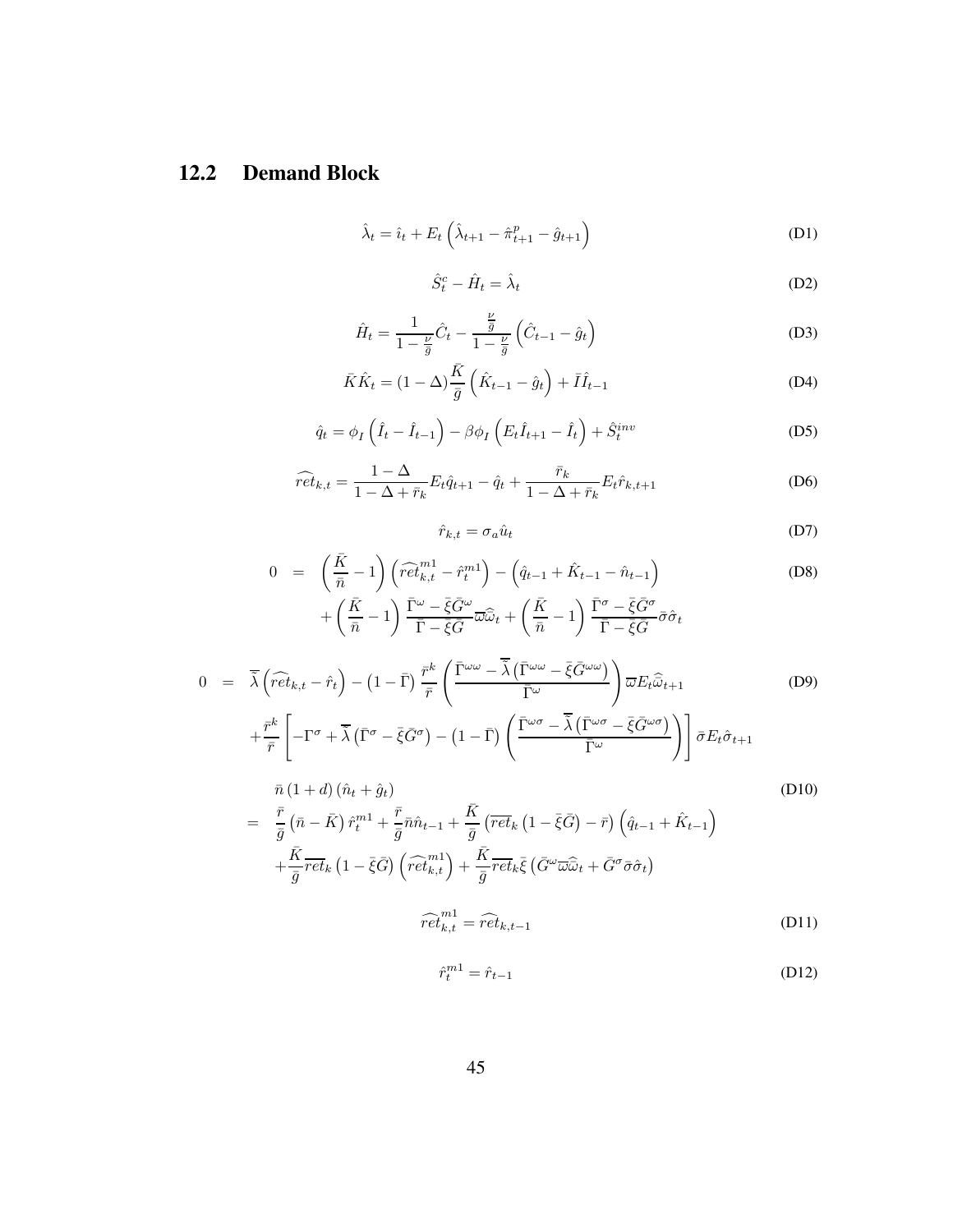$$
\hat{\psi}_t^w = \delta_w \hat{\psi}_{t-1}^w + (1 - \delta_w) \hat{v}_{t-1}^w - \hat{\varepsilon}_t^{\pi^*}
$$
\n(D13)

$$
E_t \hat{v}_{t+1}^w = \hat{v}_t^w + \frac{\left(1 - \delta_w \beta\right)^2}{\left(\delta_w \beta\right)^2} \frac{\delta_w}{1 - \delta_w} \hat{\psi}_t^w - \frac{\left(1 - \delta_w \beta\right)^2}{\left(\delta_w \beta\right)^2} \frac{\delta_w}{1 - \delta_w} \hat{\pi}_t^w + \frac{\left(1 - \delta_w \beta\right)^2}{\left(\delta_w \beta\right)^2} \frac{\widehat{mrs}_t - \hat{w}_t + \hat{\mu}_t^w}{\left(1 + \phi_w \bar{\mu}_w \bar{\sigma}_w\right)} \tag{D14}
$$

$$
E_t \hat{\pi}_{t+1}^w = \hat{\pi}_t^w \left(\frac{2}{\beta} - \delta_w\right) + \hat{v}_t^w \left((1 - \delta_w)(1 + \delta_w)\right)
$$
(D15)  
 
$$
+ \hat{\psi}_t^w \left(\delta_w (1 + \delta_w) - \frac{2}{\beta}\right) - \frac{2(1 - \delta_w)(1 - \delta_w \beta)}{(\delta_w \beta)} \frac{(\widehat{mrs}_t - \hat{w}_t + \hat{\mu}_t^w)}{(1 + \phi_w \bar{\mu}_w \bar{\sigma}_w)}
$$

$$
\hat{w}_t = \hat{w}_{t-1} - \hat{g}_t + \hat{\pi}_t^w - \hat{\pi}_t^p \tag{D16}
$$

$$
\widehat{mrs}_t = \frac{1}{\eta}\hat{L}_t - \frac{\overline{\sigma^w}}{\eta}\frac{\delta_w}{1 - \delta_w}\hat{\pi}_t^w + \frac{\overline{\sigma^w}}{\eta}\frac{\delta_w}{1 - \delta_w}\hat{\psi}_t^w + \hat{S}_t^L - \hat{\lambda}_t
$$
 (D17)

# **12.3 Supply Block**

$$
\hat{\psi}_t^p = \delta_p \hat{\psi}_{t-1}^p + (1 - \delta_p) \hat{v}_{t-1}^p - \hat{\varepsilon}_t^{\pi^*}
$$
\n(S1)

$$
E_t \hat{v}_{t+1}^p = \hat{v}_t^p + \frac{(1 - \delta_p \beta)^2}{(\delta_p \beta)^2} \frac{\delta_p}{1 - \delta_p} \hat{v}_t^p - \frac{(1 - \delta_p \beta)^2}{(\delta_p \beta)^2} \frac{\delta_p}{1 - \delta_p} \hat{\pi}_t^p + \frac{(1 - \delta_p \beta)^2}{(\delta_p \beta)^2} \frac{\widehat{mc}_t + \widehat{\mu}_t^p}{(1 + \phi_p \bar{\mu}_p \bar{\sigma}_p)}
$$
(S2)

$$
E_t \hat{\pi}_{t+1}^p = \hat{\pi}_t^p \left(\frac{2}{\beta} - \delta_p\right) + \hat{v}_t^p \left((1 - \delta_p)(1 + \delta_p)\right)
$$
(S3)  

$$
\hat{v} \left(\xi \left(1 + \xi\right) - \frac{2}{\beta} \right) - 2(1 - \delta_p)(1 - \delta_p \beta) \left(\xi \left(1 + \hat{\xi}^p\right)\right)
$$

$$
+\hat{\psi}_t^p \left(\delta_p(1+\delta_p) - \frac{2}{\beta}\right) - \frac{2(1-\delta_p)(1-\delta_p\beta)}{(\delta_p\beta)(1+\phi_p\bar{\mu}_p\bar{\sigma}_p)}(\widehat{mc}_t + \widehat{\mu}_t^p)
$$

$$
\widehat{mc}_t = (1 - \alpha)\widehat{w}_t + \alpha \widehat{r}_t^k \tag{S4}
$$

$$
\hat{L}_t = \widehat{mc}_t - \hat{w}_t + \hat{Y}_t \tag{S5}
$$

$$
\hat{k}_t = \widehat{mc}_t - \hat{r}_t^k + \hat{Y}_t \tag{S6}
$$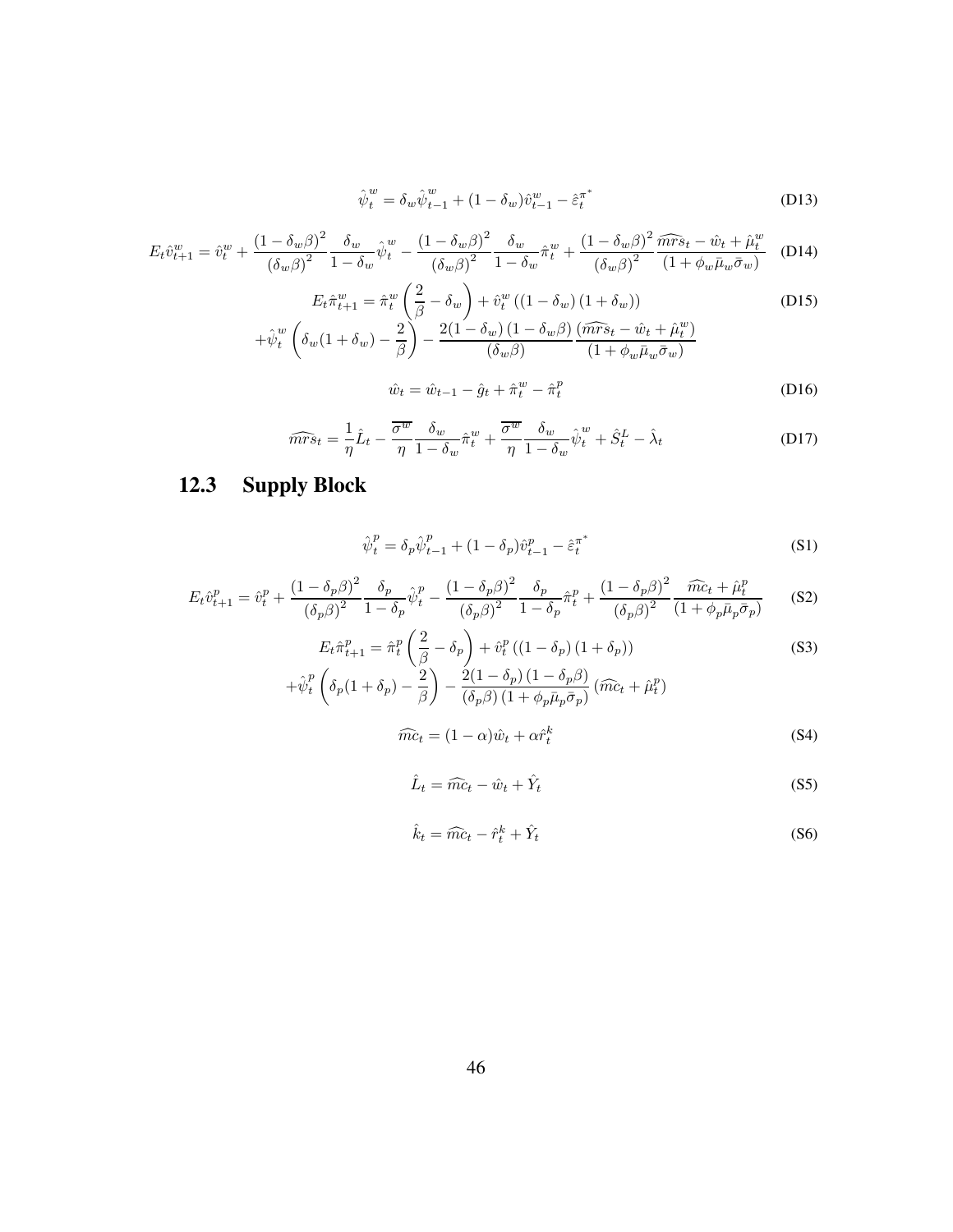# **12.4 Aggregate Relationships**

$$
\hat{i}_t = \theta^{int} \left( \hat{i}_{t-1} - \hat{\varepsilon}_t^{\pi^*} \right) + (1 - \theta^{int} + \theta^{\pi}) E_t \left( \frac{\hat{\pi}_{t+3}^p + \hat{\pi}_{t+2}^p + \hat{\pi}_{t+1}^p + \hat{\pi}_t^p}{4} \right) + \theta^y E_t \left( \frac{\hat{Y}_{t+3} - \hat{Y}_{t-1}}{4} \right) + \frac{\hat{S}_t^{int}}{4}
$$
\n(A1)

$$
\hat{r}_t = \hat{i}_t - E_t \hat{\pi}_{t+1}^p \tag{A2}
$$

$$
\bar{Y}\hat{Y}_t = \bar{C}\hat{C}_t + \bar{I}\hat{I}_t + \overline{GOV}\hat{S}_t^{gov}
$$
\n(A3)

$$
\hat{k}_t = \hat{K}_{t-1} + \hat{u}_t - \hat{g}_t \tag{A4}
$$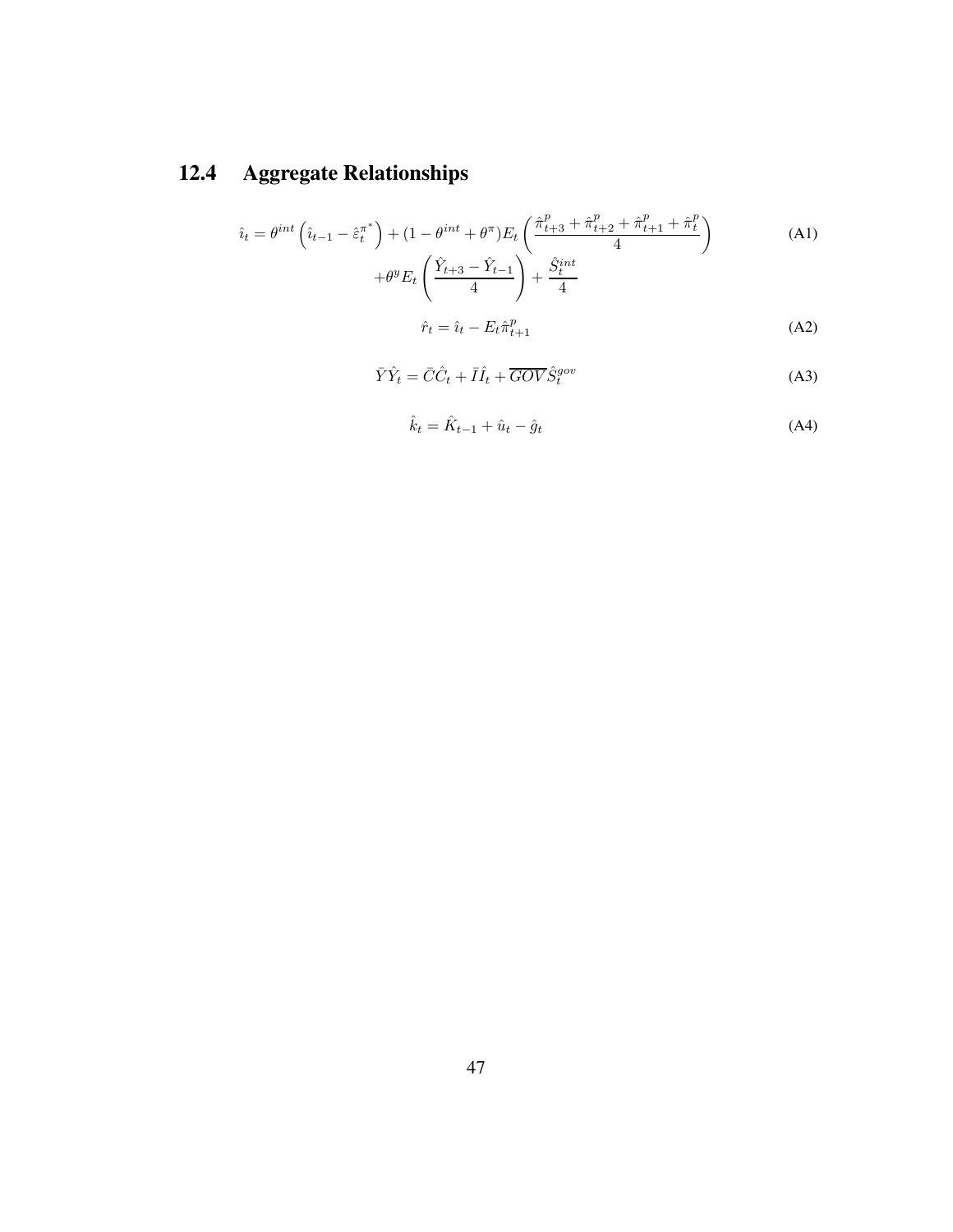## **12.5 Shocks**

## **12.5.1 Unit Roots**

$$
\hat{g}_t = \hat{g}_t^{gr} + \hat{g}_t^{iid} \tag{U1}
$$

$$
\hat{g}_t^{gr} = \rho_g \hat{g}_{t-1}^{gr} + \hat{\varepsilon}_t^{gr} \tag{U2}
$$

$$
\hat{g}_t^{iid} = \hat{\varepsilon}_t^{iid} \tag{U3}
$$

$$
\hat{\pi}_t^* = \hat{\pi}_{t-1}^* + \hat{\varepsilon}_t^{\pi^*} \tag{U4}
$$

## **12.5.2 Stationary**

$$
\hat{S}_t^c = \rho^c \hat{S}_{t-1}^c + \hat{\varepsilon}_t^c \tag{X1}
$$

$$
\hat{S}_t^L = \rho^L \hat{S}_{t-1}^L + \hat{\varepsilon}_t^L \tag{X2}
$$

$$
\hat{S}_t^{inv} = \rho^{inv} \hat{S}_{t-1}^{inv} + \hat{\varepsilon}_t^{inv}
$$
\n
$$
(X3)
$$

$$
\hat{S}_t^{gov} = \rho^{gov} \hat{S}_{t-1}^{gov} + \hat{\varepsilon}_t^{gov}
$$
 (X4)

$$
\hat{S}_t^{int} = \rho^{int} \hat{S}_{t-1}^{int} + \hat{\varepsilon}_t^{int}
$$
 (X5)

$$
\hat{\sigma}_t = \rho^\sigma \hat{\sigma}_{t-1} + \hat{\varepsilon}_t^\sigma \tag{X6}
$$

$$
\hat{\xi}_t = \rho^{\xi} \hat{\xi}_{t-1} + \hat{\varepsilon}_t^{\xi}
$$
 (X7)

$$
\hat{\mu}_t^p = \hat{\varepsilon}^{\mu^p} \tag{X8}
$$

$$
\hat{\mu}_t^w = \hat{\varepsilon}^{\mu^w} \tag{X9}
$$